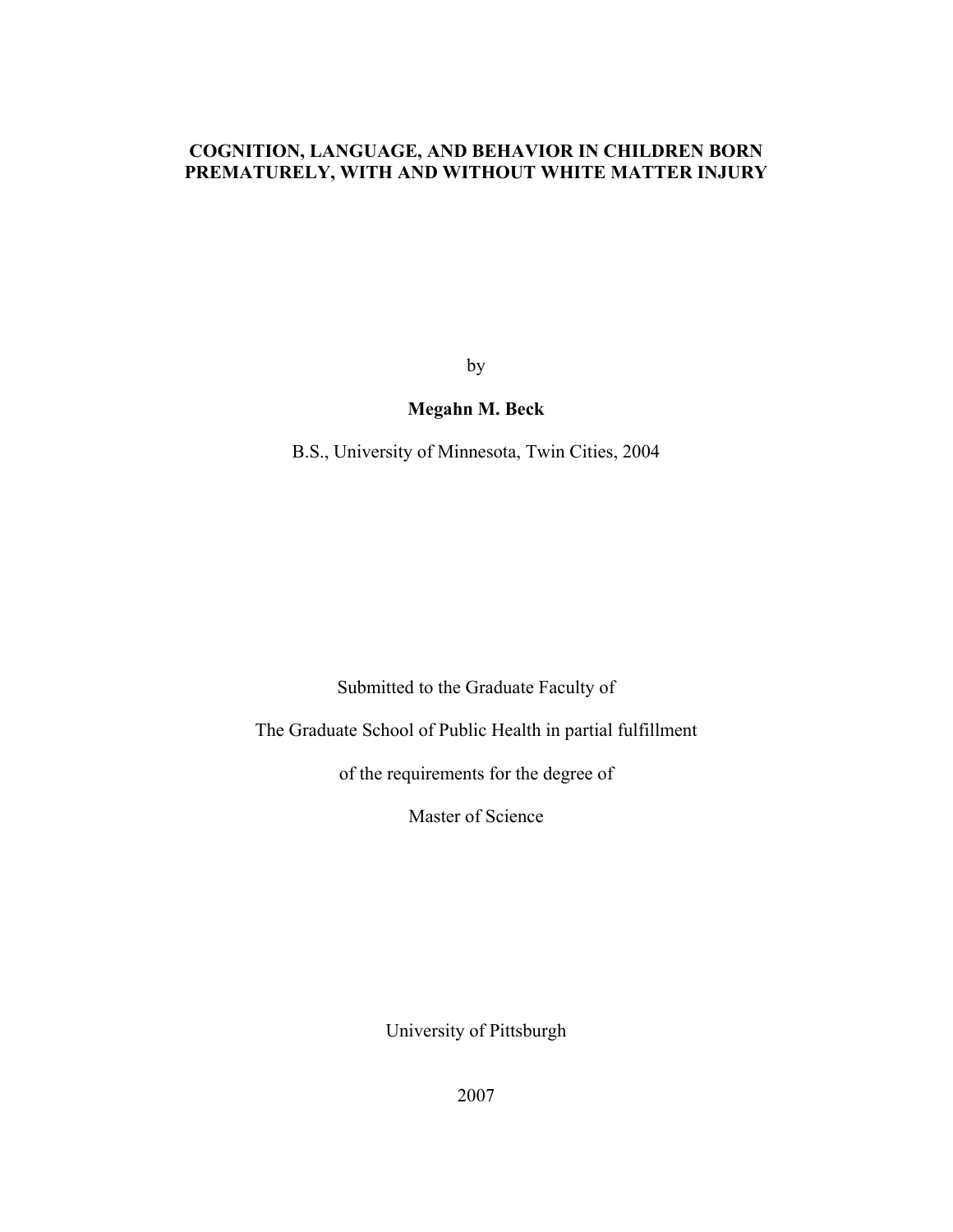## UNIVERSITY OF PITTSBURGH

### GRADUATE SCHOOL OF PUBLIC HEALTH

This thesis was presented

by

Megahn M. Beck

It was defended on

March 26, 2007

And approved by

Eleanor Feingold, Ph.D., Associate Professor, Department of Human Genetics, Graduate School of Public Health, University of Pittsburgh

Elizabeth Gettig, MS, CGC, Associate Professor, Department of Human Genetics, Graduate School of Public Health, University of Pittsburgh

**Thesis Director:** Heidi M. Feldman, M.D., Ph.D., Ballinger-Swindells Endowed Professor of Developmental and Behavioral Pediatrics, Stanford University School of Medicine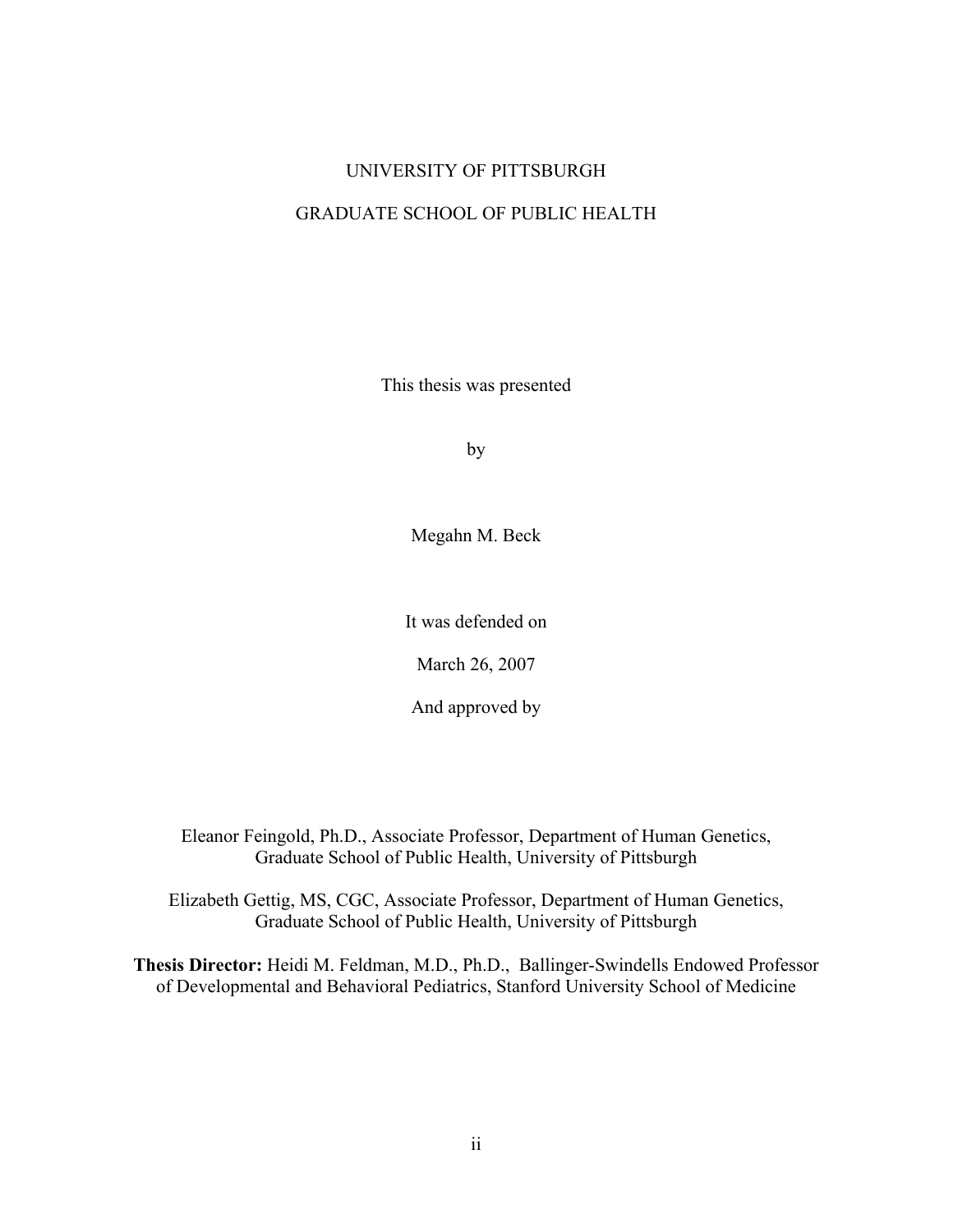Copyright © by Megahn M. Beck

2007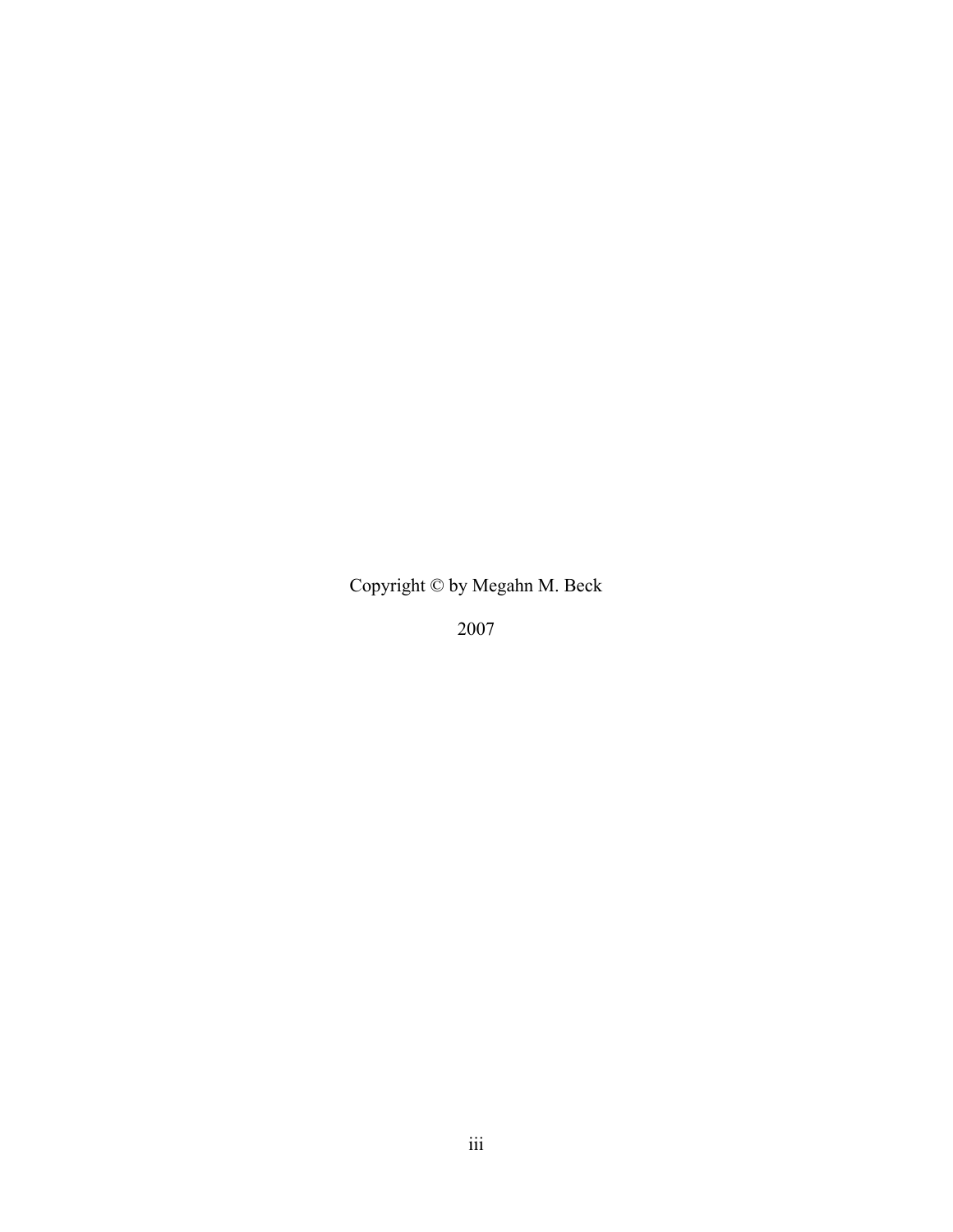# **COGNITION, LANGUAGE, AND BEHAVIOR IN CHILDREN BORN PREMATURELY, WITH AND WITHOUT WHITE MATTER INJURY**

Megahn M. Beck, M.S.

University of Pittsburgh, 2007

Children born prematurely are at risk for perinatal brain injuries (PBI). Both prematurity and PBI confer risk for neurodevelopmental disabilities. We investigated the linguistic and behavioral characteristics of children born prematurely, with and without perinatal brain injuries, at ages 10-15. In total, 16 children born preterm participated. Eight were born at 30-37 weeks and eight were born earlier than 30 weeks gestation. Six children reportedly had PBI and ten children reported no PBI. Clinical tools were used to measure global language skills, vocabulary, reading and comprehension and grammar. Parent questionnaires were used to assess behavior. Children born after 29 weeks of age scored significantly higher on tests for receptive vocabulary, language memory, reading and passage comprehension than children born before 30 weeks gestation (p≤0.05). Scores reported for anxiety and depression symptoms were higher for the children born before 30 weeks than scores reported for children born after 29 weeks. The mean scores of children with no PBI were significantly higher for expressive language and passage comprehension than the mean scores of children with PBI. There were no significant behavior differences between the children with and without PBI. There were no differences measured between groups, by PBI or gestational age, for tests of grammar and sentence comprehension, accuracy and reaction time. The results suggest that children with PBI may have difficulty with reading comprehension and expressive language and that gestational age and not PBI specifically, may have a greater effect on linguistics and behavior. Identifying long-term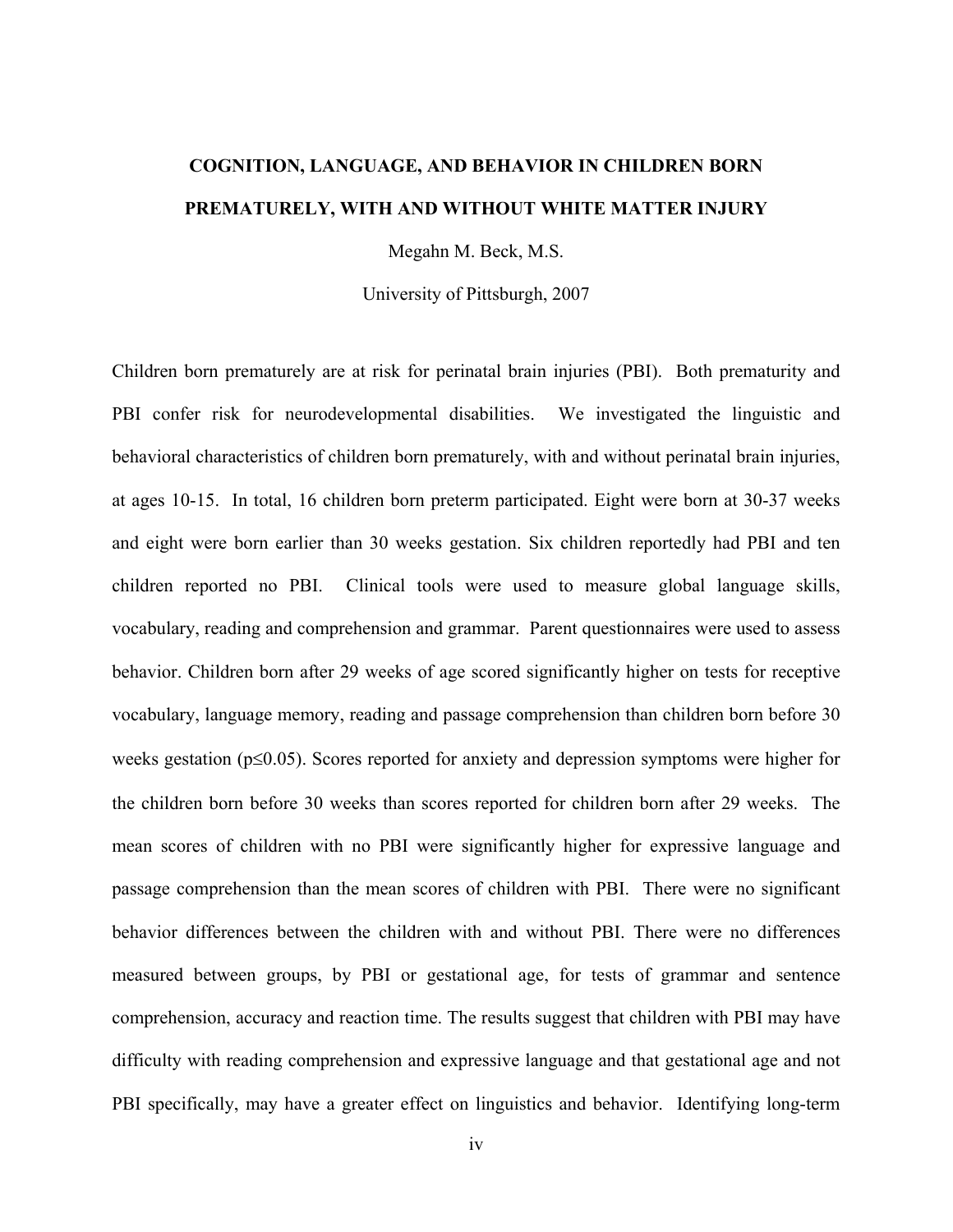consequences of prematurity is relevant to public health because it will help a growing population of children at risk for neurodevelopmental disabilities benefit from early intervention.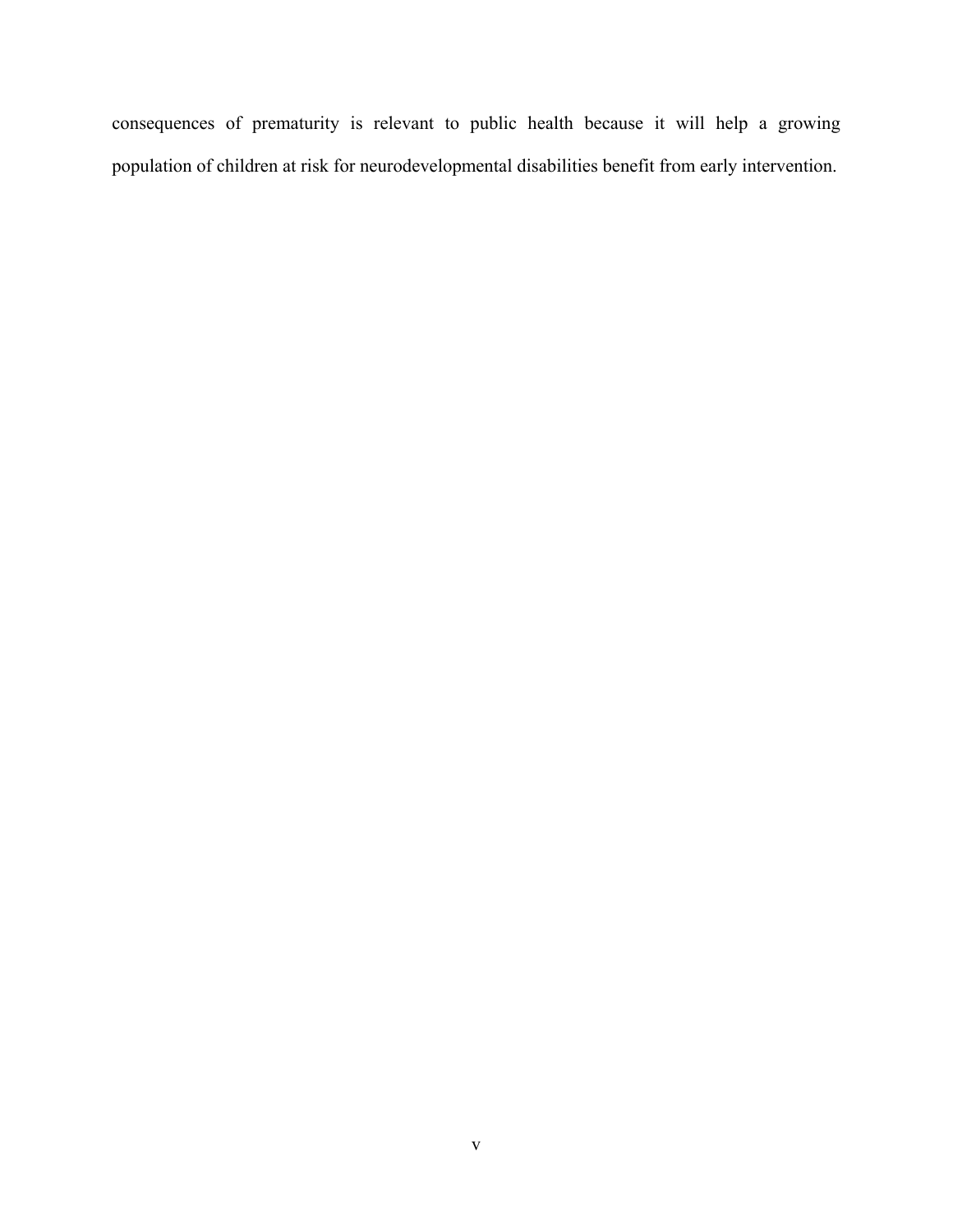# **TABLE OF CONTENTS**

| 1.0 |     |                                                                 |
|-----|-----|-----------------------------------------------------------------|
|     | 1.1 |                                                                 |
|     | 1.2 |                                                                 |
|     |     | 1.2.1                                                           |
|     |     |                                                                 |
|     | 1.3 |                                                                 |
| 2.0 |     |                                                                 |
|     | 2.1 |                                                                 |
|     | 2.2 |                                                                 |
|     | 2.3 |                                                                 |
|     | 2.4 |                                                                 |
| 3.0 |     | COGNITION, LANGUAGE AND BEHAVIOR IN CHILDREN BORN               |
|     |     | PREMATURELY, WITH AND WITHOUT PERINATAL WHITE MATTER INJURY. 32 |
|     | 3.1 |                                                                 |
|     | 3.2 |                                                                 |
|     | 3.3 |                                                                 |
|     |     | 3.3.1                                                           |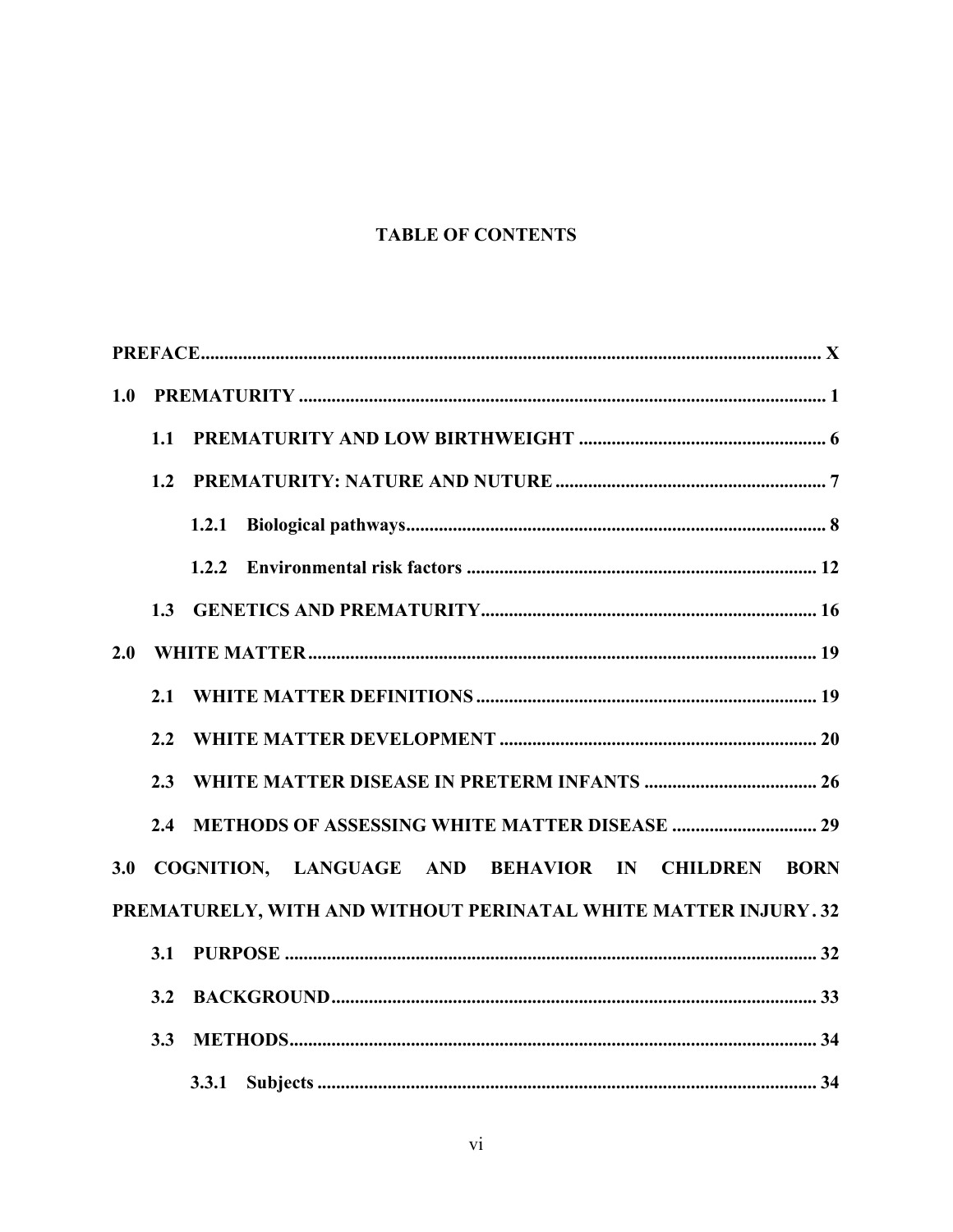|     | 3.4 |                                                     |  |
|-----|-----|-----------------------------------------------------|--|
|     |     |                                                     |  |
|     | 3.5 |                                                     |  |
|     |     |                                                     |  |
|     |     |                                                     |  |
|     |     |                                                     |  |
|     |     |                                                     |  |
|     |     |                                                     |  |
|     |     |                                                     |  |
|     | 3.6 |                                                     |  |
| 4.0 |     | PREMATURITY AND GENETIC COUNSELING: A REFLECTION 54 |  |
|     |     |                                                     |  |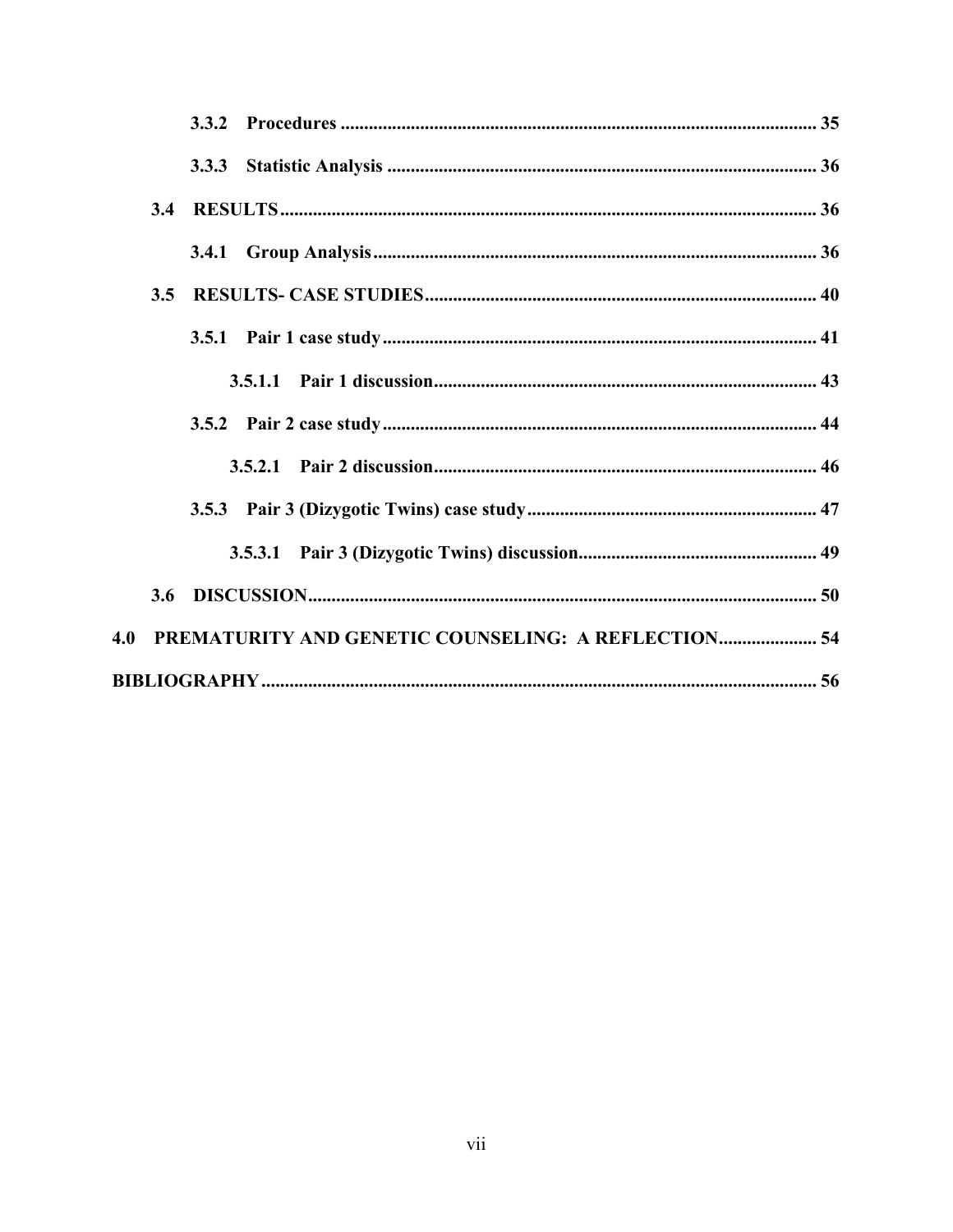# **LIST OF TABLES**

| Table 4. Percent of pregnant women reporting substance use and physical abuse 14               |
|------------------------------------------------------------------------------------------------|
| Table 5. Percentage of infants born by ART in the US and preterm ART rates, by plurality       |
|                                                                                                |
|                                                                                                |
|                                                                                                |
| Table 8. Major white matter tracts at different stages of development as a percentage of total |
|                                                                                                |
|                                                                                                |
|                                                                                                |
|                                                                                                |
|                                                                                                |
|                                                                                                |
|                                                                                                |
|                                                                                                |
| Table 16. Functional assessment of Pair 3 (Dizygotic Twins) case study using the ICF  48       |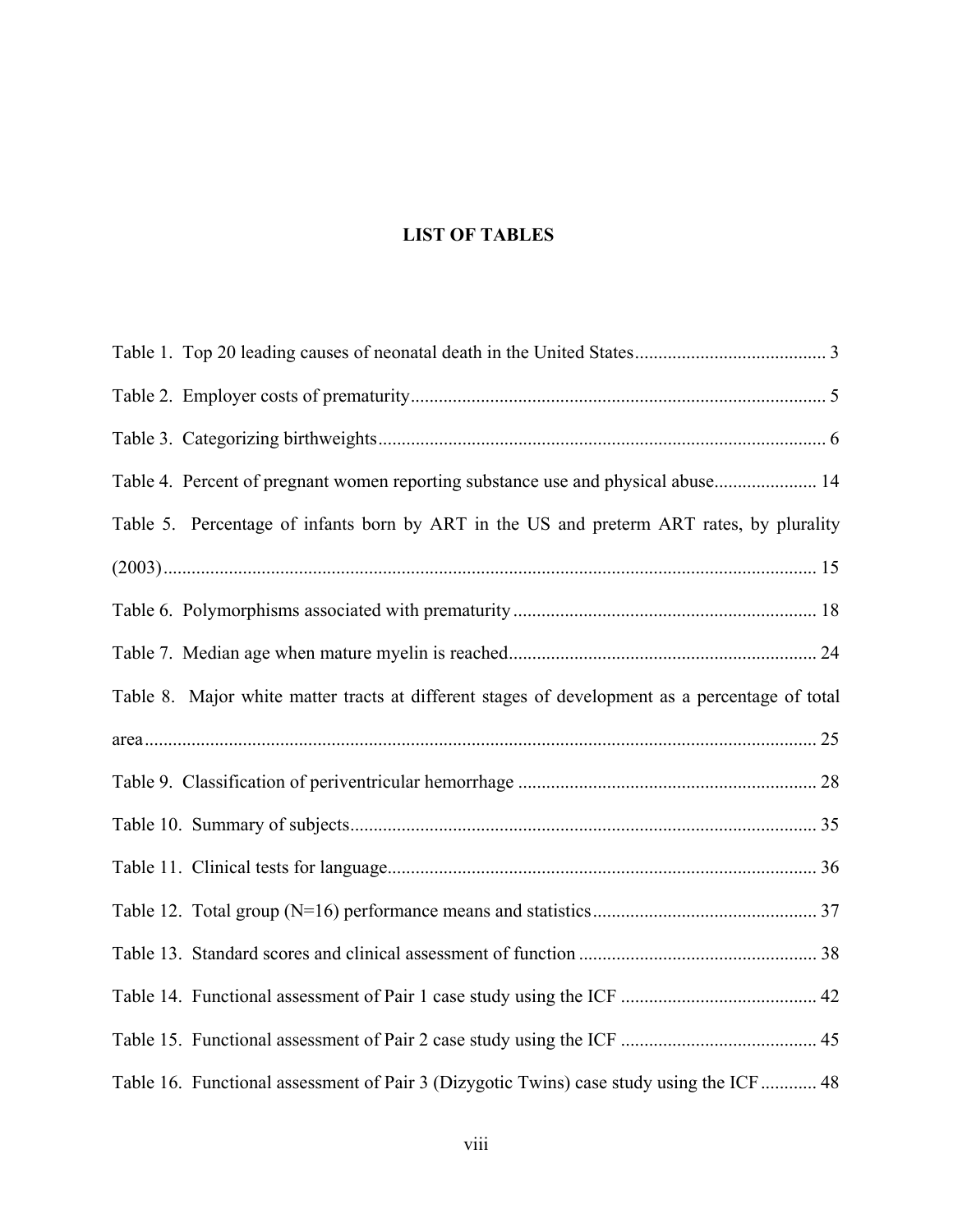# **LIST OF FIGURES**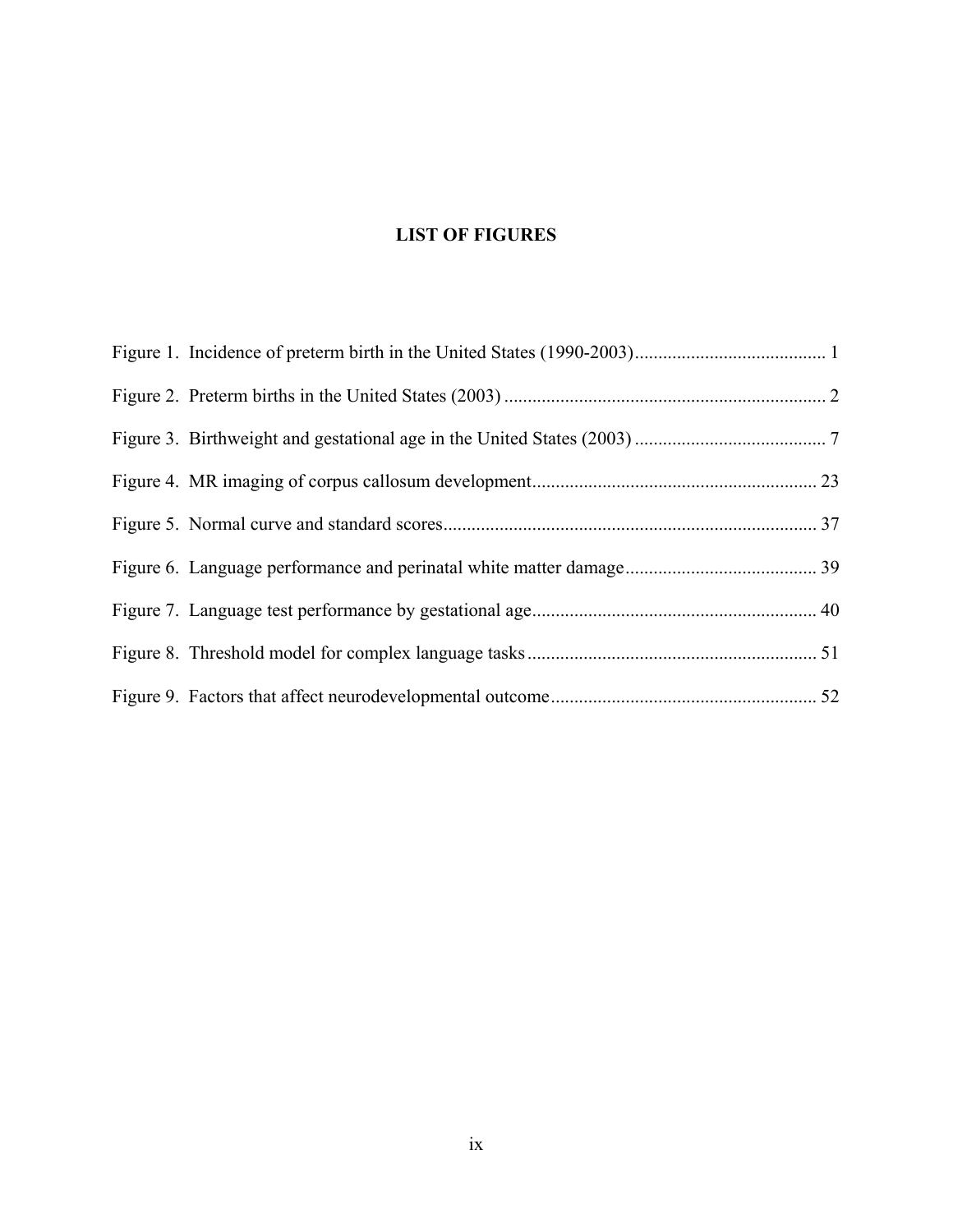#### **PREFACE**

<span id="page-9-0"></span>Only with the help of family, friends and mentors, both near and far, could I have completed a work such as this. To these people I thank here for their unwavering support.

I thank Elizabeth Gettig and Robin Grubs. They prepared me for my future, a task uneasy, and I am grateful.

I thank Eleanor Feingold. She answered every question that wandered into her office impromptu and gave her time and support at a moments notice (quite literally). I know not how to demonstrate my appreciation (and relief) truly.

I thank David Finegold. A dedicated instructor, he aimed not only to teach genetic counselors but to also inspire geneticists.

I thank the Department of Human Genetics for imparting their experience and wisdom.

I thank Randy Phelps for encouraging (forcing) me to speak as a genetic counselor.

I thank Diego Chaves-Gnecco, Becky Kronk, Irene Loe and the rest of the UCLID team for offering their insights, encouragement and support.

I thank my classmates- an amazing group who made the entire process bearable.

I thank my dear friends and loving family. I surely would not have made it without them.

My sincerest thanks are owed to Heidi Feldman, a true and wonderful source of inspiration. The most amazing of mentors, she offered constant encouragement and support with her energizing and positive nature. To have had this opportunity, I marvel at my good fortune.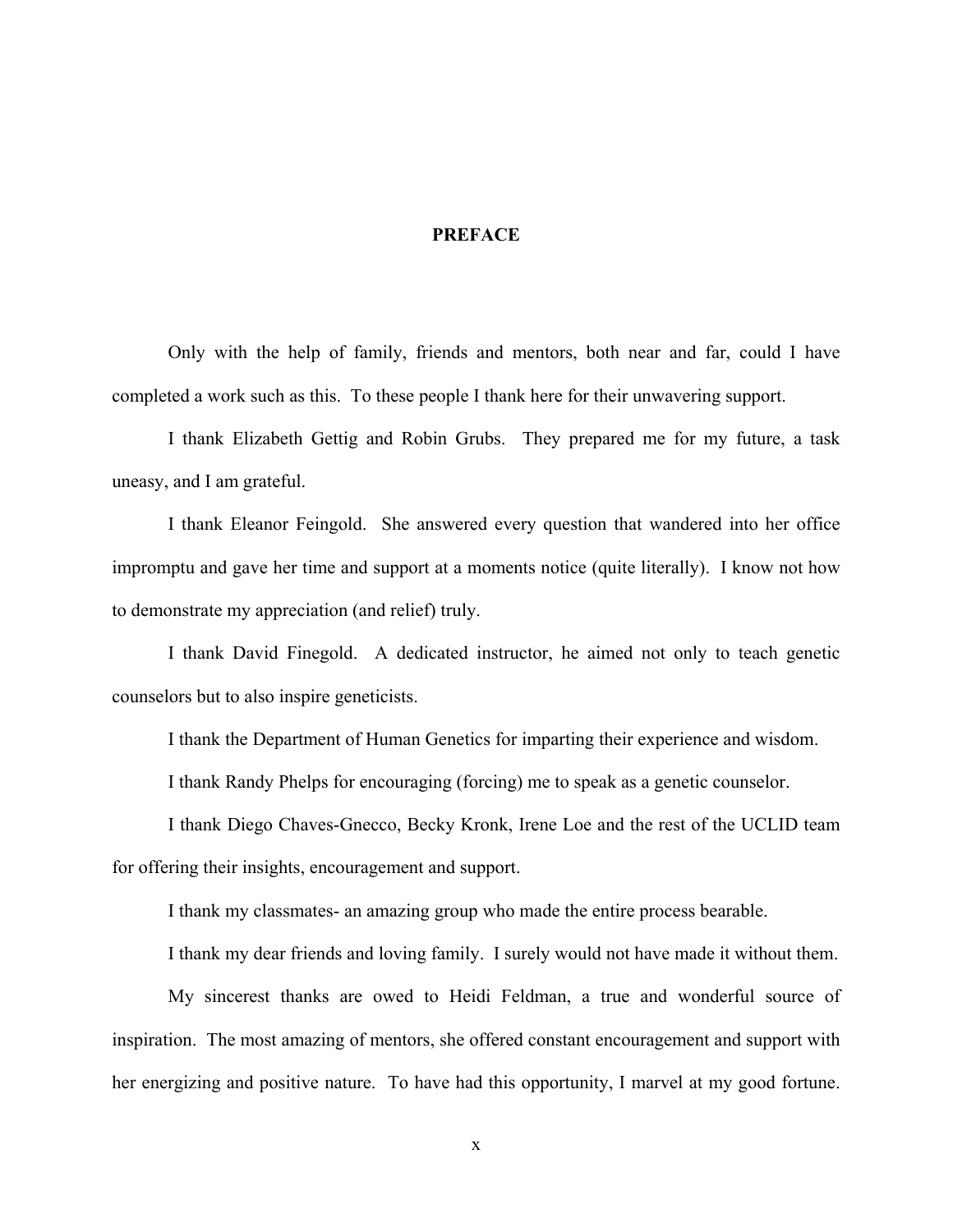#### **1.0 PREMATURITY**

<span id="page-10-0"></span>The incidence of prematurity is on the rise. Full-term births decreased while total preterm births, defined as delivery before 37 gestational weeks, climbed to 12.3% with the greatest increases affecting preterm births between 34 and 36 gestational weeks (Figure 1) [1, 2].



**Figure 1. Incidence of preterm birth in the United States (1990-2003)** 

Terms used to further define prematurity include late preterm, born between 34 and 36 weeks gestation; moderately preterm, born between 32 and 36 weeks; and very preterm, born prior to 32 weeks gestation. In 2006, the March of Dimes announced that the average length of pregnancy was no longer 40 weeks. Over a span of ten years, the average gestational age at birth decreased by one week and is now 39 weeks. The majority of infants born preterm is born at 34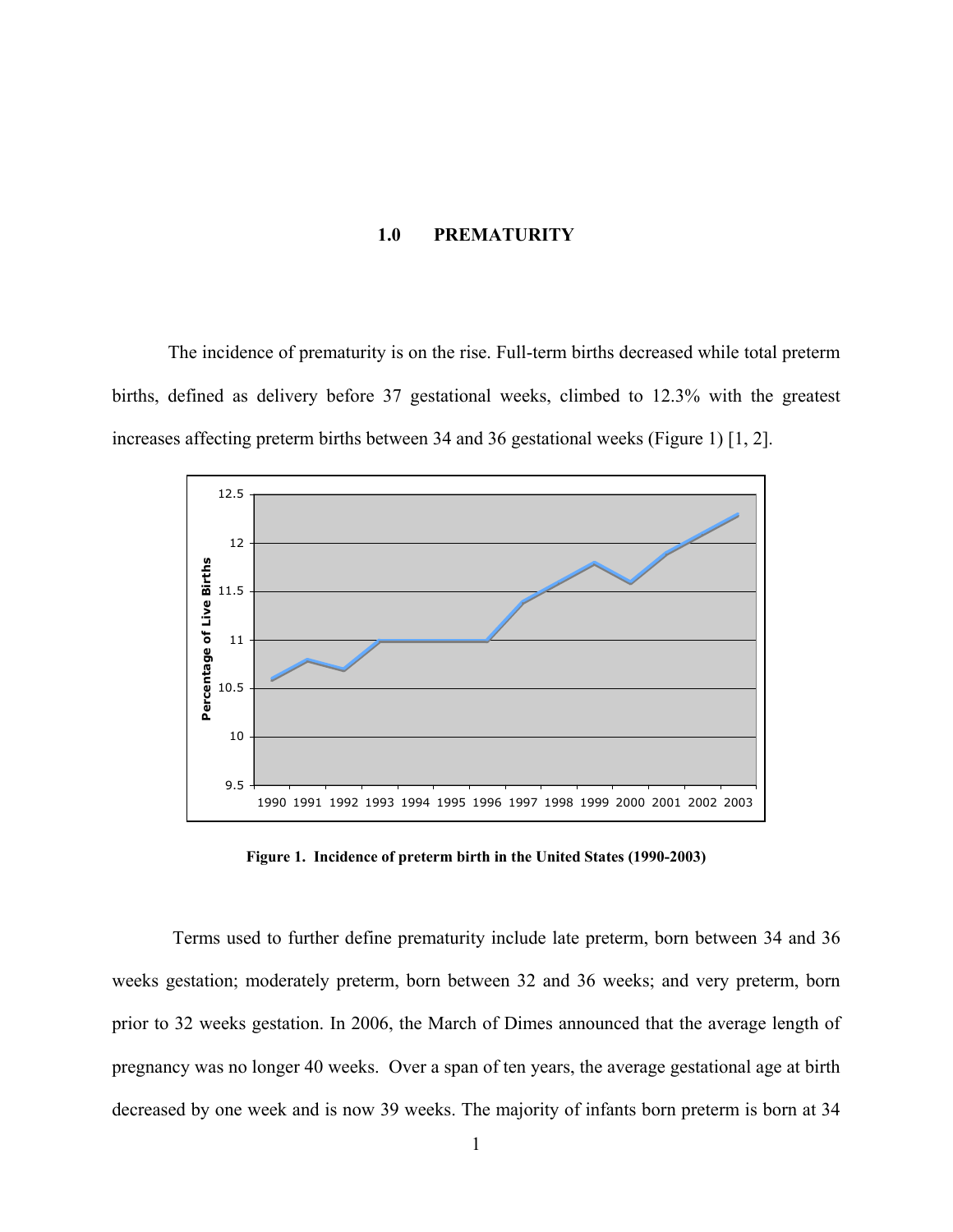<span id="page-11-0"></span>weeks or later and 30% are born prior to 34 weeks gestation (Figure 2). Between groups the most striking change has been an increased incidence of preterm and moderately preterm infants over the span of a decade while very preterm infant incidence remained unchanged.



**Figure 2. Preterm births in the United States (2003)** 

Preterm birth emerged as the leading cause of neonatal mortality in the United States during the same time period according to the National Center for Health Statistics [3, 4]. The sobering reality of this trend is that the death rate for preterm infants is fifteen times greater than for full-term infants. A 2006 study published in *Pediatrics* reviewed the leading neonatal mortalities, defined as death before one year of age, in the United States and identified what proportion of each population was born preterm [1]. In fourteen of the top 20 causes of neonatal mortality, at least 50% of the neonates were preterm and in twelve conditions greater than 80% were preterm (Table 1).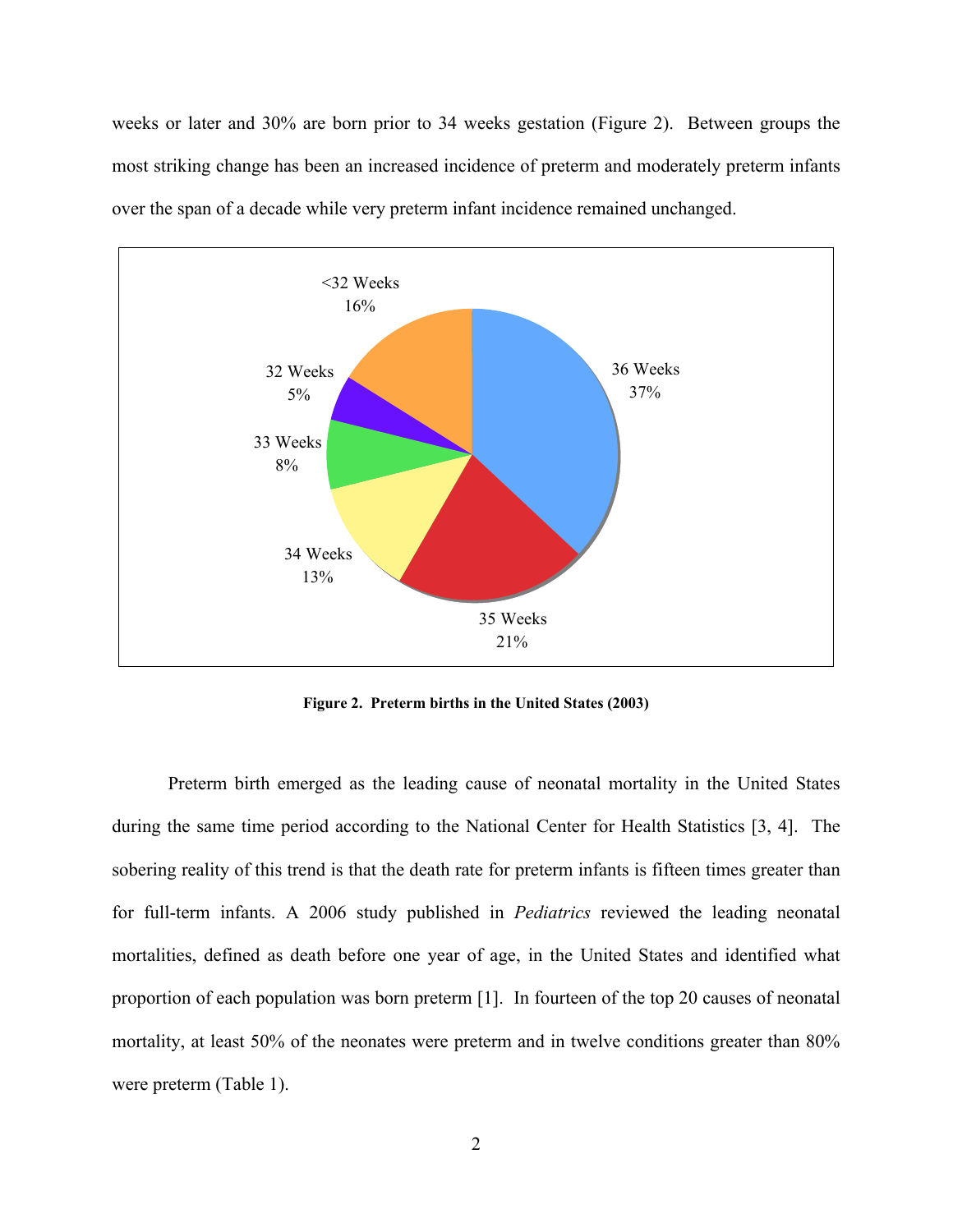<span id="page-12-0"></span>

| <b>Cause of death</b>                                              | <b>No. of Infant deaths</b> | % With Condition<br><b>Born Preterm</b> |
|--------------------------------------------------------------------|-----------------------------|-----------------------------------------|
| Congenital malformations, deformation and                          | 5630                        | 49.5                                    |
| chromosomal abnormalities                                          |                             |                                         |
| Disorders related to short gestation and low                       | 4636                        | 93.6                                    |
| birth weight, not elsewhere classified                             |                             |                                         |
| Sudden infant death syndrome                                       | 2295                        | 23.2                                    |
| Newborn affected by maternal complications                         | 1704                        | 91.3                                    |
| of pregnancy                                                       |                             |                                         |
| Newborn affected by complications of                               | 1013                        | 87.5                                    |
| placenta, cord and membranes                                       |                             |                                         |
| Respiratory distress of newborn                                    | 949                         | 94.8                                    |
| Accidents                                                          | 940                         | 20.2                                    |
| Bacterial sepsis of newborn                                        | 753                         | 87.1                                    |
| Diseases of the circulatory system                                 | 662                         | 42.3                                    |
| Intrauterine hypoxia and birth asphyxia                            | 582                         | 54.0                                    |
| Atelectasis                                                        | 396                         | 90.4                                    |
| Neonatal hemorrhage                                                | 390                         | 84.9                                    |
| Necrotizing enterocolitis of newborn                               | 352                         | 94.3                                    |
| Birth trauma                                                       | 348                         | 93.8                                    |
| Chronic respiratory disease originating in the<br>perinatal period | 316                         | 93.6                                    |
| Septicemia                                                         | 295                         | 67.7                                    |
| Homicide                                                           | 289                         | 25.7                                    |
| Gastritis, duodenitis and non-infective enteritis                  | 268                         | 80.5                                    |
| and colitis                                                        |                             |                                         |
| Influenza and pneumonia                                            | 260                         | 35.9                                    |
| Hydrops fetalis not attributable to hemolytic                      | 195                         | 87.0                                    |
| disease                                                            |                             |                                         |
| Total                                                              | 22,273                      | 66.6                                    |

#### **Table 1. Top 20 leading causes of neonatal death in the United States[1](#page-12-1)**

Preterm birth leads to neonatal and acute- and chronic medical, developmental and behavioral consequences. We consider these morbidities of prematurity. In the newborn period, infants born at less than 37 weeks are at greatest risk for Respiratory distress syndrome (RDS), white matter disease, necrotizing enterocolitis, patent ductus arteriosus, infection, metabolic abnormalities and nutritional deficiencies. Short-term morbidities commonly the result of

<span id="page-12-1"></span><sup>&</sup>lt;sup>1</sup> Table adapted from Callaghan, W.M., et al., *The contribution of preterm birth to infant mortality rates in the United States.* Pediatrics, 2006. **118**(4): p. 1566-73.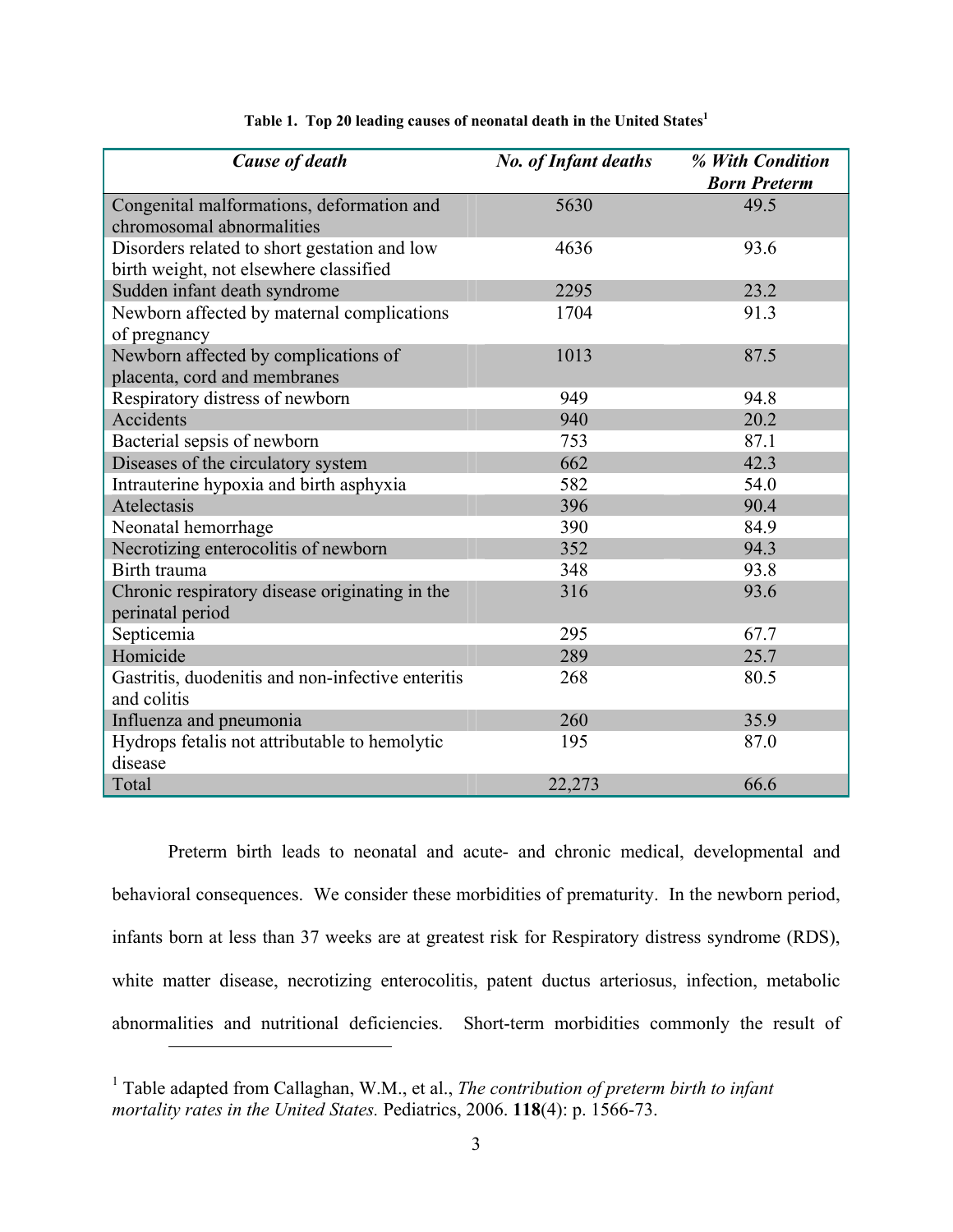prematurity include feeding difficulties, trouble with growth, infection, retinopathy, apnea, transient dystonia and neurodevelopmental disabilities. Prematurity can result in a range of longterm morbidities that vary in severity. Children and adults born prematurely may have cerebral palsy, incomplete growth, chronic lung disease or other special health care needs. Many will have sensory deficits, learning disabilities and behavioral problems. Some may have no lasting effects.

The short- and long-term consequences of preterm birth extend into public and personal finance. The costs of prematurity begin with initial healthcare. Infants born prematurely are more likely to have prolonged hospitalization and/or extended care in the neonatal intensive care unit than infants born full-term. Additionally, initial hospitalization costs at birth have an inverse relationship with gestational age at birth [5]. Infants born premature have more frequent acute care visits than full-term infants. The cost to employers and private insurers of infants born prematurely is dramatically increased above the care costs for a full-term infant. Table 2 summarizes the difference in healthcare costs to an employer between full- and preterm infants for the first twelve months of life.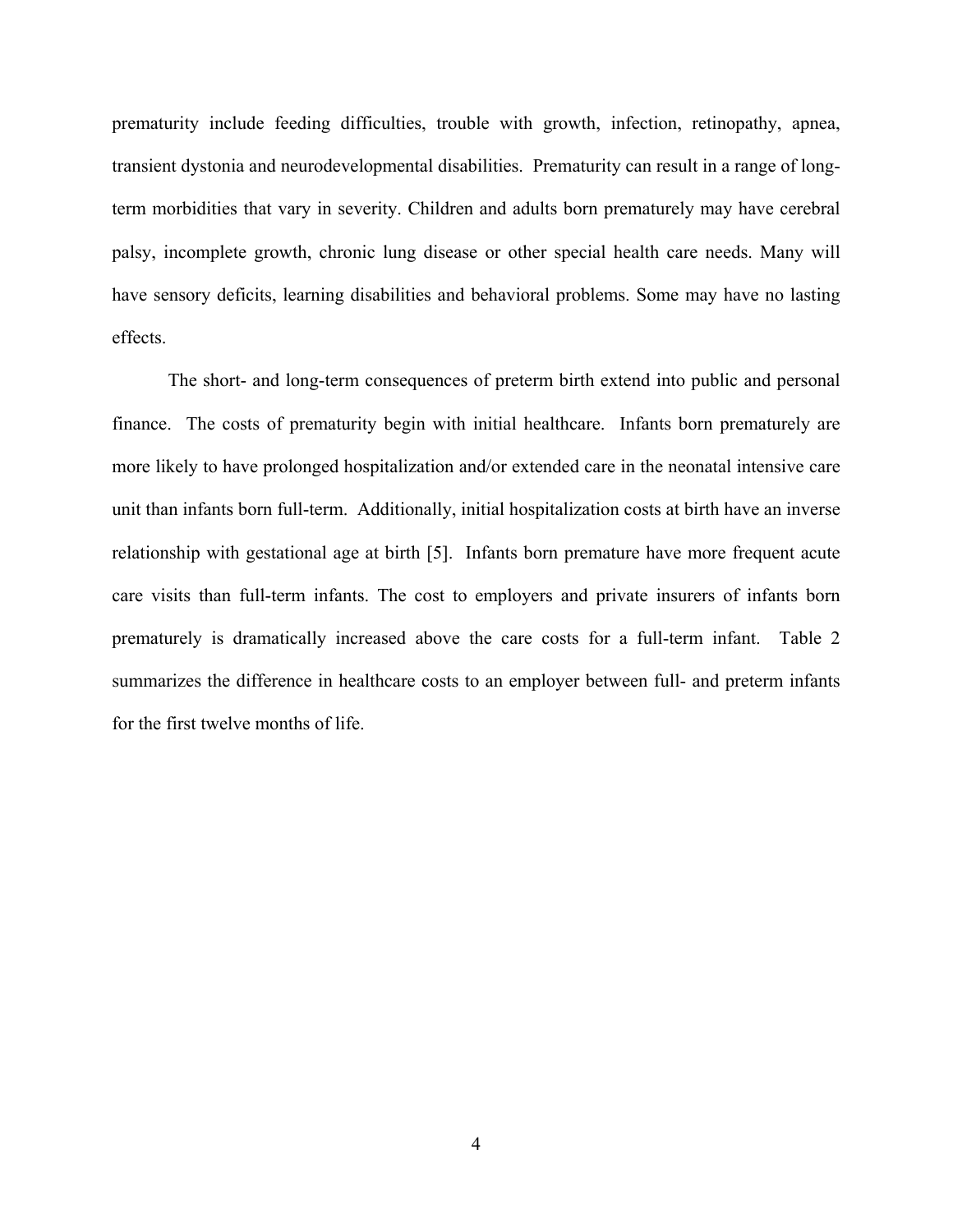<span id="page-14-0"></span>

|                                | <b>Full-term</b> | Preterm  |     |
|--------------------------------|------------------|----------|-----|
| <b>Hospital Cost</b>           | \$1,210          | \$35,034 | X29 |
| <b>Physician Office Visits</b> | \$1,518          | \$6,079  |     |
| Drug costs                     | \$102            | \$497    |     |
|                                |                  |          |     |

**Total** \$2,830 \$41,610 X15

**Table 2. Employer costs of prematurity[2](#page-14-1)**

Long-term costs rise in association with the long-term morbidities. There may be extra educational costs, public and private, pertaining to special education if learning difficulties develop. Special health care needs can require developmental services such as early intervention, occupational, physical and speech therapy, specialized day care, respite or home care and services such as case management and counseling. So-called "hidden costs" include the potential for loss of income and additional travel and accommodation costs necessary to meet a child's special heath care needs. Not quantifiable are the emotional costs to families and parents of preterm infants. In total, the lower limit cost of care in the United States for preterm infants annually is 26.2 billion dollars [6].

The substantial impact on the United States in terms of mortality, morbidity and finance make preterm birth a national public health concern. The March of Dimes has launched a massive campaign to educate individuals and healthcare professionals about prematurity. Preconception counseling and other healthy pregnancy initiatives addressing risk factors for prematurity have been developed and continuing education programs for health professionals are

<span id="page-14-1"></span> $2$  Adapted from the March of Dimes Compendium on Preterm Birth. Epidemiology and Biology of Preterm Birth. Data collected from self-insured U.S. employers and analyzed by Thomson Medstat for the March of Dimes.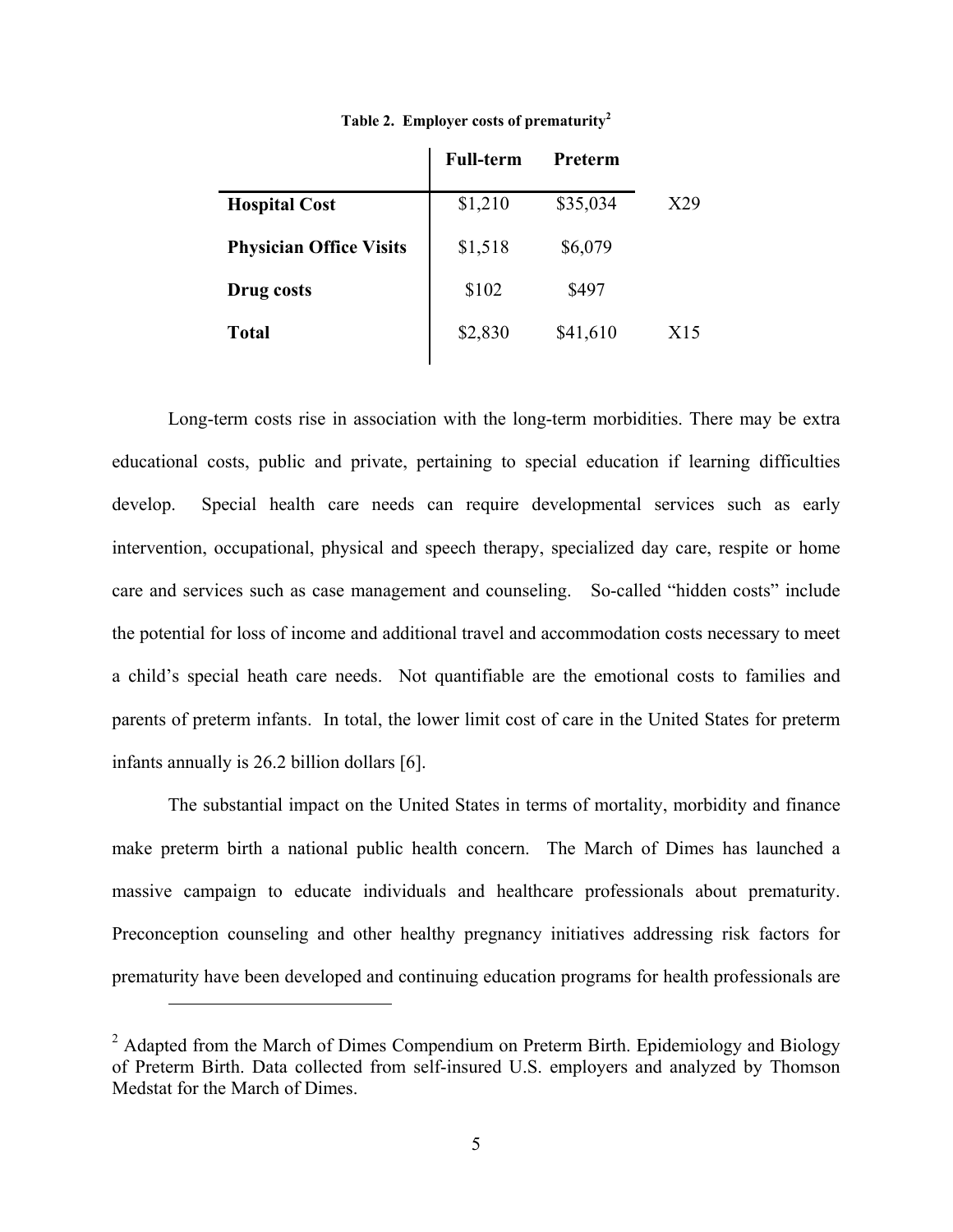<span id="page-15-0"></span>available free of charge. Focus has also been directed at funding additional research into epidemiologic studies on risk, genetic and environmental contributions, racial and ethnic differences, the role of infection and immune response, the effects of maternal and fetal stress and the development of clinical trials to develop effective treatments for prematurity [7]. One of the biggest steps toward addressing this public health endemic was the successful lobby for legislativesupport in preventing preterm birth. In 2006 the PREEMIE Act<sup>3</sup> was signed into law with the purpose of increasing federal support for research and education on prematurity [8].

### **1.1 PREMATURITY AND LOW BIRTHWEIGHT**

Preterm birth is correlated with low birthweight. Categories defining low birthweight have been established and are listed in Table 3.

| <b>Descriptor</b>                       | <b>Birthweight (grams)</b> |
|-----------------------------------------|----------------------------|
| Low birthweight (LBW)                   | < 2,500                    |
| Very low birthweight (VLBW)             | < 1,500                    |
| <b>Extremely low birthweight (ELBW)</b> | < 1,000                    |

**Table 3. Categorizing birthweights** 

<span id="page-15-1"></span><sup>&</sup>lt;sup>3</sup> The Preemie Act was sponsored by Senator Lamar Alexander (R-Tennessee) and became Public Law No: 109-450, signed into law on December 22, 2006.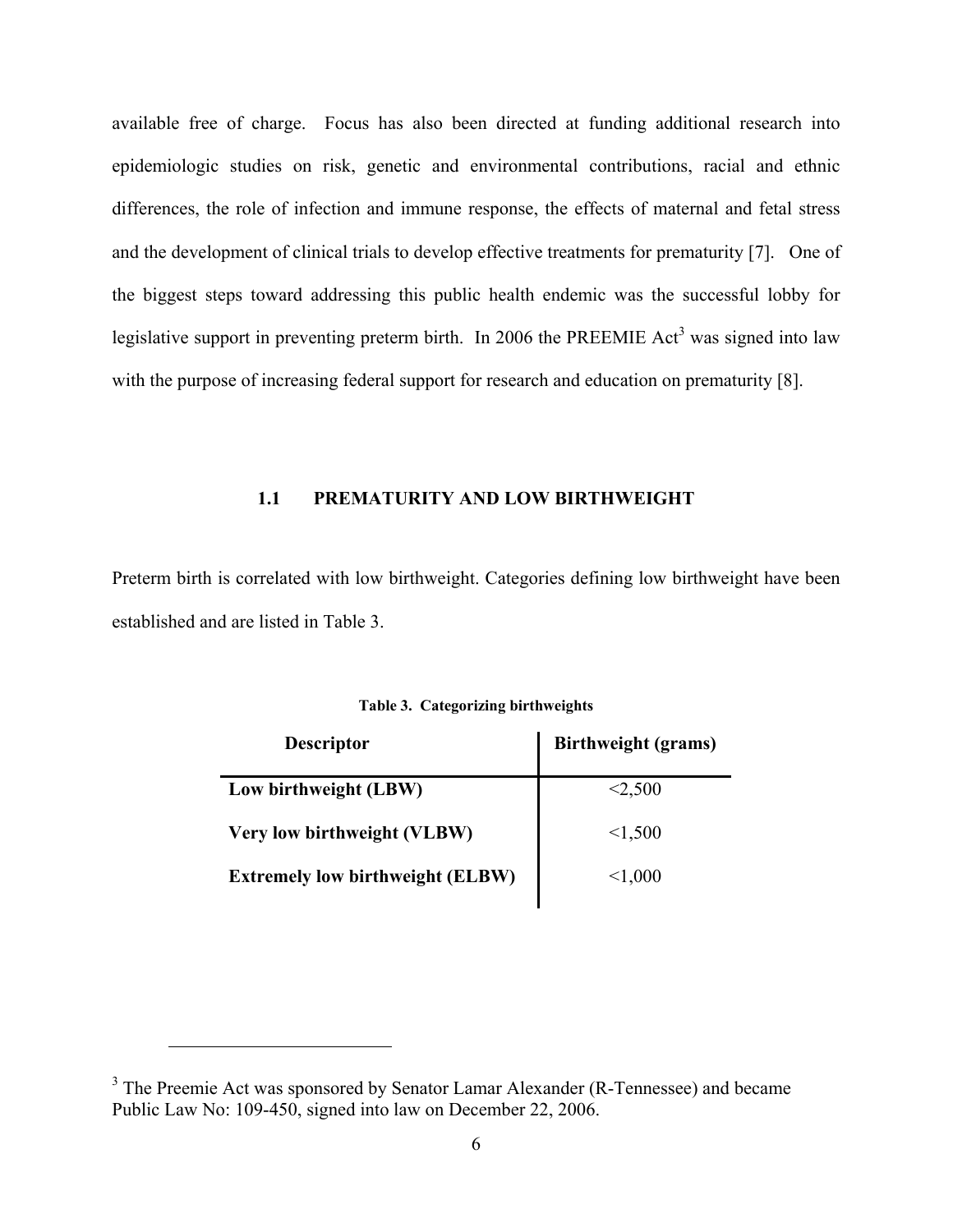<span id="page-16-0"></span>It has long been observed that the incidence of low birthweight corresponds to the incidence of preterm births. Of infants born prematurely, more than 40% are also low birthweight and two-thirds of infants born low birthweight are premature (Figure 3) [9].



**Figure 3. Birthweight and gestational age in the United States (2003)**

#### **1.2 PREMATURITY: NATURE AND NUTURE**

The etiology of preterm birth is largely unknown but several environmental and biological risk factors have been identified associated with an increased risk for preterm birth.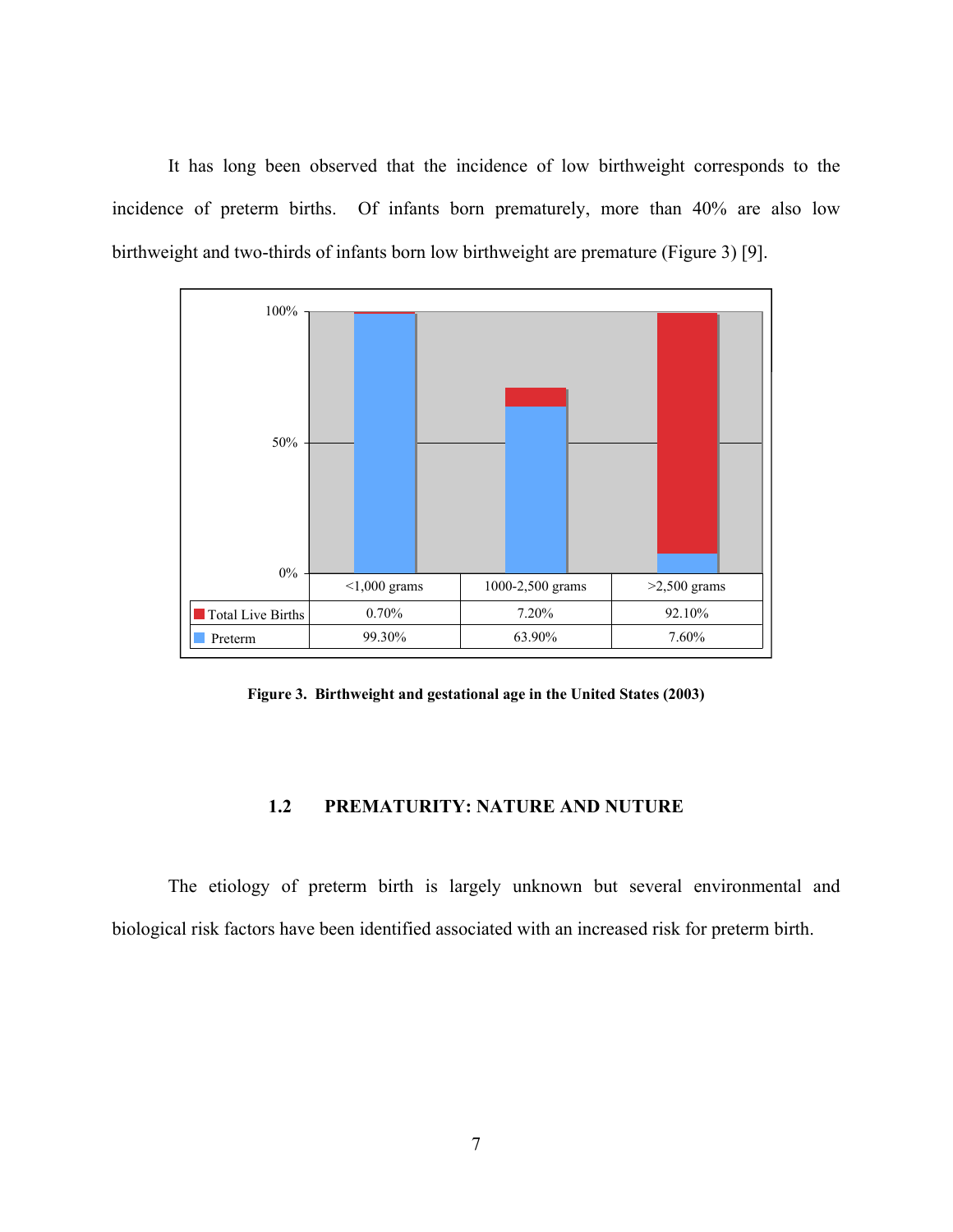#### <span id="page-17-0"></span>**1.2.1 Biological pathways**

Biological factors contribute to preterm birth. Lockwood et al. proposed four physiological pathways for organizing the causes of prematurity[10-12]. These pathways account for discrete obstetrical risk factors previously associated with preterm birth, incorporating them within a broader physiological etiology. Accounting for virtually all preterm labor, the pathways include inflammation, activation of the maternal-fetal hypothalamicpituitary-adrenal axis, decidual hemorrhage and uterine distension.

Inflammation during pregnancy plays a major role in preterm labor and is the first pathway proposed by Lockwood [13]. Accounting for 40% of all preterm labor, the inflammation pathway reflects the important role immunoresistance plays during pregnancy. Common infections such as pneumonia, genitourinary infections, bacterial vaginosis, periodontal disease, peritonitis and sexually transmitted diseases can affect the maternal-fetal environment and can begin a cascade of immunological responses that culminate in preterm labor. Some of these infections are amniochorionic-decidual and some are bacterial.

An infection during pregnancy ignites an inflammatory response. First to respond are the tumor necrosis factor and interleukin-1β cytokines. These cytokines become activated in the cervix, decidual and fetal membranes and result in production of prostaglandin and inhibition of prostaglandin metabolism. Affected next are the membranes that, in the presence of elevated matrix metalloproteinases and interleukin-8, begin to breakdown in conjunction with the ripening of the cervix. Increased prostaglandin can stimulate contractions that, in combination with physical changes to the cervix can result in preterm labor.

The second pathway, responsible for 30% of preterm labor, is activation of the maternalfetal hypothalamic-pituitary-adrenal (HPA) axis. This pathway essentially describes the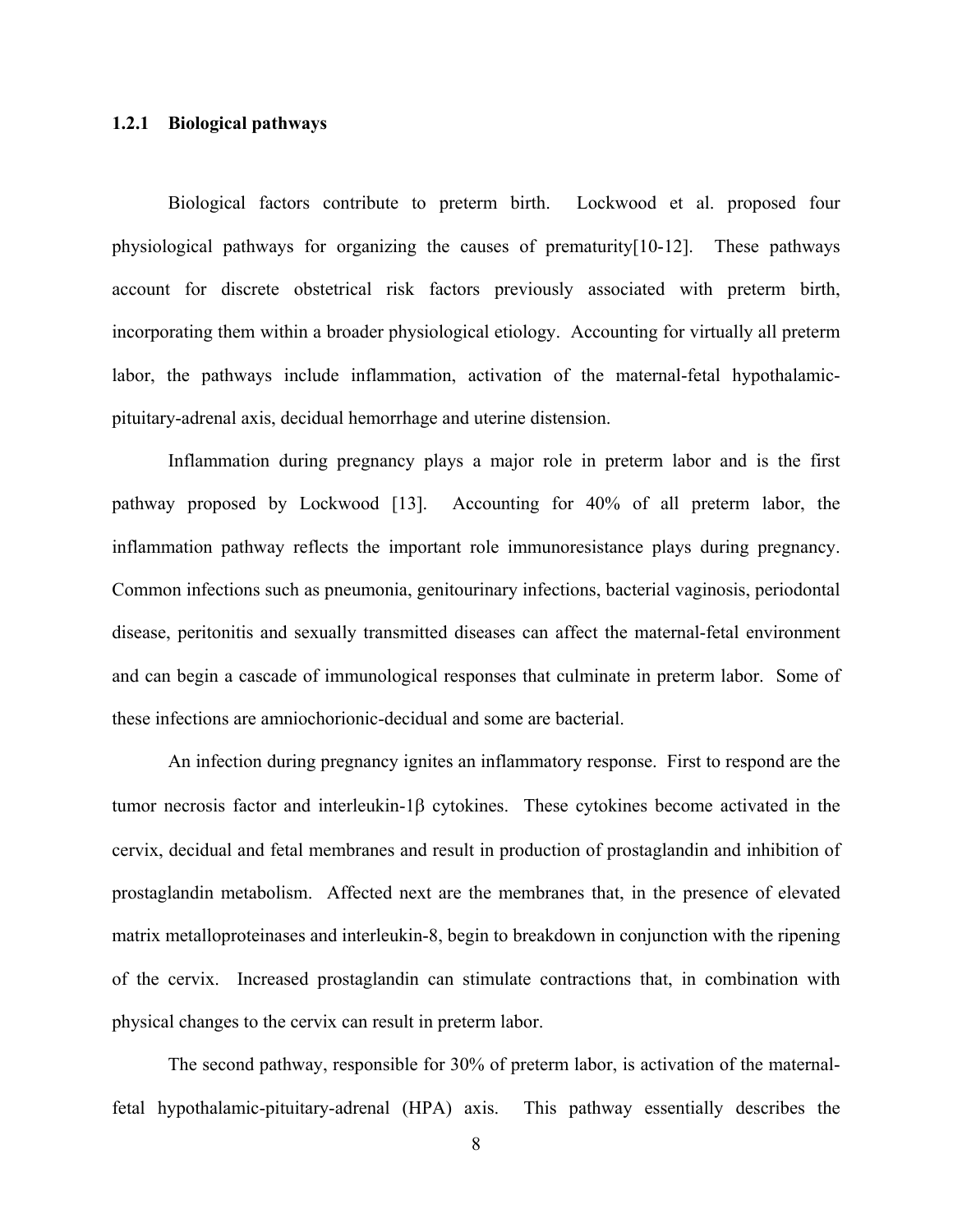physiological element that stress can have on a pregnancy [14, 15]. Both fetal and maternal stress can activate a neuroendocrine pathway that begins with the release of corticotropinreleasing hormone (CRH). Commonly associated maternal stressors include domestic violence and racism, while fetal stress is most often physiological in nature, for example, disrupted placental blood flow. These stressors result in increased levels of maternal and fetal adrenal cortisol that induce production of prostaglandin. A secondary effect of increased corticotropinreleasing hormone is increased production of estrogen. Just as inflammation incites physical changes in the cervix and contractions, the increased production of prostaglandin and estrogen also accumulate and can trigger preterm labor.

A third pathway combines decidual hemorrhage and placental abruption, two physiological factors that can result in preterm labor. Vaginal bleeding is a primary indication of decidual hemorrhage, intricately related to coagulation and clot formation. Decidual hemorrhage, seen in 20% of preterm deliveries, starts a chain of biochemical reactions involving coagulation and production of tissue factor, thrombin and proteases. These elements can lead to cervical changes, contractions and membrane rupture. Maternal factors such as marital status, education and age affect risk for decidual hemorrhage. Placental abruption describes when the placenta tears from the uterine wall, resulting in hemorrhage. Most often placental abruption leads to premature rupture of membranes. As with decidual hemorrhage, placental abruption commonly involves vaginal bleeding. Unlike decidual hemorrhage however, placental abruption is most commonly associated with maternal, behavioral risk factors such as smoking, use of cocaine, preeclampsia, and maternal trauma. Intrauterine growth retardation and certain bleeding disorders can also increase risk for placental abruption.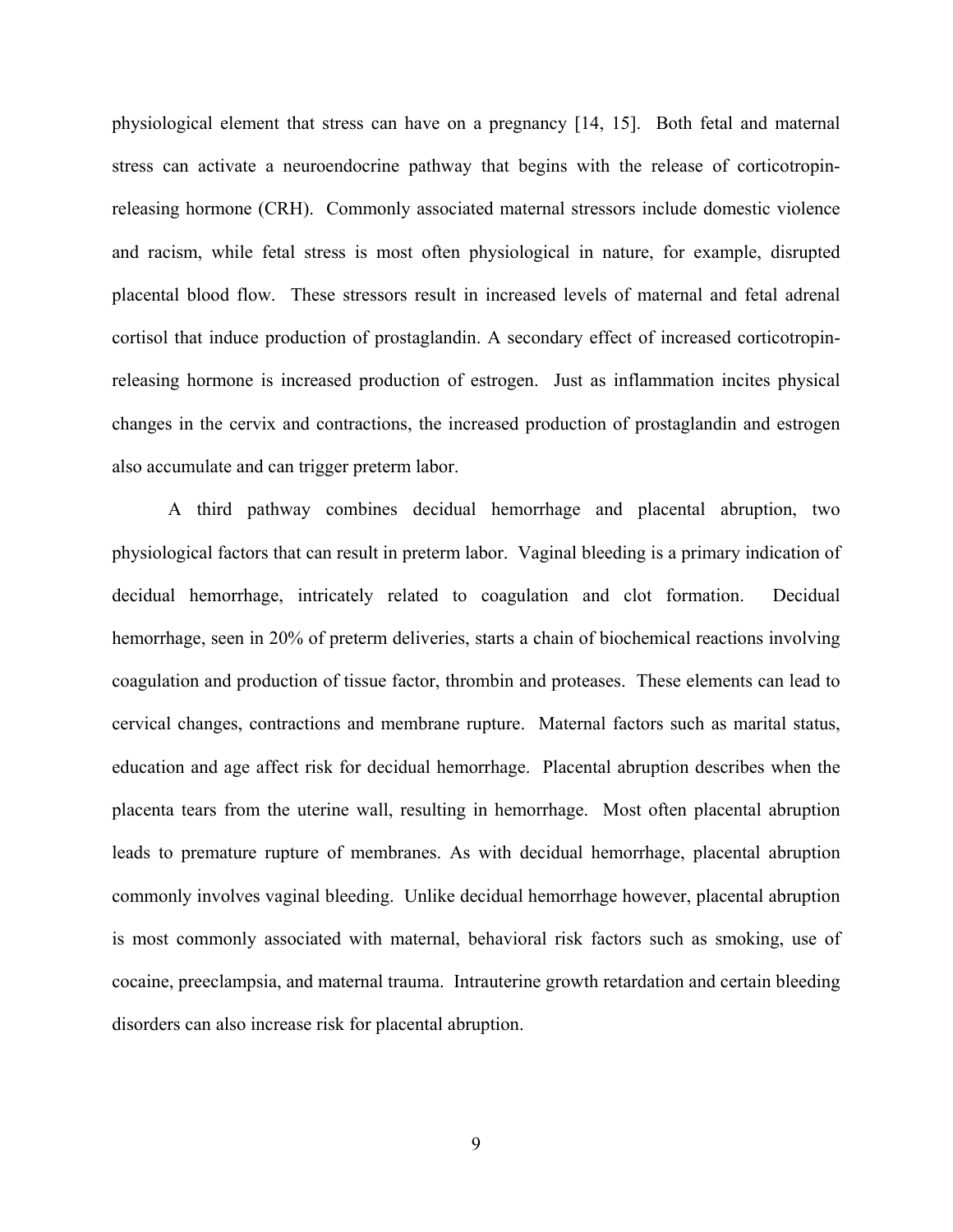The fourth pathway is abnormal uterine distension and is responsible for 10% of preterm labor. This mechanism involves a physical stretching of the uterus that, with multiple other mechanisms of labor, initiates a cascade of signaling that results in production of cytokines. The stretching process begins with an increase in myometrial gap junctions that lead to activation of oxytocin receptors and subsequent prostaglandin synthesis that in turn, results in cervical changes, rupturing of membranes and contractions. This pathway to preterm labor is most commonly associated with multifetal pregnancies and polyhydramnios, conditions involving excessive intrauterine volume. Abnormalities affecting the structure of the uterus also increase risk for abnormal uterine distension, including bicornuate or T-shaped uterus.

All four pathways culminate in a final, shared pathway that results in *preterm* premature rupture of membranes before labor has begun. While premature rupture of membranes (PROM) is estimated to occur in 10% of pregnancies, only 10% are preterm premature rupture of membranes (PPROM), PROM before 37 weeks gestation. The mechanism for PROM ultimately involves increases in uterotonins that initiate contractions, prostaglandins, endothelin and oxytocin. Uterotonins also trigger expression of matrix metalloproteinases, plasminogen activator, plasmin and elastase, proteases that result in membrane rupture, cervical changes and eventual cervical dilation.

Obstetrical management of preterm labor varies widely. Labor is typically induced if PROM is diagnosed after 36 weeks gestation. In cases of PPROM, decisions regarding induction of labor depend on determination of fetal lung maturity and fetal heart rate. If induction is inappropriate due to pulmonary immaturity or problematic fetal heart rate testing, management usually involves attempts to prolong labor for as long as possible accompanied by monitoring for fetal distress and infection. Interestingly, despite the common incidence of PROM, management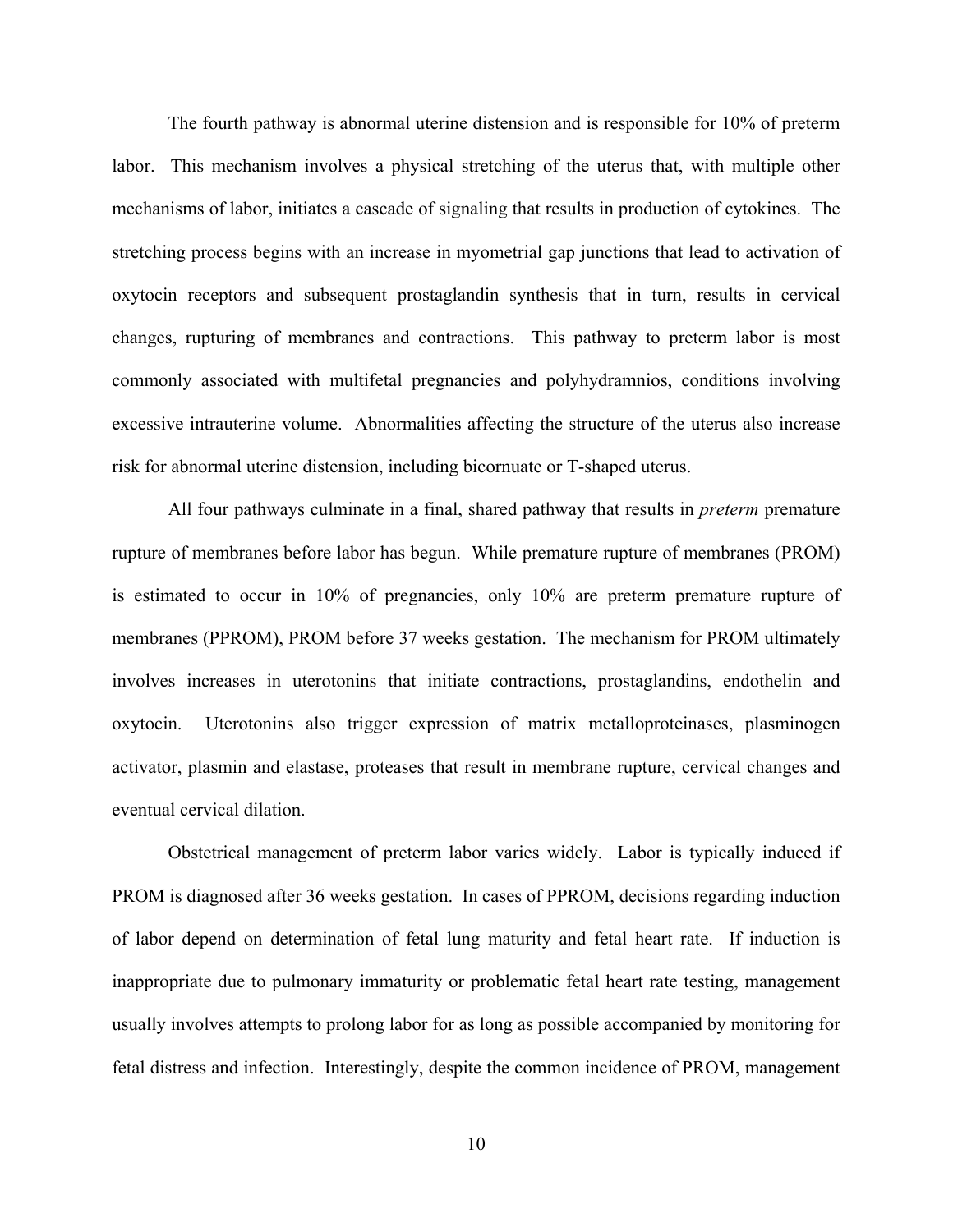strategies are inconsistent among health care providers. The use of nonstress tests versus biophysical profiles and frequency of fetal monitoring is actively debated. Also controversial is whether certain biomarkers should be used to increase early diagnosis of PROM. Also debated is the benefit of inpatient versus outpatient management [16].

Other biological risk factors of preterm birth have been identified [2, 17, 18]. Diabetes, obesity and hypertension are associated with increased risk for preterm delivery. Obesity is a well-known risk factor for diabetes and hypertension and often during pregnancy these conditions present simultaneously. Preeclampsia is also a common complication of maternal obesity during pregnancy. A study by Hedderson, Ferrara and Sacks found that diabetes in pregnancy, particularly elevated glycemia, increases risk for spontaneous preterm labor [19]. Epidemiological research conducted by Rosenberg et al. looked at maternal diabetes, preeclampsia and hypertension during pregnancy and associated adverse pregnancy outcomes [20]. The greatest risk factor for preterm birth was preeclampsia, with an adjusted odds ratio of 5.07 overall. Women with diabetes or hypertension were 2.54 and 2.34 times more likely to deliver preterm, respectively. Despite the role obesity plays in hypertension, diabetes and preeclampsia, it was low maternal weight, or being underweight, that was directly related to increased risk of preterm delivery. Obesity alone was found to be protective, with an adjusted odds ratio of 0.54. A short pregnancy interval has also been established as a risk factor for prematurity [21-24].

Preterm birth is associated with birth defects. Shaw et al. [25] conducted a large study utilizing data from the California Birth Defects Monitoring Program population registry and found that structural birth defects were associated with preterm birth. Birth defects were reported in 8.4% of deliveries at less than 31 weeks gestation while only 2.1% of full-term births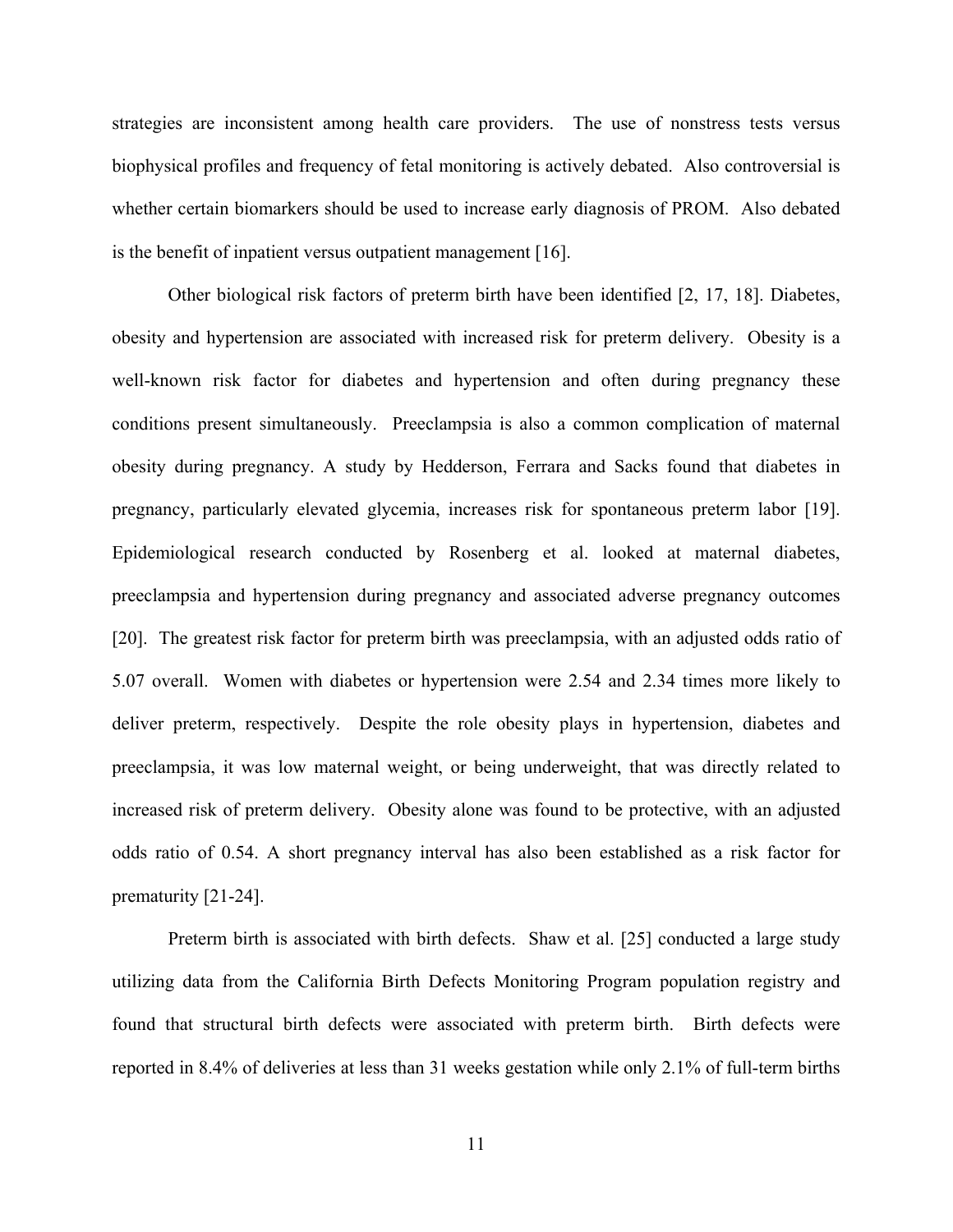<span id="page-21-0"></span>were associated with birth defects. According to the same study, the birth defects most commonly associated with preterm birth before 31 weeks, isolated or with occurring with other birth defects, were anencephaly, spina bifida, other nervous system and eye anomalies, heart, respiratory and musculoskeletal anomalies. The prevalence ratio of preterm birth before 31 weeks versus after 36 weeks was 13.8 for isolated chromosomal abnormalities. In some cases of birth defects diagnosed prenatally, induction of early labor may be planned and contribute to the prevalence of preterm births. However, this proportion is thought to be small, with the particular birth defects thought to be intricately responsible for onset of preterm labor.

#### **1.2.2 Environmental risk factors**

Several environmental factors play a role in preterm birth. Though multiple environmental associations have been identified the mechanisms have not. Less understood is how directly an affect they have on preterm labor. It is likely that multiple environmental elements impact the physiological pathways through complex interactions. Due to the intricate nature of unraveling such nuanced interactions, environmental risk factors for preterm delivery have been proposed independently based, most often, on epidemiological studies. Environmental risk factors are difficult to define due to their often diffuse and ubiquitous nature. In this analysis, non-medical risk factors will be categorized as either demographic or behavioral and environmental [18].

Preterm birth is associated with maternal age at delivery [17, 26]. Mothers younger than 19 are at an increased risk for preterm birth compared to women who deliver between the ages of 20-35, who have the lowest incidence of preterm birth. Women who deliver at age 35 or older are at an increased risk for preterm birth, similarly to young mothers. For more than a decade,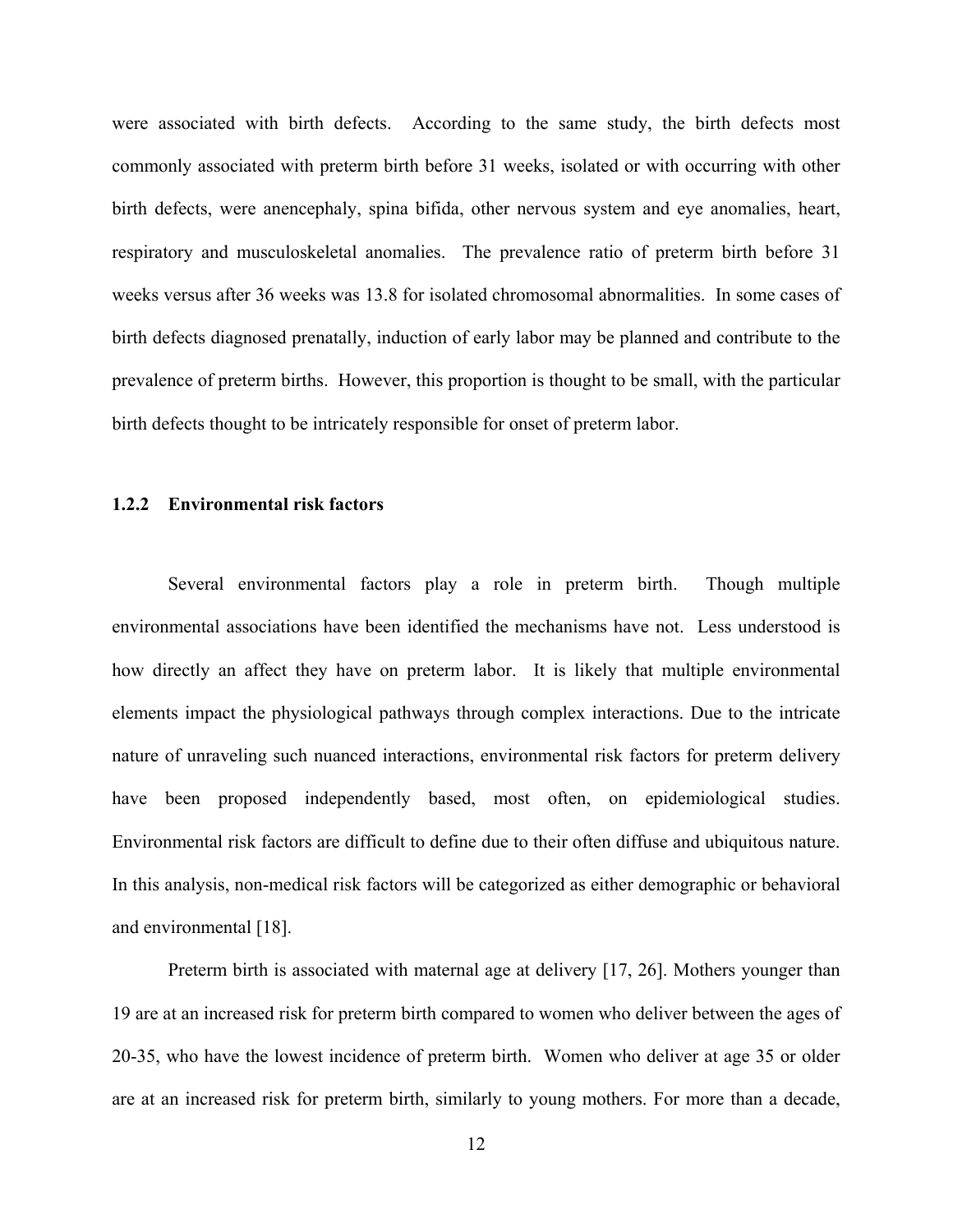however, the proportion of teen pregnancies has decreased while incidence of preterm birth continues to climb. The recent rise in preterm birth rates are likely attributed in small part to more women having children in their mid –thirties and forties than in previous years. To compound this trend, women of advanced maternal age are more likely to become pregnant with multiples than women in their twenties and early thirties. In twin pregnancies, 50% of deliveries are preterm while the risk of prematurity for triplets is 90%.

Other significant demographic risk factors are race and socioeconomic status[17, 18]. Women who are black have higher rates of preterm birth than women who are white, Asian or Pacific Islander[27]. Women who have an adverse rather than a favorable socioeconomic profile have higher rates of prematurity. However, it is unclear whether it is the demographic or a culmination of several behavioral and environmental risk factors prevalent among these high-risk groups that contribute to the high rates of preterm birth.

Many important behavioral and environmental factors play an important role in preterm birth. Women who smoke, use alcohol or illicit drugs or use these substances in combination during pregnancy are at greater risk for preterm birth than women who abstain from use of these substances [17, 18, 28-31]. Also impacting risk for prematurity are poor or absent prenatal care, domestic violence, lack of social support, certain work environments and lack of social support. A woman who is physically abused has a higher risk of prematurity than a woman who is not abused [32]. As with many environmental and behavioral factors, there is an interaction between this risk factor, abuse, and smoking, alcohol consumption and illicit drug use during pregnancy. Results from a study by McFarlane et al. found that women who are abused during pregnancy are more likely to smoke, drink alcohol and use illicit drugs during pregnancy (Table 4) [33].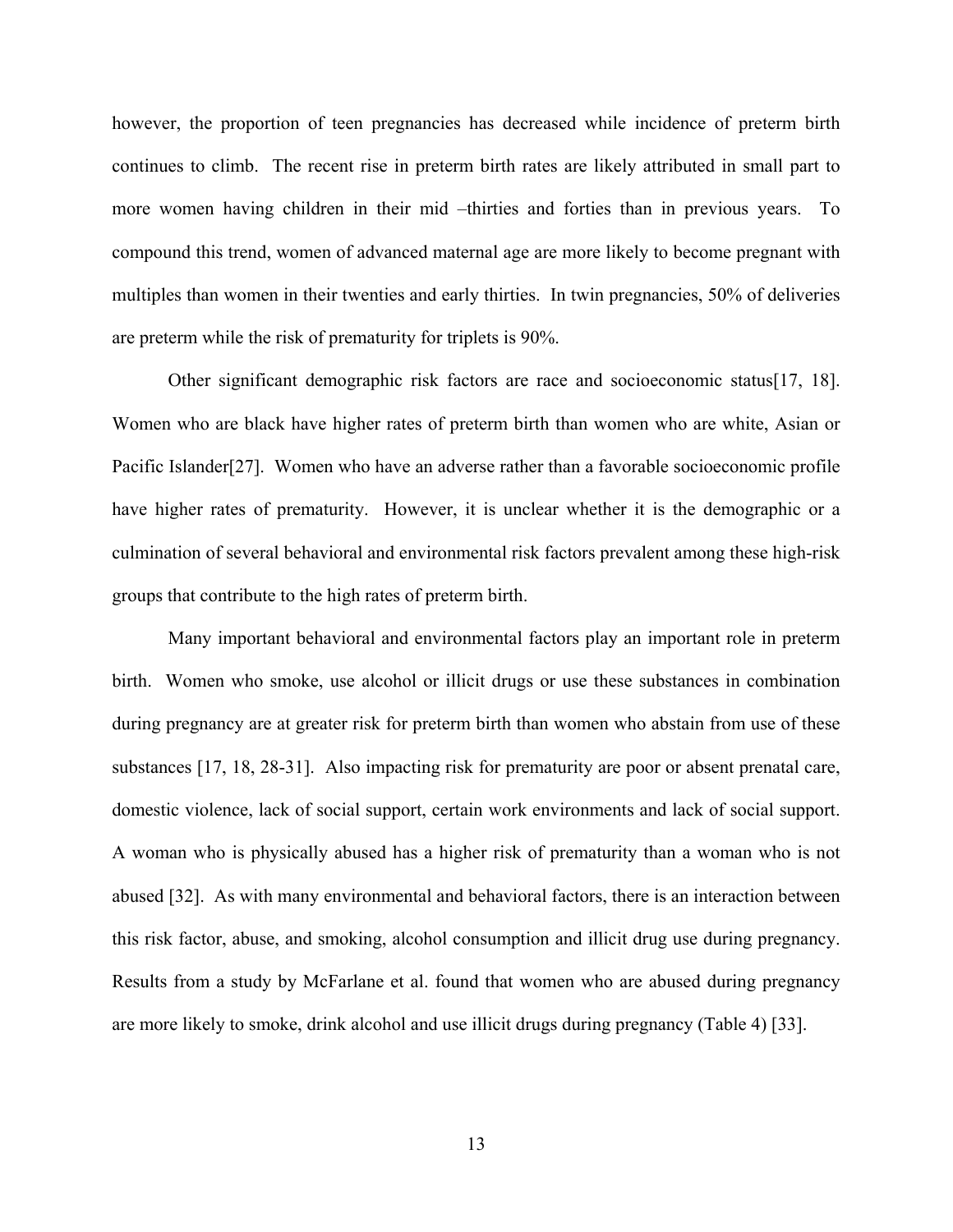<span id="page-23-0"></span>

|                                   | <b>Physical Abuse</b> | <b>Smoking</b> | Alcohol/Illicit drug use |
|-----------------------------------|-----------------------|----------------|--------------------------|
| Overall                           | 16                    | 29.5           | 11.9                     |
| <b>White and African American</b> | No Abuse              |                | 20.8                     |
|                                   | Abuse                 |                | 42.1                     |
| White                             | No abuse              | 46.6           |                          |
|                                   | Abuse                 | 59.6           |                          |
| <b>African American</b>           | No Abuse              | 33.7           |                          |
|                                   | Abuse                 | 49.50%         |                          |

**Table 4. Percent of pregnant women reporting substance use and physical abus[e4](#page-23-1)**

Women with late, limited or no access to prenatal care have high rates of prematurity as do women who have few or no social supports [34, 35]. The experience of stress during pregnancy has also been implicated in higher rates of prematurity [36, 37]. Not unlike the other behavioral and environmental risk factors, stress during pregnancy is complicated by another factor, the maternal HPA pathway to preterm labor. Also interacting with stress and the HPA pathway are demographic factors. Certain stressors such as racism are prevalent for non-white women and compound the already high risk of prematurity for women that are black who may or may not have a favorable socioeconomic demographic.

Prematurity is multifactorial. Madan et al. looked at rates of prematurity within same ethnic groups but with different socioeconomic demographics [38]. Prematurity rates increased among Mexican women with an improved socioeconomic status as compared to Mexican women with an adverse socioeconomic profile. Interestingly, the same effect was not observed when looking at variation of prematurity rates among Asian-Indian women of discordant

<span id="page-23-1"></span><sup>4</sup> Table constructed from results of McFarlane, J., B. Parker, and K. Soeken, *Physical abuse, smoking, and substance use during pregnancy: prevalence, interrelationships, and effects on birth weight.* J Obstet Gynecol Neonatal Nurs, 1996. **25**(4): p. 313-20.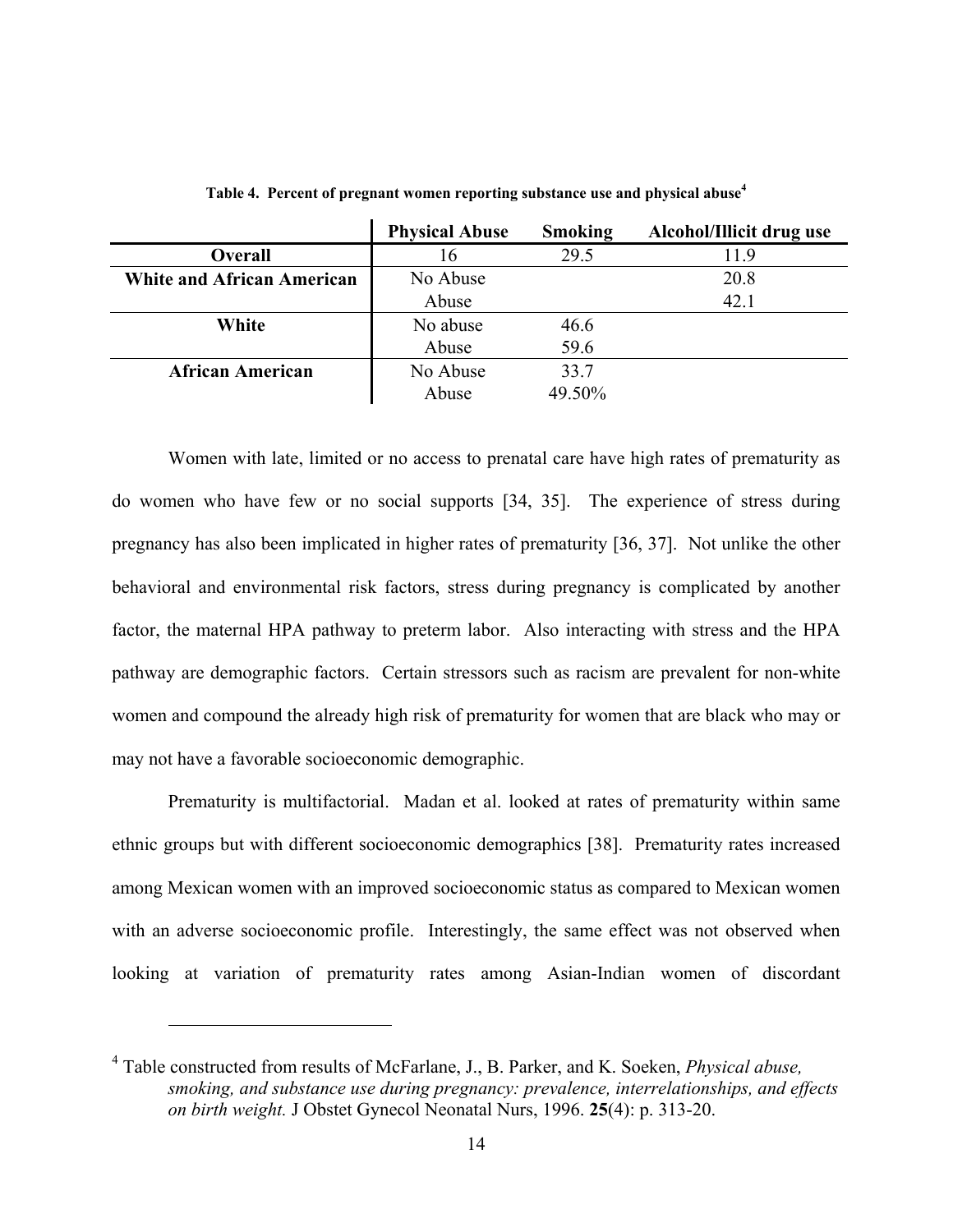<span id="page-24-0"></span>socioeconomic profiles. This research suggests that while we see disparity in rates of preterm labor across racial and ethnic groups and by socioeconomics that additional, undefined factors may be contributing to these trends.

A major factor in the rising rates of prematurity has been the growing incidence of pregnancies conceived with assisted reproductive technology (ART). The reason for this is that both *in vitro* fertilization (IVF) and ovarian stimulation result in multiples at a much higher frequency than natural conception. In vitro fertilization is the process of removing ova from the ovaries of a woman in order to fertilize them with sperm outside of the body. Once fertilization has occurred, the newly formed embryo is transferred to the uterus where it implants and pregnancy results. Higher rates of multiples, most commonly twins, are the result of IVF because often several embryos are transferred to the uterus to maximize pregnancy rates. Ovarian stimulation is a technique that involves the use of medications such as Clomid, Gonal-F/Follistim AQ, Metformin, Bravelle, Menopur and Repronex to stimulate ovulation. The process often results in overproduction of mature eggs that can subsequently be fertilized, resulting in pregnancy of multiples. The conception of multiples using ART confers, at a minimum, the same risk for prematurity as multiples conceived naturally (Table 5) [39].

| <b>Pregnancy outcomes by plurality</b>    | % of total       | % of ART multiples |
|-------------------------------------------|------------------|--------------------|
| conceived using ART                       | <b>US Births</b> | born preterm       |
| <b>Singletons</b>                         | 06               | 14 7               |
| <b>Twins</b>                              | 16.4             | 64                 |
| <b>Triplets or higher-order multiples</b> | 44.2             | 97                 |

**Table 5. Percentage of infants born by ART in the US and preterm ART rates, by plurality (2003)[5](#page-24-1)**

<span id="page-24-1"></span><sup>5</sup> Table adapted from Wright, V.C., et al., *Assisted reproductive technology surveillance--United States, 2003.* MMWR Surveill Summ, 2006. **55**(4): p. 1-22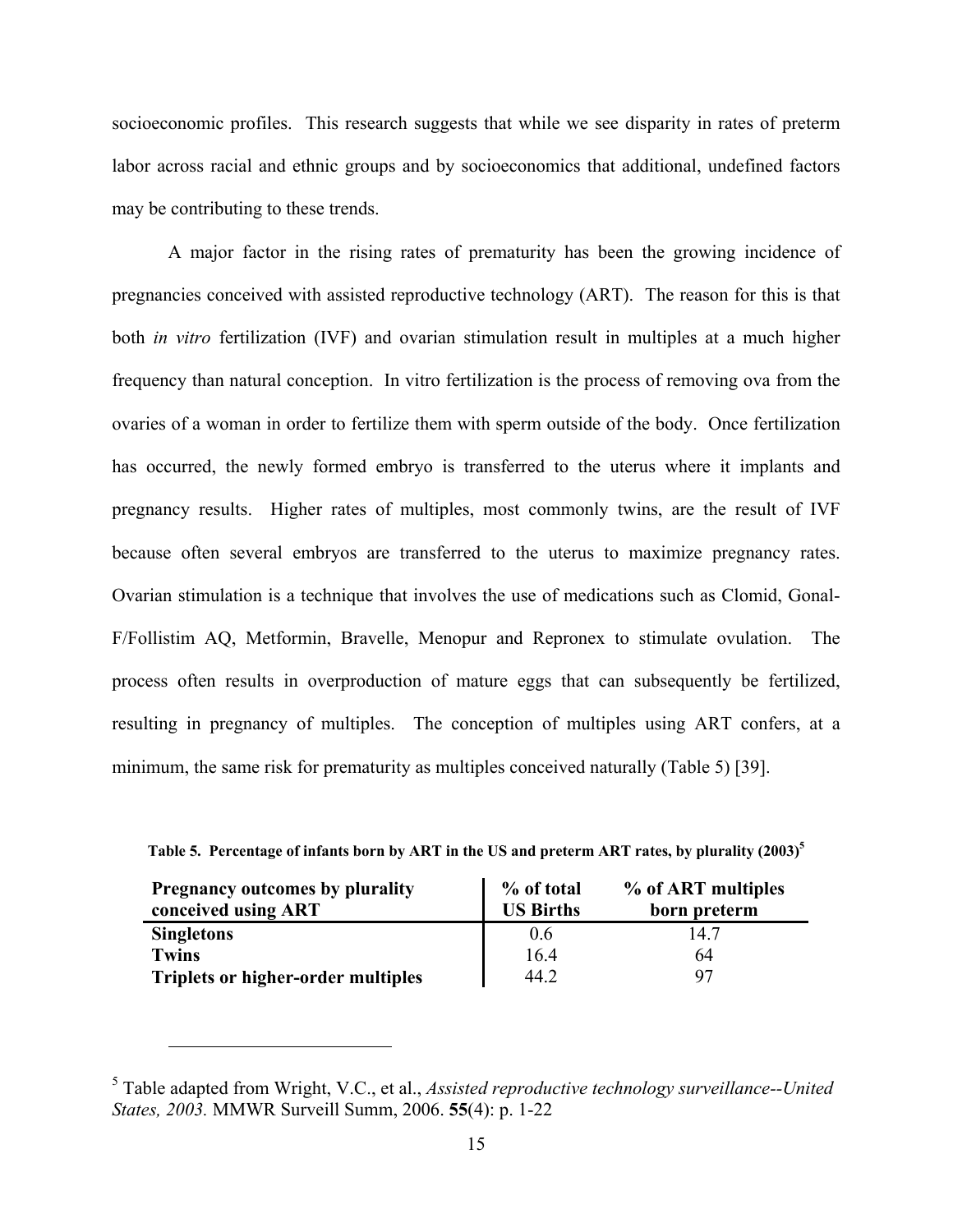<span id="page-25-0"></span>The Center for Disease control reported that the ratio of higher-order multiples (triplets or more) resulting from ART more than quadrupled between 1980 and 1997 [40]. The exponential increase in higher-order multiples has no doubt made an impact on the rates of prematurity and the associated mortality and morbidity rates in the United States.

#### **1.3 GENETICS AND PREMATURITY**

The risk for preterm birth is highest among women with a previous history of prematurity. A woman with a history of preterm delivery is four times more likely to deliver preterm in subsequent pregnancies than if she had no history [41-43]. Studies investigating the familial implications for risk of preterm delivery support the presence of genetic risk factors. A study by Porter et al. found that not only was risk for preterm birth higher if the mother herself was born prematurely, but that the risk was inversely related to how preterm she was born [44]. Johnstone and Inglis found that sisters of women who had a preterm birth had a higher rate of preterm birth than sister-in-laws [45]. Twin studies have also shown that pair correlation of preterm birth is higher among monozygotic than dizygotic twins [46-48]. Differences in preterm birth incidence by race further supports a genetic element to prematurity. Previously discussed were several factors affecting risk for prematurity that also varied across race, such as socioeconomic status and hypertension. Despite these potential confounders, several studies correcting for such factors found a persistent difference in incidence between African Americans, Mexican Americans and Caucasians [49-53]. Although the genetics of prematurity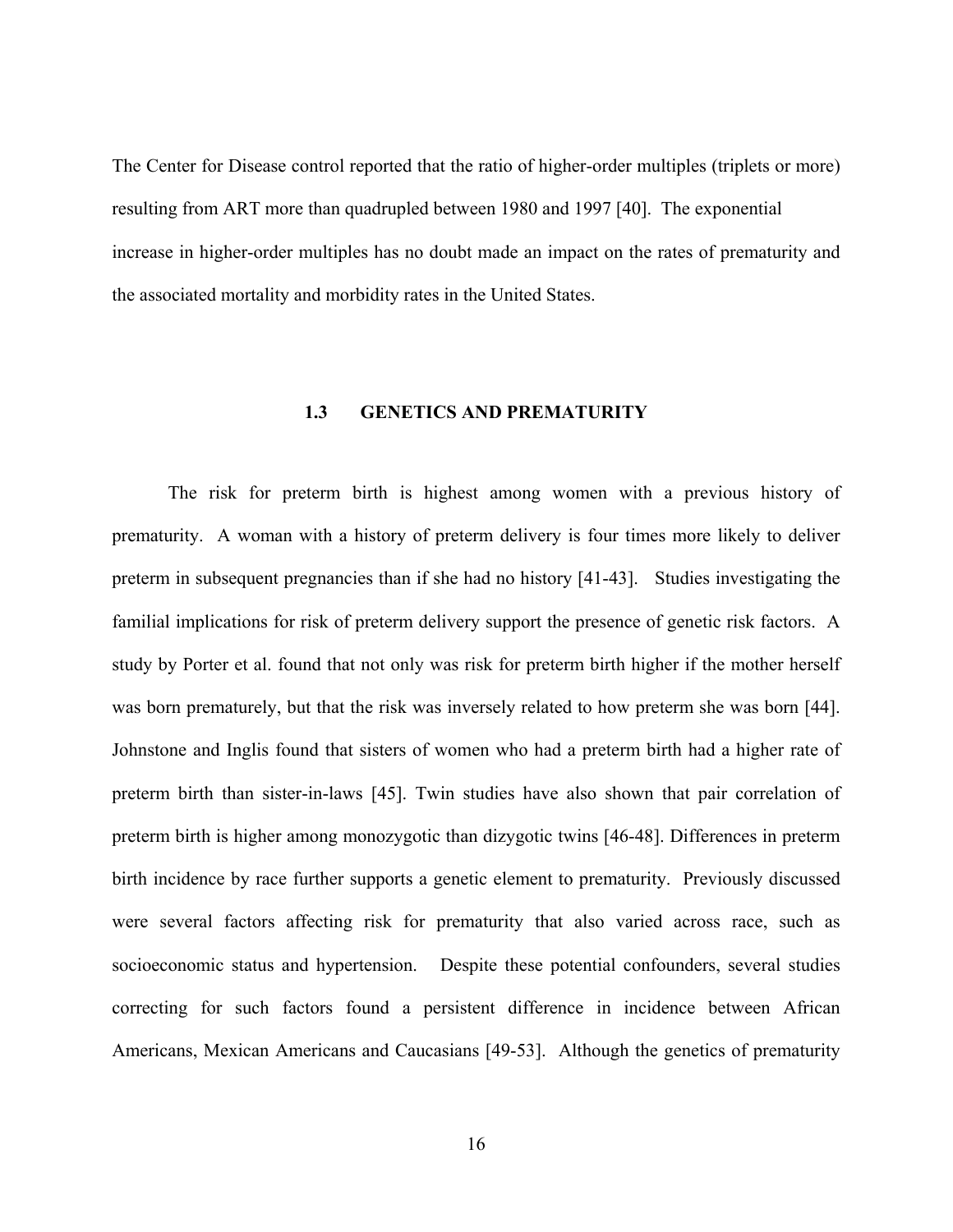are currently not well understood, the effect medical and family history has on risk is indicative of a genetic role in preterm birth.

Research investigating the genetics of prematurity has focused primarily on inflammatory response mediators [54-58]. In particular, human polymorphism association studies of cytokines have been conducted. Discussed above, cytokines play an important role in the cascade of events that culminate in initiation of delivery, particularly in but not limited to the inflammatory pathway [56]. The most compelling studies to date have investigated tumor necrosis factor alpha, or TNF- $\alpha$ , a factor involved primarily in pregnancy maintenance and prolongation. TNF- $\alpha$  has been found to play roles in placental implantation and development, amniotic membrane growth and remodeling and downstream regulation of stimulating prostaglandin production and matrix metalloproteinase-mediated membrane degradation. These changes ultimately damage the placenta and membranes and often result in preterm labor [59-64]. Table 6 summarizes polymorphisms in TNF- $\alpha$  and other factors suspected to have a pathological effect related to preterm birth.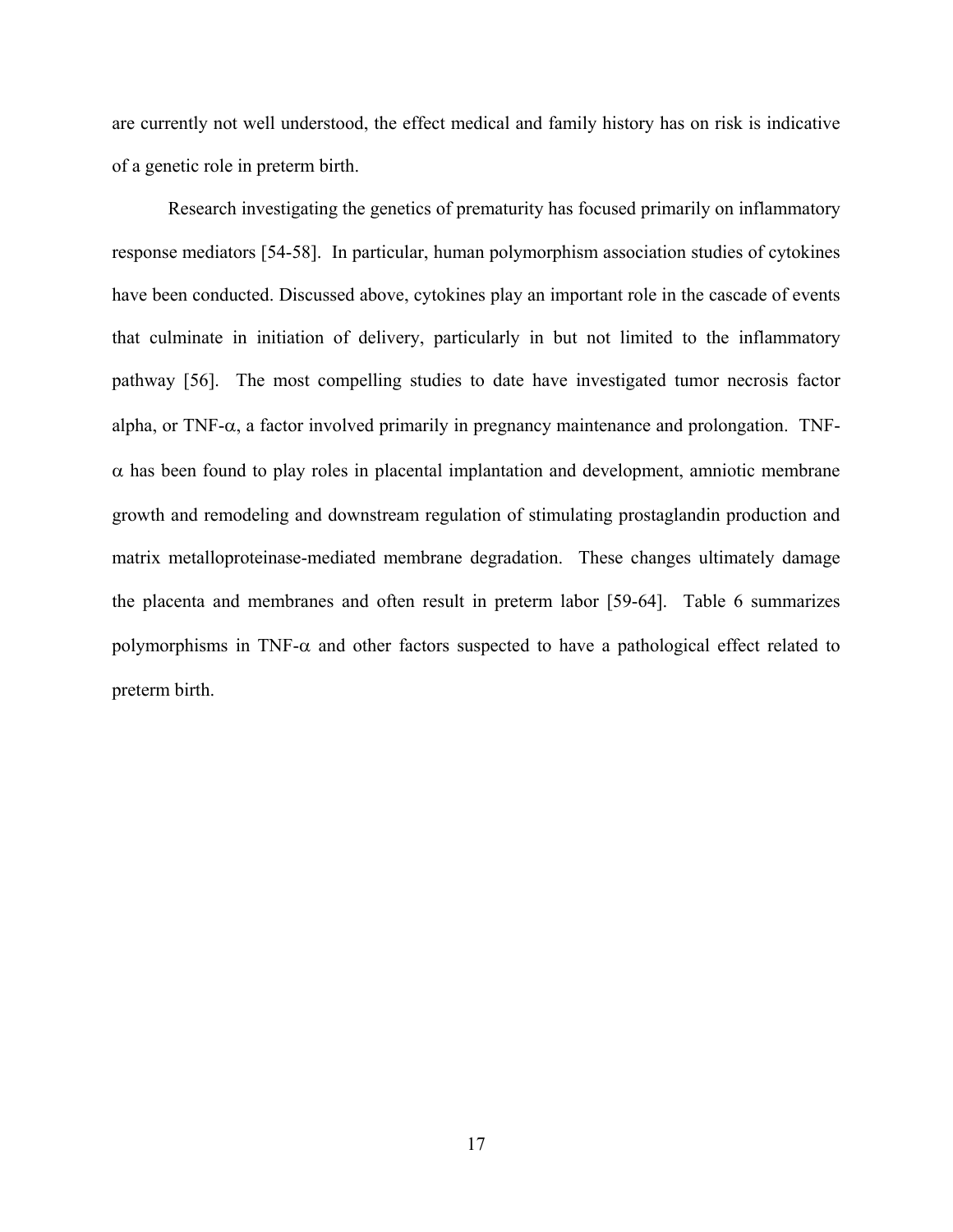<span id="page-27-0"></span>

| <b>Polymorphisms</b>             | Pathologic effect                                                                 |
|----------------------------------|-----------------------------------------------------------------------------------|
| <b>TNF (-308A)</b>               | Increased risk for PPROM; preterm birth [57, 65]                                  |
|                                  | Children in Kenya born preterm more likely to be homozygous [66]                  |
| <b>TNF</b> (-488)                | Increase risk of spontaneous preterm birth [66]                                   |
| TNF <sub>2</sub>                 | Markedly increased risk of preterm birth in conjunction with<br>vaginosis [58]    |
| $IL-1RA*2$                       | Increased risk of preterm birth and neonatal mortality in twin<br>gestations [67] |
|                                  | Fetal homozygosity associated with increased risk of preterm birth<br>[68]        |
| IL-4 $(-590T)$                   | Risk of preterm birth in homo- and heterozygotes [69]                             |
| IL-6 $(-174C)$                   | Homozygosity associated with reduced risk of preterm birth [70]                   |
| <b>VEGF (936C/T)</b>             | Associated with preterm birth [71]                                                |
| Toll-like receptor 4<br>(299Gly) | Associated with increased risk of premature birth [72]                            |
| MMP-9                            | Associated with PPROM in African Americans [73]                                   |

**Table 6. Polymorphisms associated with prematurity[6](#page-27-1)**

Interleukin (IL) and matrix metalloproteinase (MMP) mediators are involved in the breakdown of membranes and ripening of the cervix that can lead to preterm labor. Several studies have been done that looked at IL-1, 4, and 6 and MMP-1, 8 and 9 for links to preterm birth risk and research continues in this area [74-76]. More recent focus has been directed at methylenetetrahydrofolate reductase enzyme (MTHFR) and Factors V, VII and VIII with the suspicion that there will be an association between inherited thrombophilias and preterm birth [77-79]. Investigation of altered genes responsible for vasodilation and regulation of placental blood flow such as  $\alpha$ 1- and β2-adrenergic receptor and human paraoxonase enzyme (PON) is ongoing [80, 81]. Future research into the genetic etiology of preterm birth will rely heavily on large population studies using microarray technology and bioinformatics to unravel the complex gene-gene and gene-environment interactions characteristic of prematurity [51, 64, 82, 83].

<span id="page-27-1"></span><sup>6</sup> Table based on the review DeFranco, E., K. Teramo, and L. Muglia, *Genetic influences on preterm birth.* Semin Reprod Med, 2007. **25**(1): p. 40-51.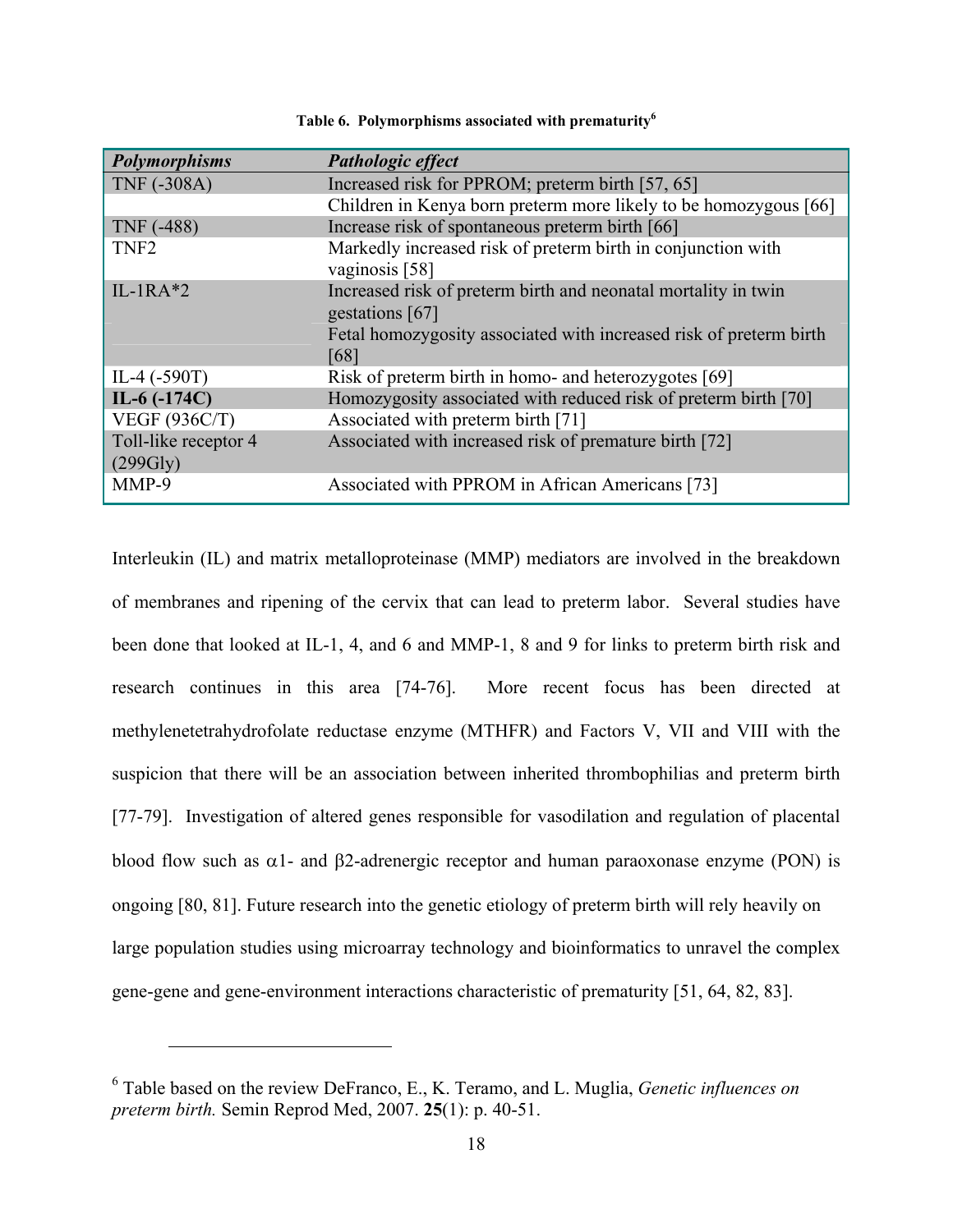#### **2.0 WHITE MATTER**

<span id="page-28-0"></span>Preterm birth interrupts a critical period in development of white matter. The central nervous system begins to form early in embryology. Certain structures of the human brain continue to develop after birth and into child- and adulthood. This extensive interval of growth exposes the brain to a variety of time-dependent insults. White matter in the brain undergoes rapid development in the perinatal and infant period. Infants born prematurely have a higher incidence of perinatal brain injury, in particular, white matter disease. In subsequent sections I will review white matter development, disease and methods of assessing white matter disease.

#### **2.1 WHITE MATTER DEFINITIONS**

The telencephalon is the region of the brain that, in humans, is made up of the limbic system, basal ganglia, olfactory bulb and the cerebral cortex. Located just above the brainstem, the telencephalon, or cerebrum, is composed of white matter and grey matter. Grey matter is composed primarily of unmyelinated cells such as nerve cell bodies and glial (non-nerve) cells. Structures of grey matter throughout the brain include the cerebral cortex, subcortical nuclei and nuclei of the cerebellum, brainstem, spinal white matter and cranial nerves. Information in the form or sensory or motor impulses are processed in these grey matter structures and routed throughout the central nervous center.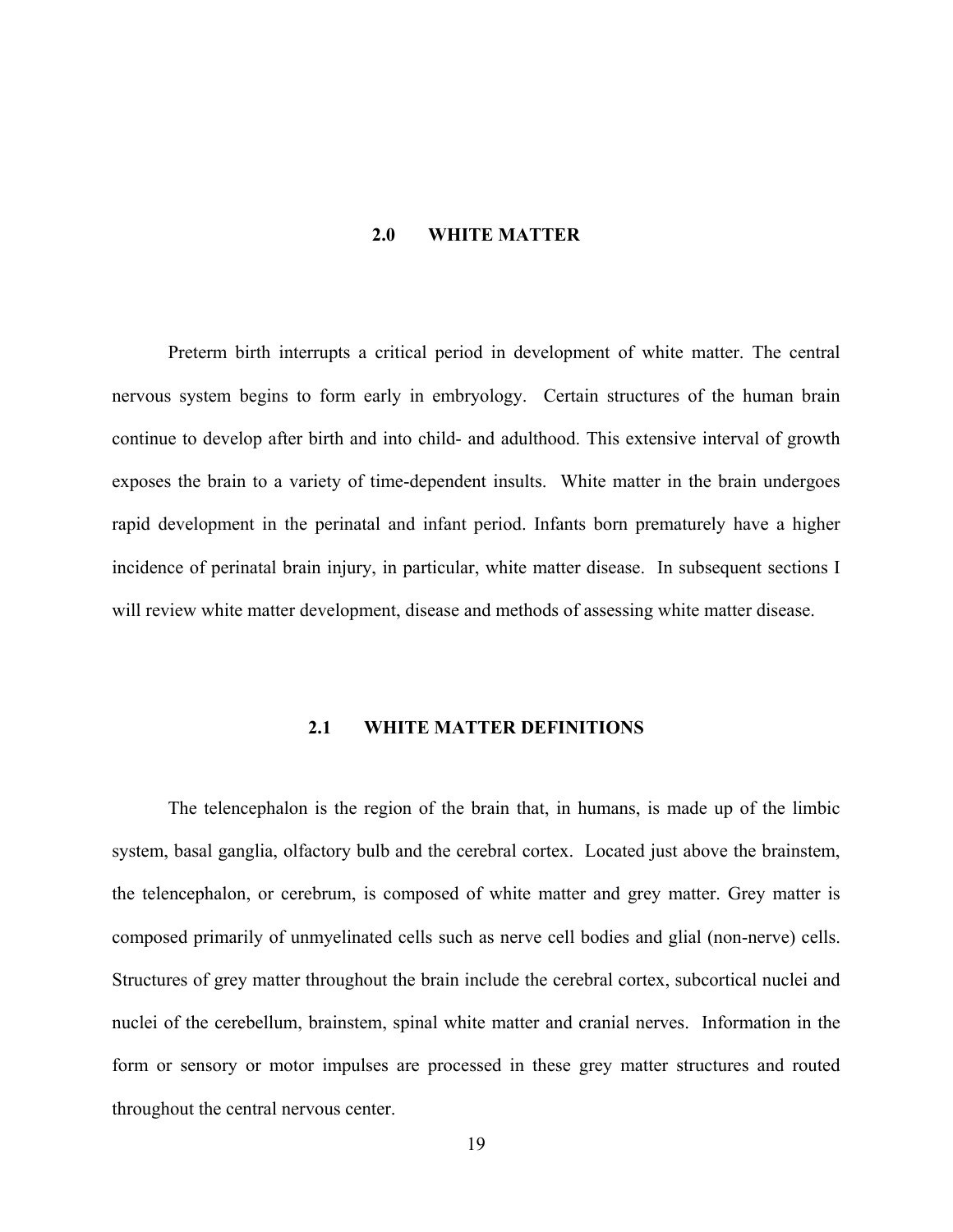<span id="page-29-0"></span>White matter is the elaborate highway of fibers connecting the many regions of grey matter. White matter is composed of nerve cells that transmit information throughout the brain. Myelin is a phospholipid characteristic of white matter nerve cells. Wrapped around axons, the myelin functions to insulate the electrical charge of a neuron. Myelin covers the surface of axons leaving spaces called "Nodes of Ranvier.<sup>[7](#page-29-1)</sup>" Neural impulses propagate from node to node, jumping between sheaths of myelin along the length of the axon. As a result, propagation of impulses travel faster along the myelinated fibers of white matter than unmyelinated fibers. The wealth of sensory and motor impulses processed in structures of grey matter is transmitted quickly along myelinated nerve cells of white matter throughout the central nervous system [84- 87].

#### **2.2 WHITE MATTER DEVELOPMENT**

In a developing embryo the nervous system forms out of the ectoderm, one of three germ layers that give rise to all of the tissues, organs and systems in the human body. Formation of the spinal cord, nerve fibers and brain begins during the third and fourth weeks of development, a period of development that is called neurulation. During neurulation the neural plate forms and folds upon itself to form the neural tube. Further differentiation of the neural tube eventually leads to the central nervous system (CNS). The posterior segment of the neural tube becomes the spinal cord and the anterior segments become the forebrain, midbrain and hindbrain [84-87].

1

<span id="page-29-1"></span><sup>7</sup> Louis-Antoine Ranvier discovered myelin in 1878.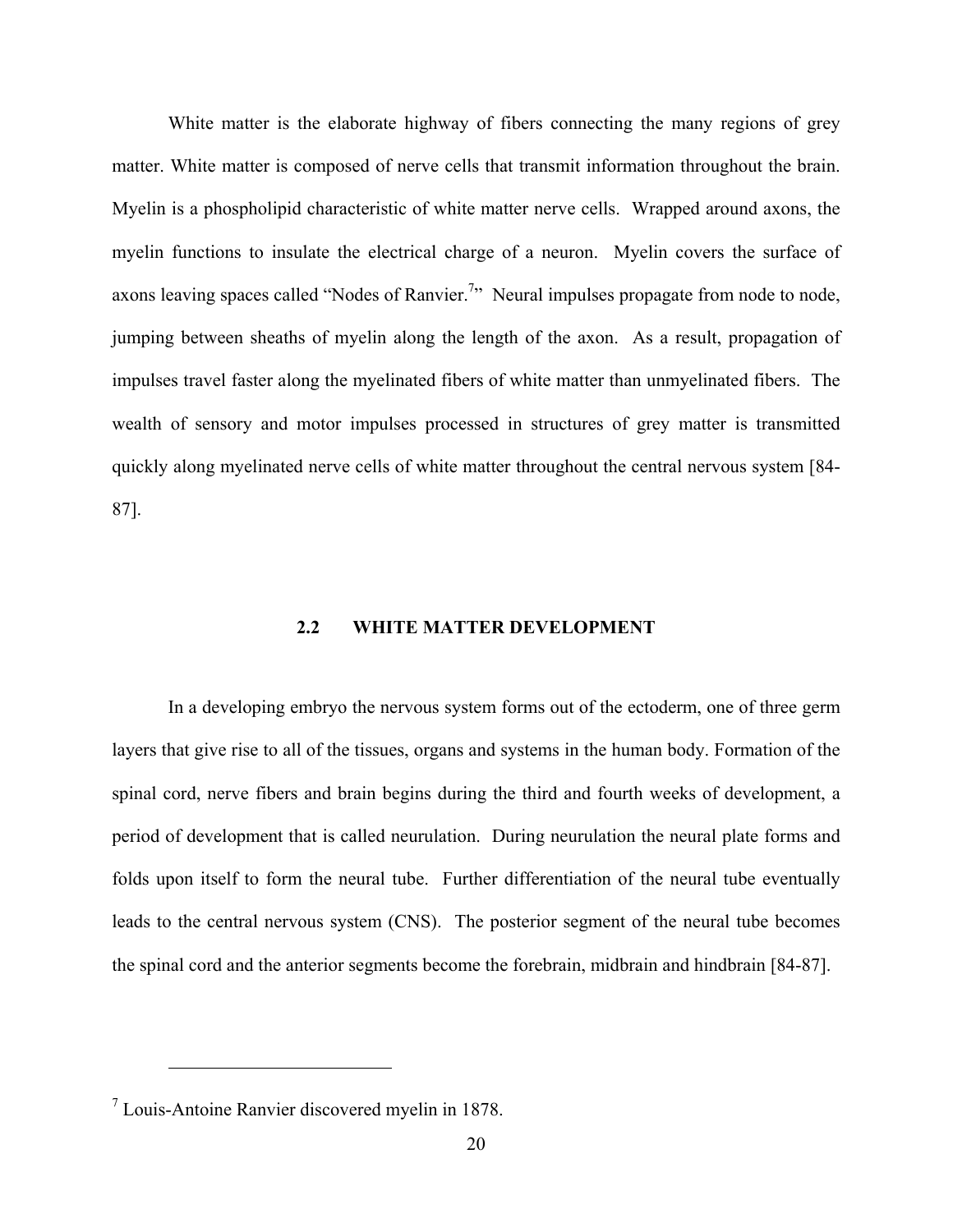The development of the spinal cord originates from the neuroepithelium that composes the walls of the neural tube. Neuroepithelial cells proliferate rapidly and migrate to produce three layers called the ventricular, mantle and marginal zones. The ventricular zone is a mitotically active layer that eventually gives rise to all of the neurons and macroglia (astrocytes and oligodendrocytes) of the CNS. The mantle zone is a densely packed layer of neuroblasts. The neuroblasts are originally bipolar neurons (having one axon and one dendrite) that differentiate into multipolar neurons (having one axon and many dendrites) that associate in specific nuclei and ultimately become the gray matter. The marginal zone is predominantly cell processes of the neuroblasts of the mantle zone that becomes white matter. Proliferation and subsequent differentiation of the mantle zone result in a dorsal alar plate and ventral basal plate [84-87].

The basal plate is the motor region of the spinal cord. Neurons begin to develop in the basal plate that eventually aggregate in bundles and become the ventral roots of spinal nerves. Neural crest cells adjacent to the neural tube cluster into sensory neurons to form dorsal root ganglia. Bipolar neuroblasts produce dorsal root ganglion cells that grow into the alar plate forming the dorsal root (sensory region) of the spinal nerve and the mixed spinal nerve. These two processes combine to form pseudounipolar neurons that then divided into the dorsal ramus and ventral ramus that together supply the musculature and skin of the body. The marginal layer becomes the ascending and descending tracts (white matter) of the spinal cord and myelination of the glioblast-derived oligodendrocytes and neural crest –derived Schwann cells begins [84- 87].

While the spinal cord and nerve fibers are forming, the brain is also developing. Three brain vesicles form from the anterior neural tube called the prosencephalon, mesencephalon and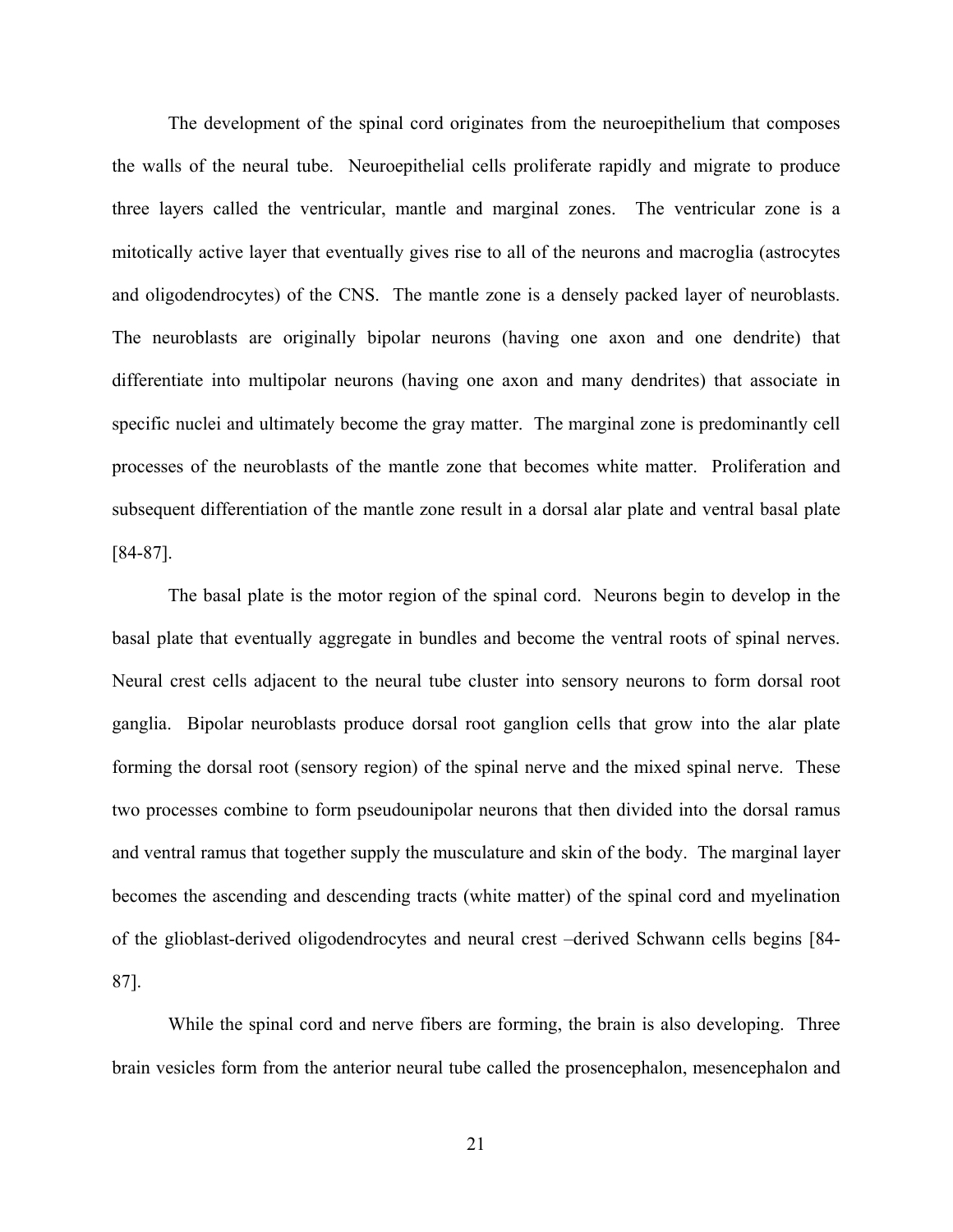rhombencephalon. The prosencephalon correlates with the forebrain, the mesencephalon with the midbrain and the rhombencephalon the hindbrain. After the fourth week of development the prosencephalon gives rise to the telencephalon and diencephalon. The rhombencephalon gives rise to the metencephalon and myelencephalon, dividing the hindbrain. These five vesicles form the principle regions of the brain. The myelencephalon forms the medulla oblongata and the metencephalon forms the pons cerebellum, and the fourth ventricle. The midbrain cerebral aqueduct forms from the mesencephalon and the thalamus, hypothalamus and third ventricle form from the diencephalons. The telencephalon results in the cerebral hemispheres and lateral ventricles [84-87].

As the structures of the brain continue to grow and neurons continue to differentiate, the tracts of the white matter spread throughout the brain. Major white matter tracts in the brain start out mostly unmyelinated but undergo significant myelination after birth. It is the elaborate network of myelinated white matter that facilitates rapid transfer of signaling throughout the brain that enables higher order neurodevelopmental processes such as language, speech and behavior. Figure 4 demonstrates the development of the corpus callosum, a well-studied major white matter tract, starting in the neonatal period and persisting into adulthood. From magnetic resonance imaging studies we have learned that gray matter is more developed prior to birth than white matter and that after birth, the proportion of white matter to gray matter increases [84-87].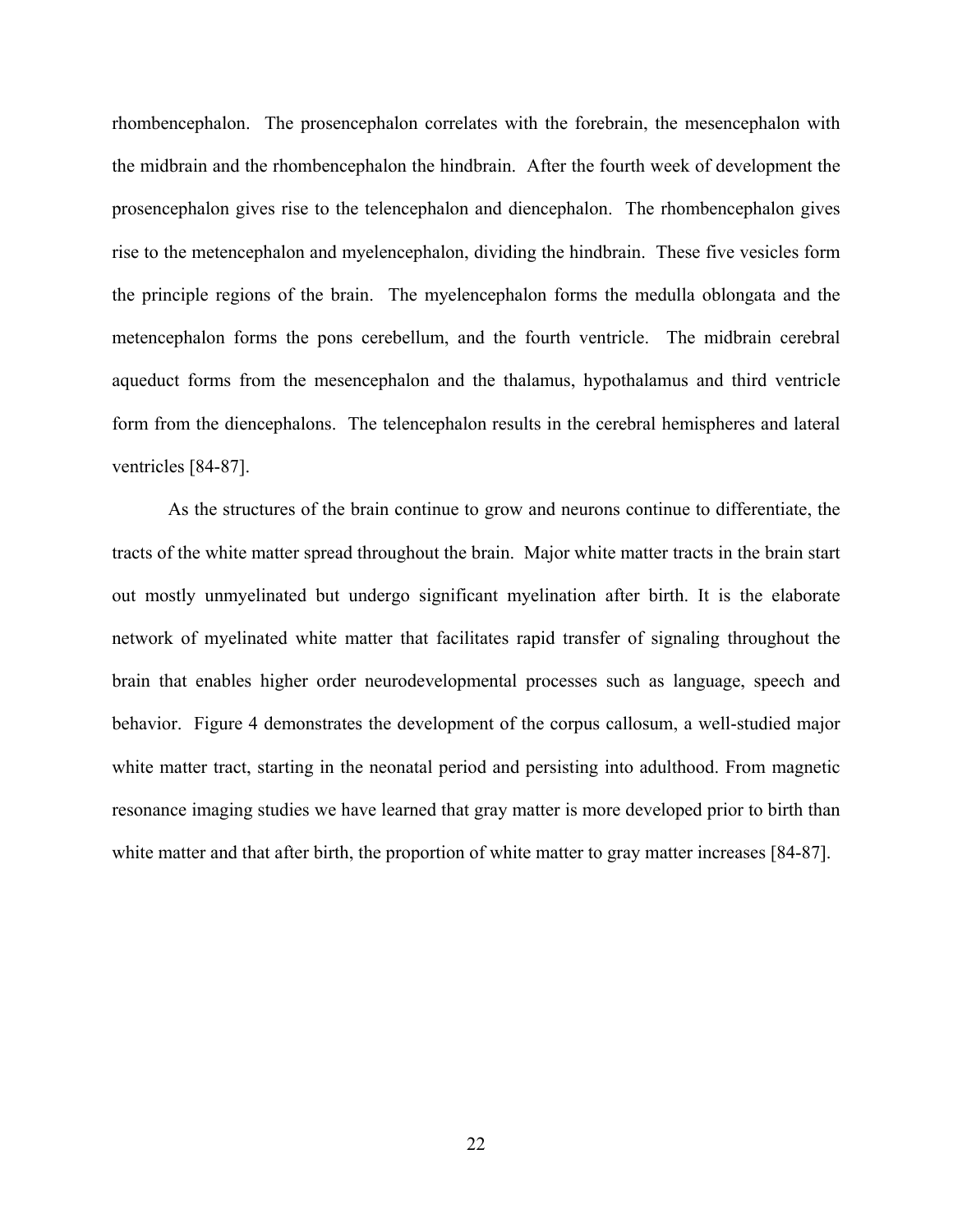<span id="page-32-0"></span>

**Figure 4. MR imaging of corpus callosum development [8](#page-32-1)**

Specific to the corpus callosum, we have learned that formation begins in the seventh week of gestation with a general thickening that becomes grooved and eventually closes. Axons continue to grow and cross the midline, connecting the two halves of the brain. The corpus callosum develops anteriorally to posteriorally except for the rostrum which develops last, a process that is complete around 20 weeks gestation. Even by fullterm, however, the corpus callosum is not yet mature. Looking again to Figure 4 it is clear that the corpus callosum

*In the top row of longitudinal T1-weighted magnetic resonance images of the same child (and same scale), note the dramatic increase in total brain size as well as in white matter intensity over early development. In the bottom row of diffusion tensor images, white matter tractography of a neonate, one year old, and adult shows the organization of corpus callosum white matter fibers, reflected in increasing fractional anisotropy (yellows, reds), developing with age.* 

<span id="page-32-1"></span><sup>8</sup> Image from Gilmore, J.H., W. Lin, and G. Gerig, *Fetal and neonatal brain development.* Am J Psychiatry, 2006. **163**(12): p. 2046. Used with permission from the author.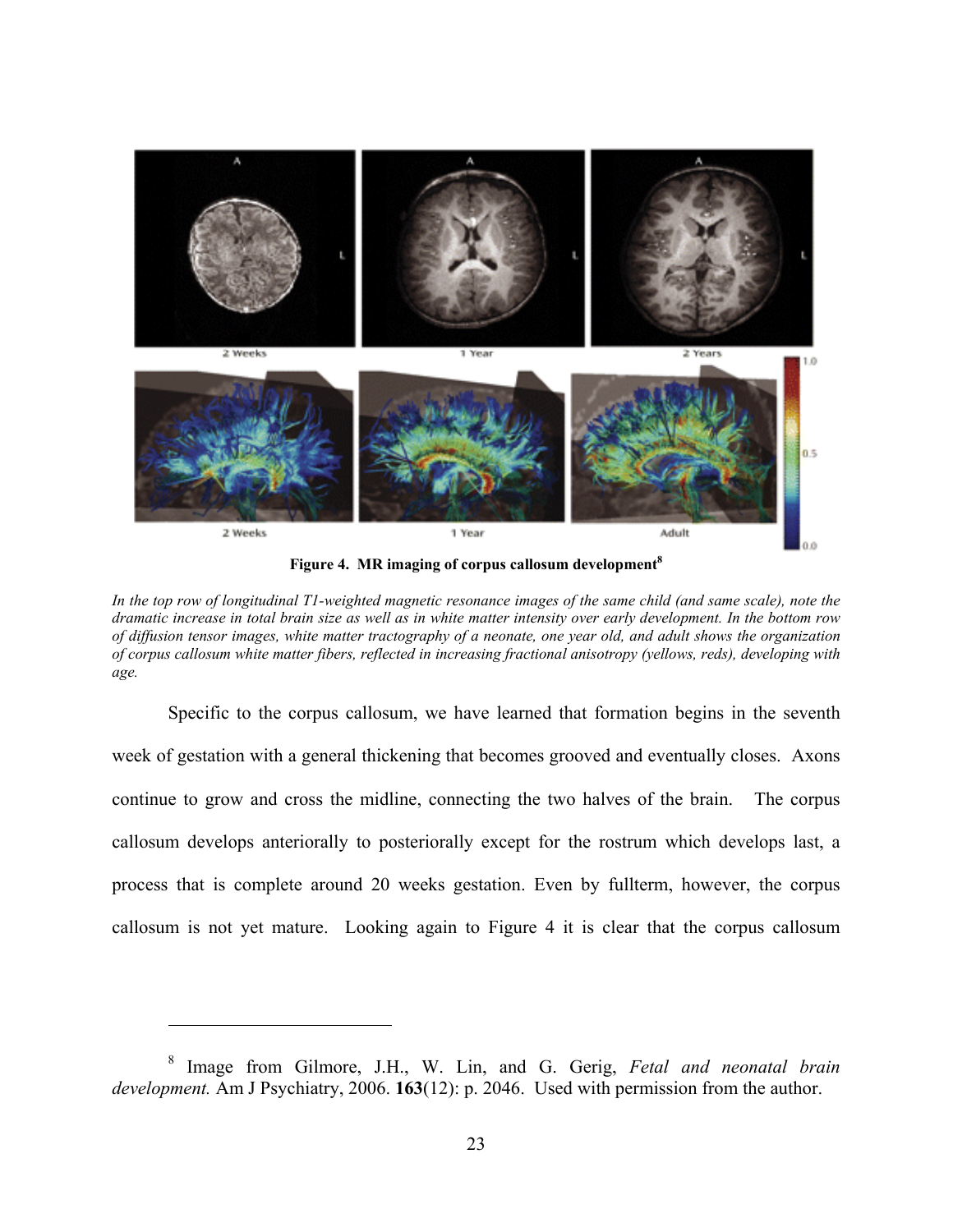<span id="page-33-0"></span>continues to develop myelinated fibers into childhood, a structure vulnerable during the perinatal period and likely to be affected by preterm birth [88-90].

The development of the corpus callosum is consistent with development of other white matter structures. Generally, white matter is understood to develop from the core to the periphery and from the anterior to the posterior. White matter myelination of the central nervous system typically occurs in the sensory systems before occurring in the motor systems. Within the cerebral hemispheres, myelination of structures responsible for higher-order sensory and associative functions extends into adulthood [84]. Continued myelination following birth was evidenced in a study by Brody et al. that examined myelin in 162 autopsied infants having diverse disease at different ages [91]. Table 7 reviews the median age when mature myelin is reached for major white matter tracts in the brain based on data from this study.

| <b>Brain region</b>         | <b>Posterior fronto-</b><br>parieto-occipital sites                           | Age<br>(wks)         | <b>Anterior</b><br>frontotemporal sites        | Age<br>(wks)   |
|-----------------------------|-------------------------------------------------------------------------------|----------------------|------------------------------------------------|----------------|
| Internal capsule            | Posterior limb                                                                | 4                    | Anterior limb                                  | 47             |
| <b>Sensory radiation</b>    | Optic radiation                                                               | 12                   | Heschl's gyrus                                 | 48             |
| Corpus callosum             | Body<br>Splenium                                                              | 20<br>25             | Rostrum                                        | 47             |
| <b>Central white matter</b> | Precentral gyrus<br>Posterior frontal<br>Posterior parietal<br>Occipital pole | 30<br>40<br>59<br>47 | Temporal lobe<br>Temporal pole<br>Frontal pole | 79<br>82<br>79 |

Table 7. Median age when mature myelin is reached<sup>9</sup>

A recent study by Huang et al. chronicled typical white and gray matter development at 19-20 gestational weeks, birth and 5-6 years using diffusion tensor imaging (DTI) [92]. Overall,

<span id="page-33-1"></span><sup>9</sup> Table adapted from Volpe, J.J., *Neurology of the Newborn*. Fourth ed. 2001, Philadelphia: W.B. Saunders Company.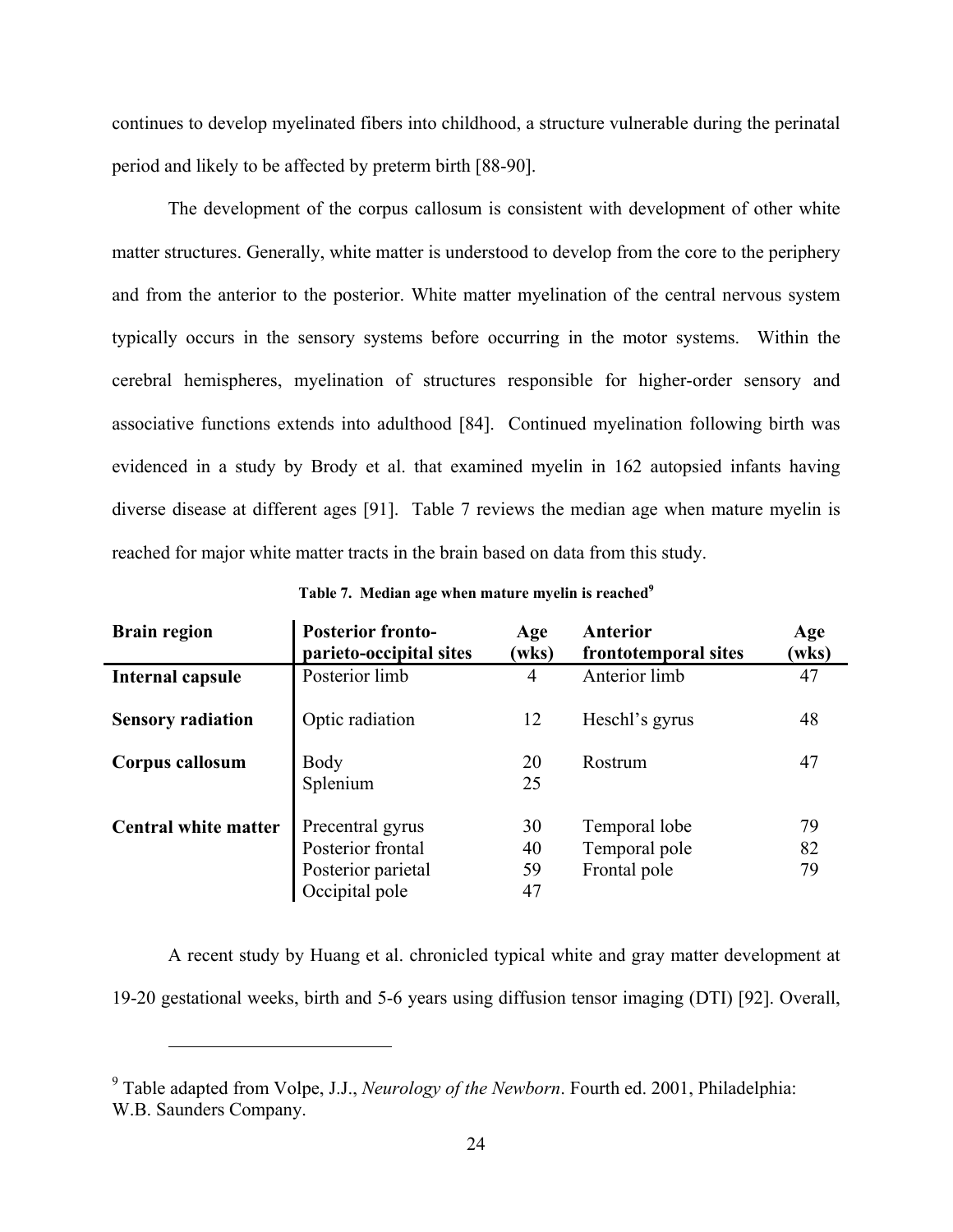<span id="page-34-0"></span>the brain increased in volume by almost 17 times between the 19-20 week and fullterm periods of gestation. From birth to 5-6 years there was a 3-4 times increase in volume. They were able to quantify the changes in white matter tract development over time by calculating the area of the structure at three different stages of development with the oldest stage (5-6 years old) representing 100% of total development. Table 8 below summarizes their findings for major white matter tracts in the brain.

| White matter tract | <b>Tract function</b>                   | 19/20  | <b>Neonate</b> | $5/6$ yrs |
|--------------------|-----------------------------------------|--------|----------------|-----------|
|                    |                                         | wks GA |                |           |
| Corpus callosum    | Connects the left and right hemispheres | 4.72%  | 48.85%         | 100%      |
| Cingulum           | Limbic system communication             | 10.13  | 63.17          | 100       |
| Uncinate           | Unites the frontal and temporal lobes   | 8.27   | 64.92          | 100       |
| fasciculus         |                                         |        |                |           |
| Sagittal stratum   | Contains association fibers             | 4.67   | 44.7           | 100       |
| Internal capsule   | Sensory fibers connecting the cerebral  | 8.46   | 57.99          | 100       |
| (anterior)         | cortex with the brainstem               |        |                |           |
| Internal capsule   |                                         | 4.86   | 46.27          | 100       |
| (posterior)        |                                         |        |                |           |
| Superior region of | Descending sheet of fibers involved in  | 5.34   | 43.26          | 100       |
| the corona radiata | communicating movement                  |        |                |           |
| Superior           | Connects the front and back of the      | 0.00   | 19.01          | 100       |
| longitudinal       | cerebrum                                |        |                |           |
| fasciculus         |                                         |        |                |           |

**Table 8. Major white matter tracts at different stages of development as a percentage of total area[10](#page-34-1)**

Most of the major white matter tracts including association and projection fibers were developed enough to identify at 19-20 weeks gestation, though it is interesting that the superior longitudinal fasciculus was not detectable. By birth most of the major tracts were about 50% developed except, again, for the superior longitudinal fasciculus that by the same time, has only completed 20% of total development. This may be an important factor in considering

<span id="page-34-1"></span><sup>&</sup>lt;sup>10</sup> Image adapted from Huang, H., et al., *White and gray matter development in human fetal*, *newborn and pediatric brains.* Neuroimage, 2006. **33**(1): p. 27-38.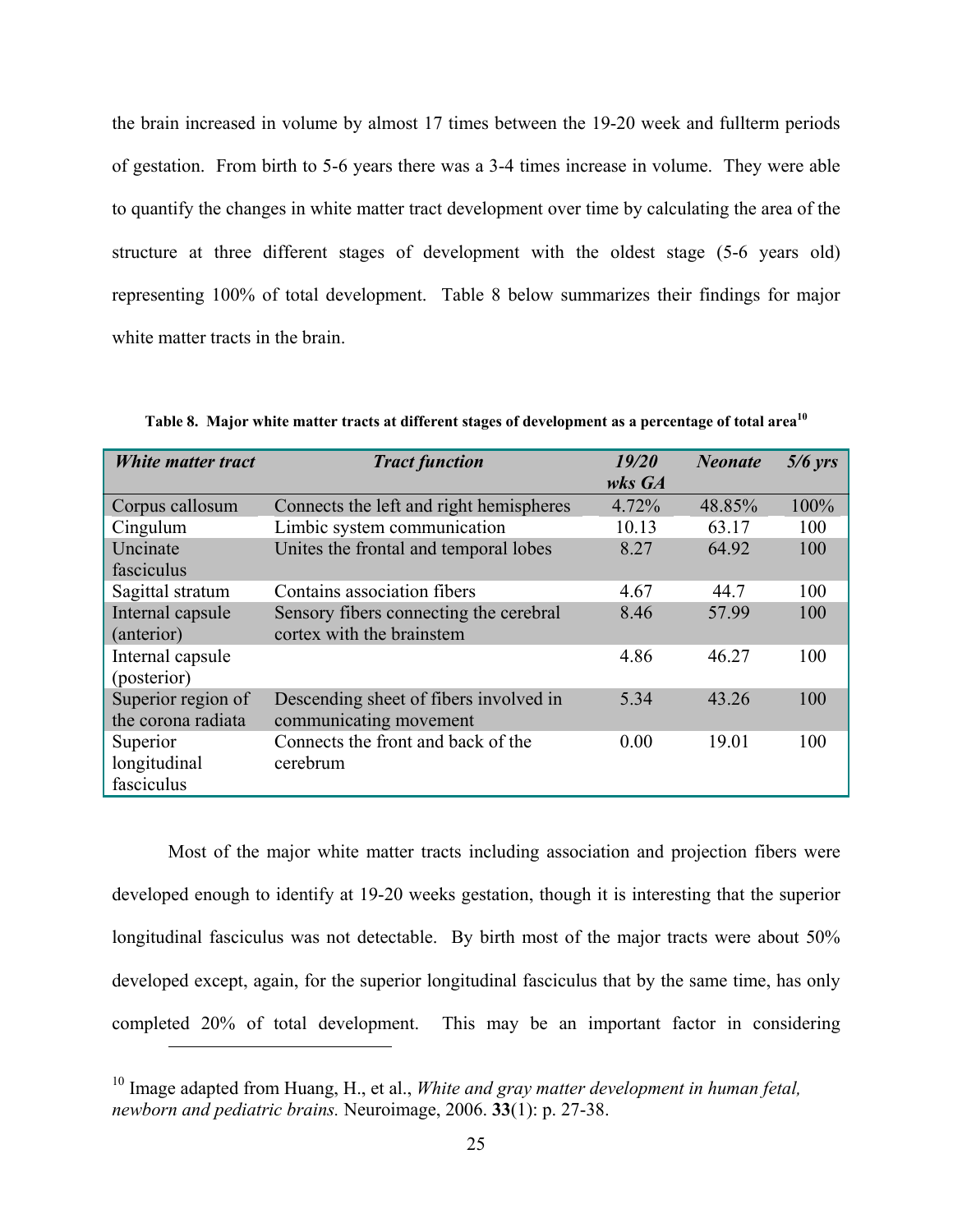<span id="page-35-0"></span>susceptibility to white matter disease due to prematurity. With a shorter gestational period to develop, white matter typically developing late in the third trimester, such as the superior longitudinal fasciculus, may be more fragile than white matter tracts that began forming before 20 weeks.

#### **2.3 WHITE MATTER DISEASE IN PRETERM INFANTS**

Preterm birth disrupts this critical period of white matter development. As a result, children born prematurely are at risk for perinatal brain injuries, particularly white matter disease. Furthermore, the risk for white matter disease confers subsequent risk for neurodevelopmental disabilities. As rates of preterm birth continue to climb and overall neonatal mortality rates decline, a growing population at risk for neurodevelopmental disabilities is emerging, constituting necessary research into white matter development, disease, and treatment.

Periventricular leukomalacia (PVL) is the most common form of white matter damage seen in children born prematurely. [84] Caused by a lack of oxygen to the periventricular regions of the brain, PVL is a softening of the brain tissue adjacent to the lateral ventricles that results in necrosis of white matter. On ultrasound PVL lesions are described as cysts in the white matter. Premature infants are susceptible to this type of ischemic injury because they are at risk for hypotension, decreased blood flow, hypocarbia and compression of arterioles in the white matter by edema and hemorrhage. On a cellular level, PVL is characterized by a loss of oligodendrocytes and an increase in astrocytes.

Maternal chorioamnionitis is a secondary infection of the chorion and the amnion that has often affected children born prematurely with PVL. Many may also have cardiac and respiratory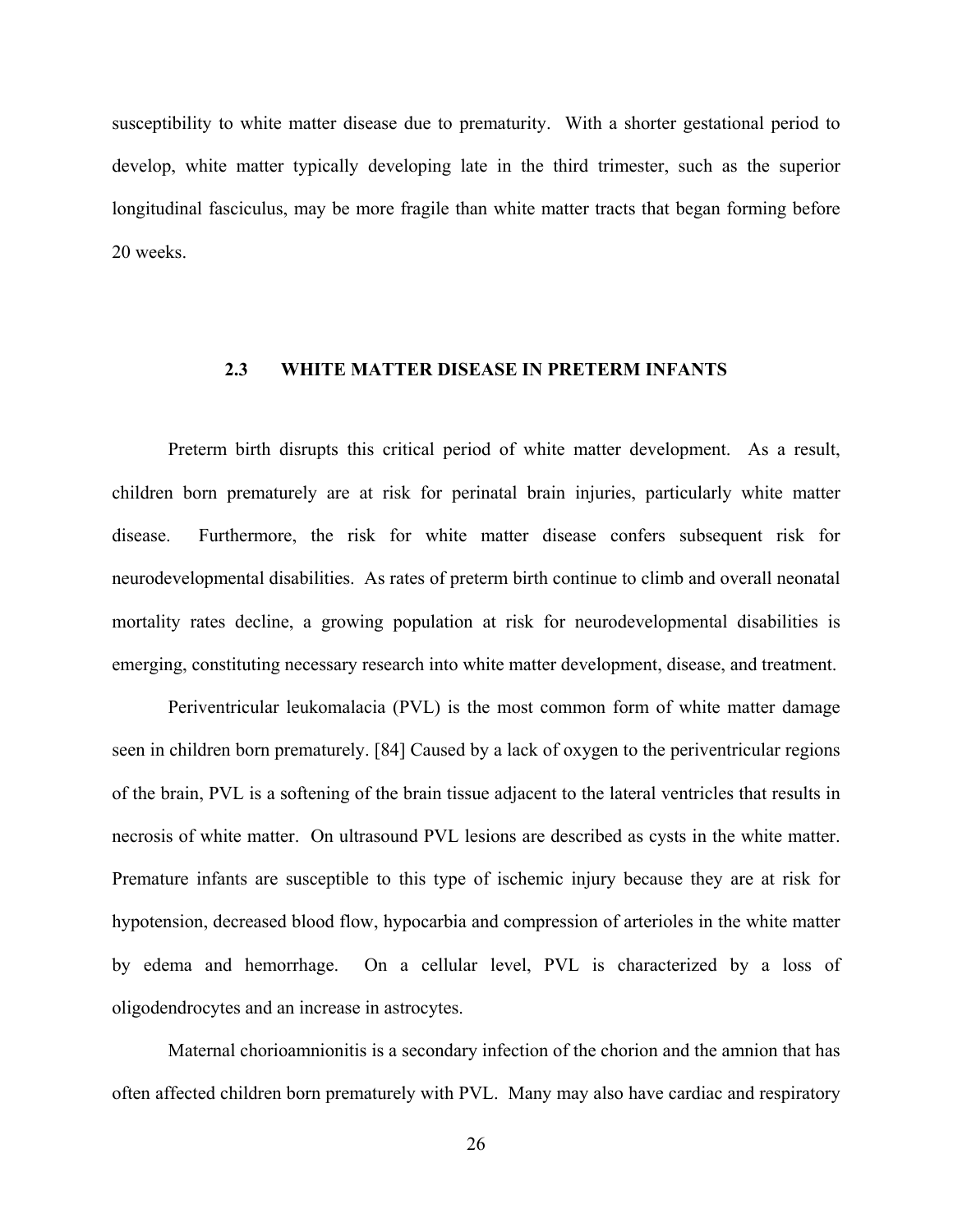conditions. Few symptoms of PVL are apparent at birth or are obscure. Some neonatal symptoms include hypotonia in the legs, hypertonia in the neck, apnea, bradycardia, irritability, poor feeding and seizures. Long-term effects are difficult to quantify due to many environmental and biological factors. However, many preterm infants with periventricular leukomalacia develop cerebral palsy. They are also at risk for nystagmus, strabismus and blindness, intellectual impairment and developmental delay.

Another common form of white matter lesion seen in preterm infants is periventricular hemorrhage (PVH). The subependymal germinal matrix is a region of the fetal brain that gets smaller as the brain grows. Functionally, the subependymal germinal matrix continues to produce glial cells between 20 and 32 weeks, after the majority of neuronal proliferation has ceased. The capillaries that supply the germinal matrix are delicate. This vulnerability makes the germinal matrix a site for capillary bleeding and the location for PVH. Preterm infants are unable to control the pressures of cerebral blood flow as well as fullterm infants. They can also have difficulty synchronizing breathing that in turn leads to alterations in blood pressure. Loss of cerebral auto-regulation and fluctuations in cerebral blood flow and pressure are two contributory factors that can result in PVH.

The degree of PVH is established according to radiological findings. Grades are used to distinguish types of hemorrhage, or bleeds, by severity. The system used to classify hemorrhage grade is outlined in Table 9.

27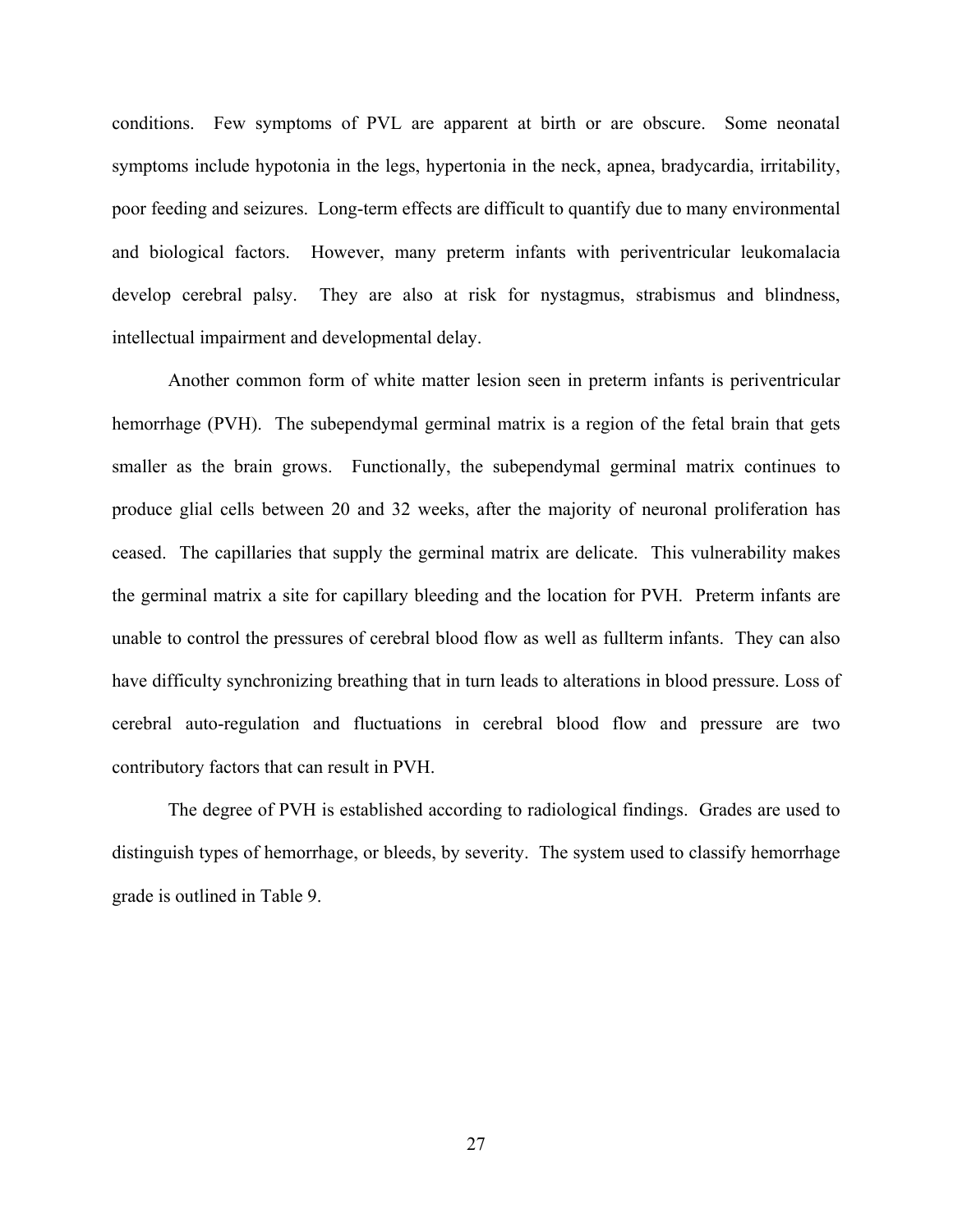| Grade                       | Radiologic appearance- Site of Hemorrhage                   |
|-----------------------------|-------------------------------------------------------------|
| <b>Grade I (Mild)</b>       | Subependymal region and/or germinal matrix                  |
| <b>Grade II (Moderate)</b>  | Subependymal hemorrhage with minimal filling of lateral     |
|                             | ventricles with no or little ventricular enlargement        |
| <b>Grade III (Severe)</b>   | Subependymal hemorrhage with significant filling of lateral |
|                             | ventricles with significant ventricular enlargement         |
| Periventricular hemorrhagic | Intraparenchymal venous hemorrhage                          |
| infarction (Grade IV)       |                                                             |

#### **Table 9. Classification of periventricular hemorrhage**

An intraparenchymal hemorrhage is a Grade IV bleed, sometimes called a periventricular hemorrhagic infarction. This is because the mechanism of injury differs from that of Grades I, II and III. A Grade IV bleed or periventricular hemorrhagic infarction results from venous infarctions typically subsequent to a less severe bleed [84].

Periventricular hemorrhage can lead to subsequent pathological conditions. Areas of necrosis (destruction of neurons in the brain) can follow PVH resulting in cysts. Hydrocephalus is commonly associated with PVH. Formation of a hemorrhage can lead to communicating hydrocephalus in which cerebral spinal fluid is malabsorbed. Obstructive hydrocephalus can also result due to result of hemorrhage obstructing the circulation of cerebral spinal fluid. A ventricular-peritoneal shunt is often placed in the brain to manage and treat hydrocephalus though placement of a shunt increases risk for a brain infection. It is also possible for fluctuating cerebral blood flow, characteristic of PVH, to effect and damage other regions of the brain. These primary sequelae of PVH correspond to increases in risk for neurological injuries, including cerebral palsy, mental retardation and seizures [84].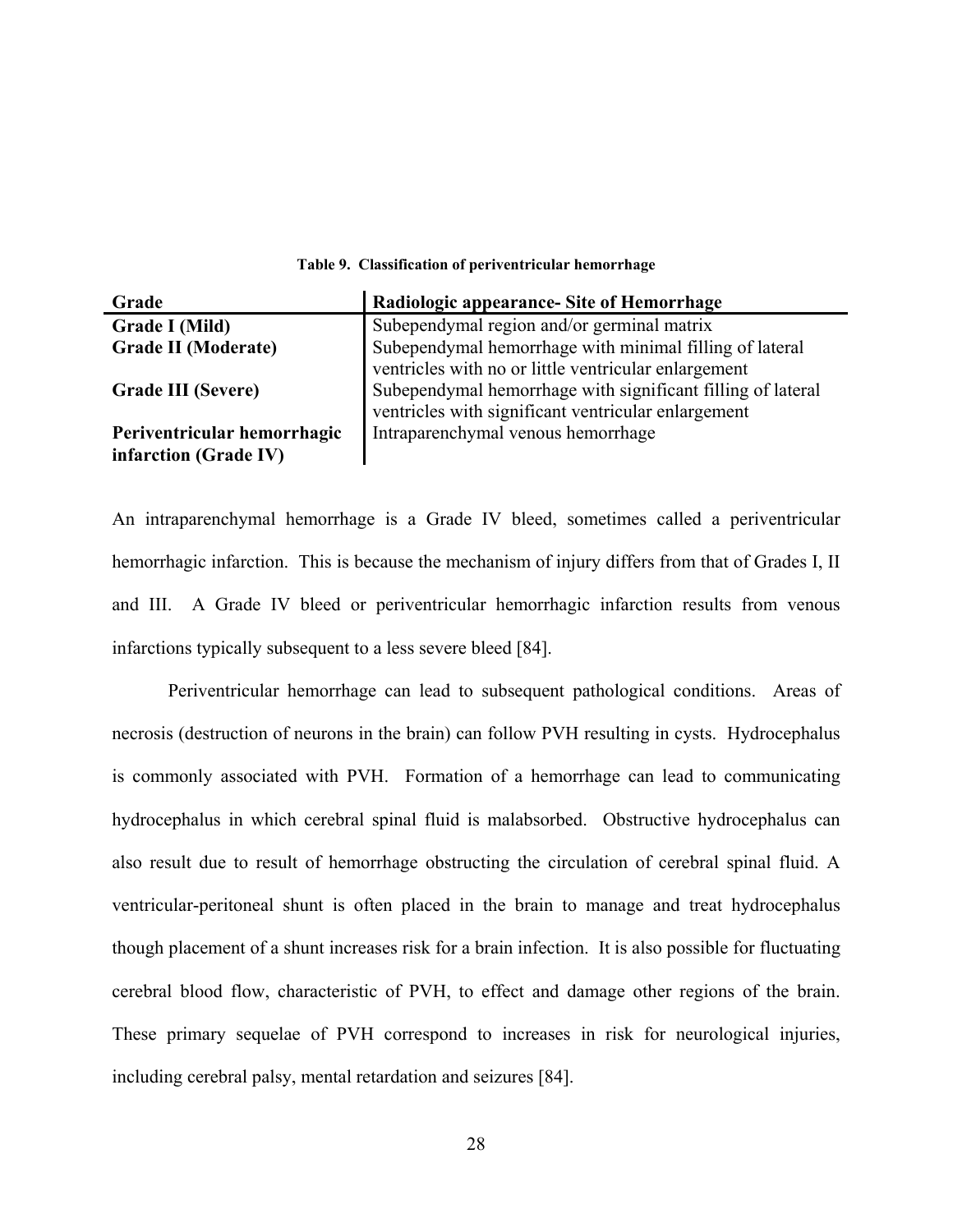#### **2.4 METHODS OF ASSESSING WHITE MATTER DISEASE**

Historically, clinical diagnosis of white matter disease was based on sonography and computed tomography. Use of magnetic resonance imaging (MRI) for white matter assessment greatly improved diagnostic sensitivity, offering resolute white and gray matter contrast. However, the recent introduction of diffusion tensor imaging, a type of MRI, has unleashed new potential in capturing detailed structure and development of white matter tracts not possible with traditional MRI and other imaging technologies.

Magnetic resonance imaging is a primary technology used in medicine to visualize and assess human anatomy and diagnose physiological changes. Also referred to as nuclear magnetic resonance, MRI utilizes our understanding of how hydrogen nuclei in water and lipids behave when subjected to a steady magnetic field. Based on quantum mechanics, hydrogen atoms that typically have 1/2 spin align parallel or antiparallel to the magnetic field. The difference in energy states of the atoms in parallel or antiparallel alignment is detectable. Using polarized radio-frequency fields, the atoms can be manipulated into spin transitions between orientations that create a signal. MRI scanners pulse particular known frequencies in order to affect only certain protons in a predetermined location. Information about location and position from imaged slices can then be recorded and transformed into two- or three-dimensional images.

Magnetic resonance imaging is non-invasive and is safe because it utilizes non-ionizing radiation. The images provide soft-tissue contrast that have clinical resolutions of about  $1 \text{ mm}^3$ but can exceed  $1\mu m^3$ . Time constants that measure the time required for spin to equilibrate after pulses of frequency fields is how contrast is defined. "Time 1" or T1 weighted imaging is based on the time it takes for the nuclear spins to realign with the magnetic field. White matter appears white and grey matter appears grey. Cerebrospinal fluid is dark in color. Imaging that uses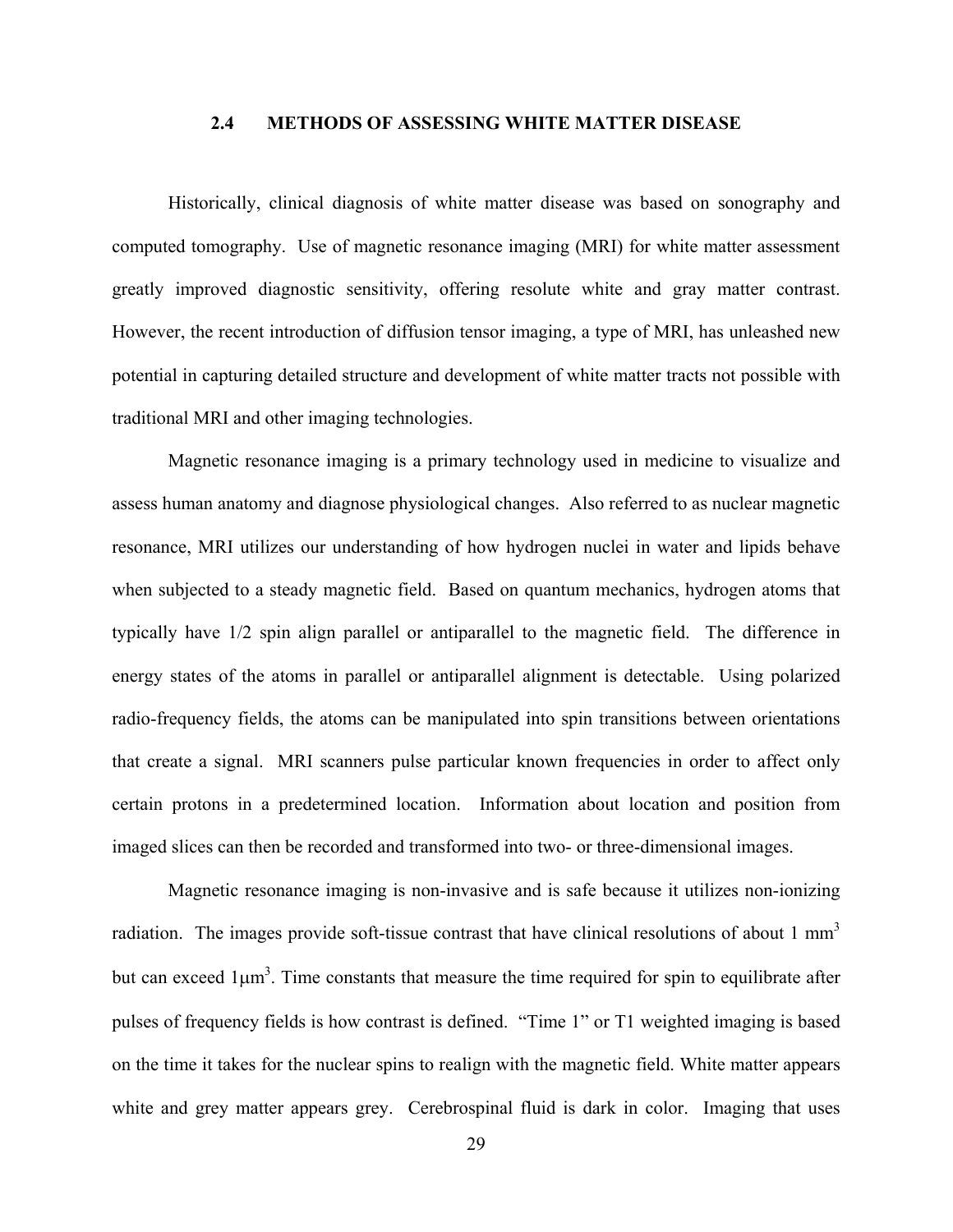transverse, or perpendicular energy pulses to disrupt spin is called T2-weighted imaging. Contrast for T2-weighted imaging is the reverse of T1-weighted imaging contrast. The quality of T2-weighted images are less resolute but offer greater sensitivity for certain applications such as functional MRI (fMRI) and are better at detecting recent intracranial hemorrhage. Demyelinating diseases are best studied using T2-weighted imaging.

Functional magnetic resonance imaging is used to detect changes in the brain due to neural activity. When the brain is actively working it requires more oxygen. Levels of oxygenated hemoglobin increase disproportionately resulting in a stronger signal in areas of increased activity. This type of neuroimaging is done with T2-weighted contrast.

Functional magnetic resonance imaging is a commonly used research tool that has the advantage of being non-invasive over other imaging methods. Functional MRI is usually not used for white matter, which needs to be intact, but rather cortical and subcortical grey matter. Several aspects of fMRI have been scrutinized, however. The criticism has been directed at the technology, such as the resolution of the temporal response and the theoretical models fMRI is based on. Others question the indirect relationship between what is measured (hemodynamic response) and what is inferred (neural activity); also, that hemodynamic responses may vary across regions of the brain from the responses assumed for fMRI. Additional concerns are with regard to what information fMRI produces. The images indicate the location of neural activity but not the underlying mechanisms. Despite the active debate over the use of fMRI, proponents of the technique claim that if used properly by individuals with understanding of the technology and its benefits and limitations, it can be a valuable neuroimaging tool.

Anisotropy is the physical property of something being directionally dependent.

30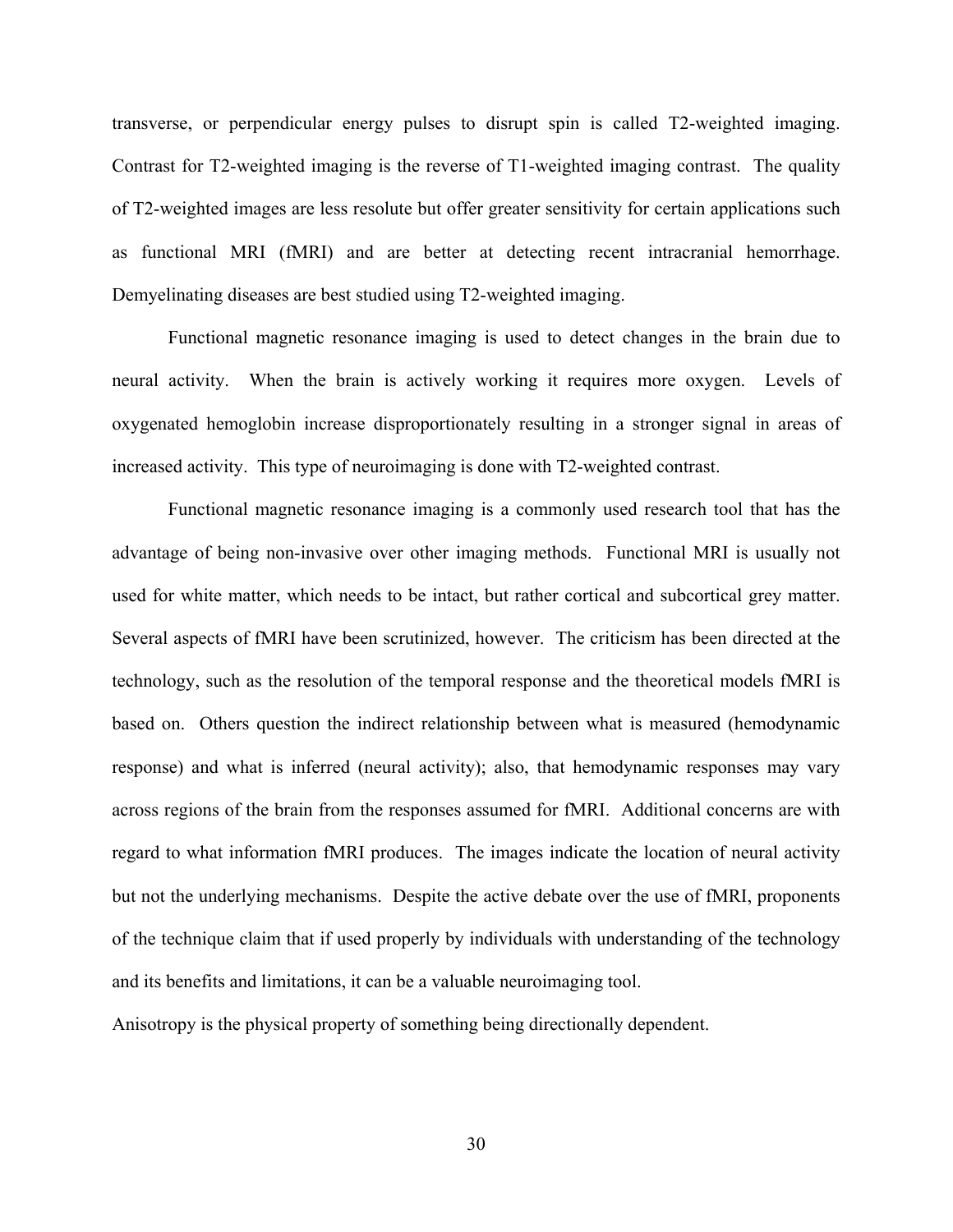Diffusion tensor imaging (DTI) is an application of magnetic resonance imaging technology that measures restricted diffusion of water in white matter. The structure of white matter is tract-like and directs the diffusion of water so that the anisotropy of the tracts can be measured. The result of DTI is a three-dimensional constructed image with color and brightness used to communicate structural position and direction and degree of anisotropy. One use of DTI is mapping the white matter fiber tracts in the brain but the potential for research and clinical applications extend into neuroscience and beyond.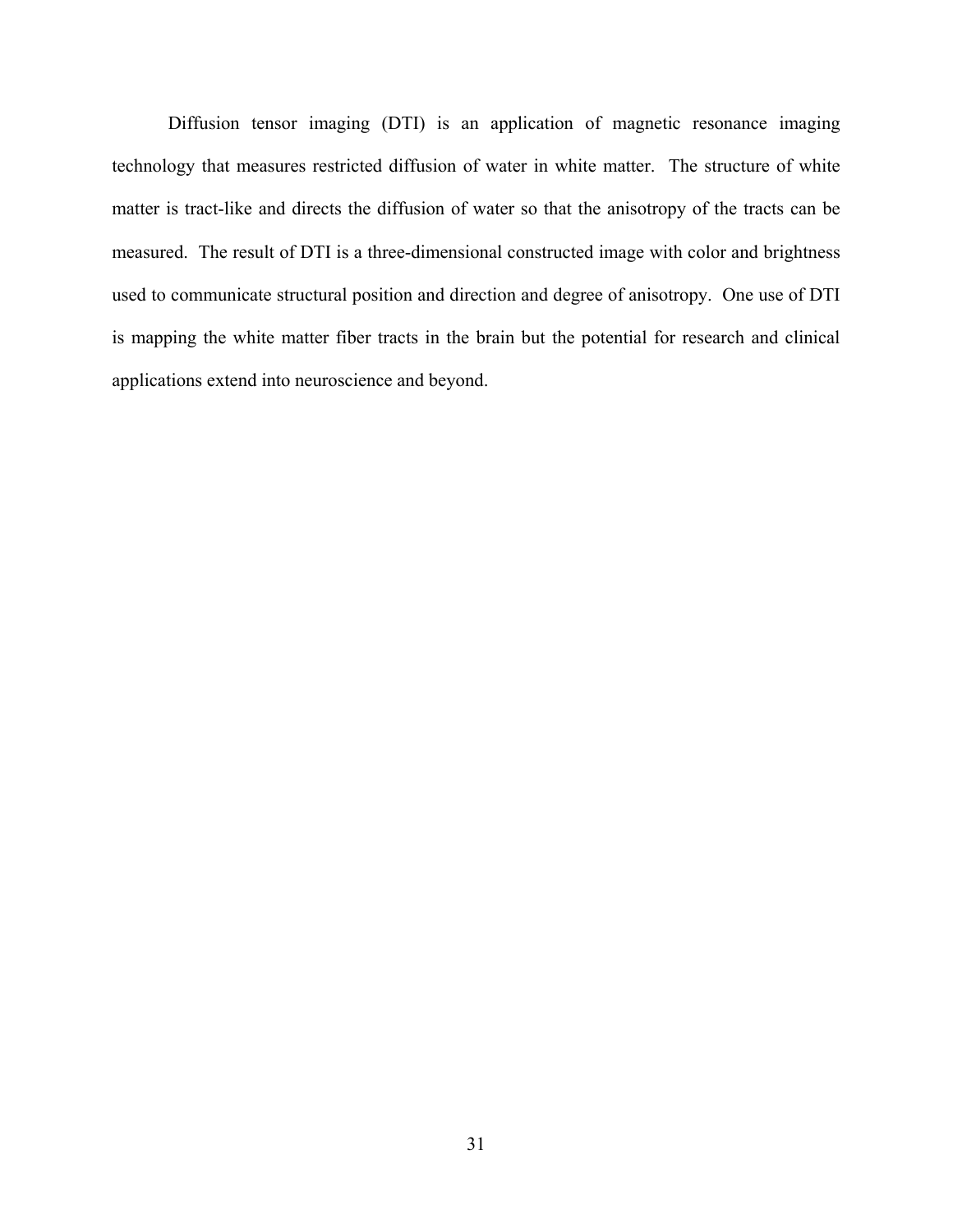# **3.0 COGNITION, LANGUAGE AND BEHAVIOR IN CHILDREN BORN PREMATURELY, WITH AND WITHOUT PERINATAL WHITE MATTER INJURY**

The work presented here is the first phase of a study conducted over five years (2005- 2010) by Beatriz Luna and Heidi M. Feldman at the University of Pittsburgh and Stanford University Medical School entitled "fMRI and DTI in Children with PVH/PVL [93]." The goal of the study is to relate the degree and patterns of white matter damage from PVH and PVL to linguistic and cognitive outcomes.

#### **3.1 PURPOSE**

Children born prematurely are at risk for perinatal brain injuries (PBI). Prematurity and PBI confer risk for neurodevelopmental disabilities. We investigated the linguistic and behavioral characteristics of children born prematurely, with and without perinatal brain injuries, at ages 10-15.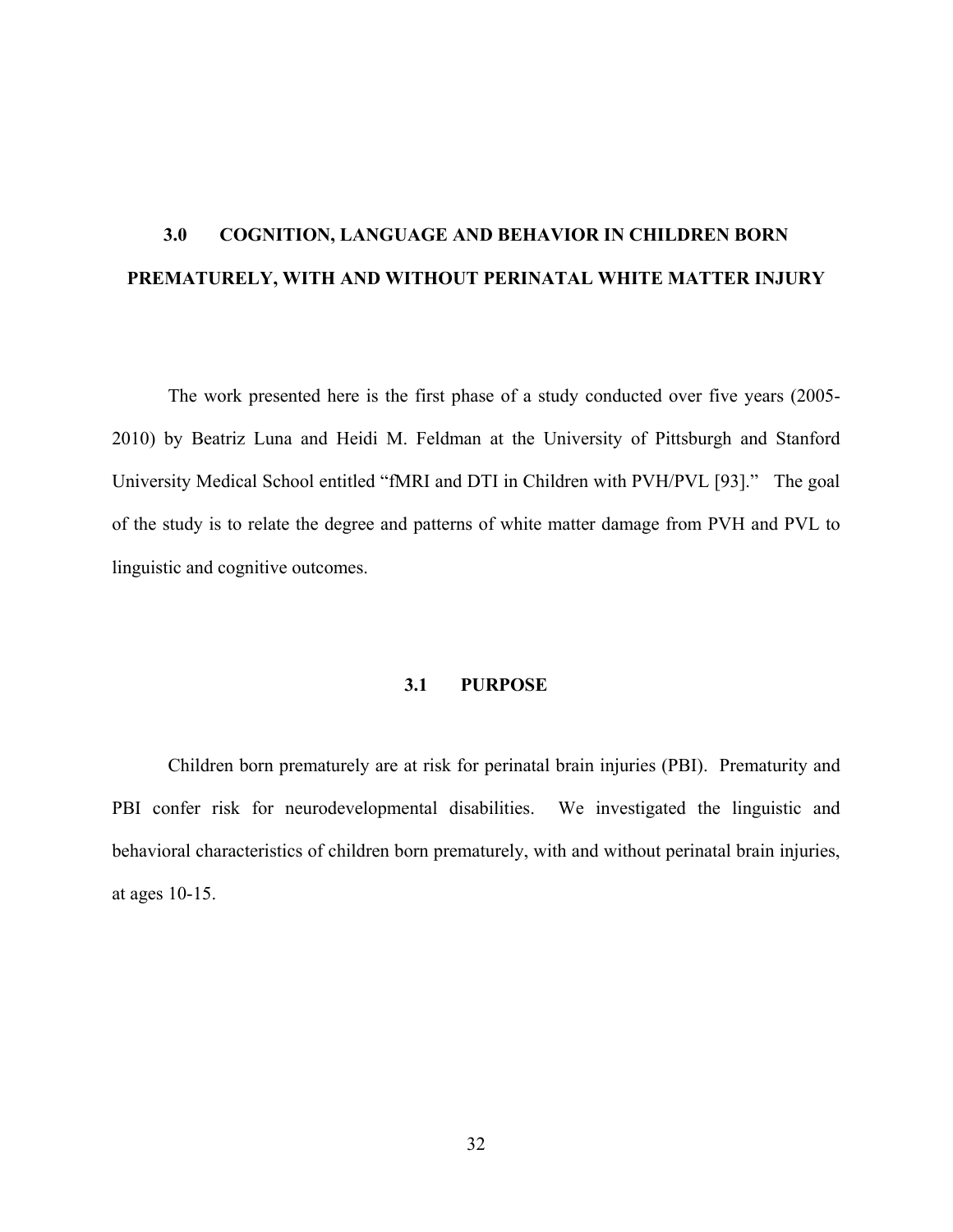#### **3.2 BACKGROUND**

One of the morbidities associated with prematurity is perinatal white matter disease. Periventricular hemorrhage and periventricular leukomalacia are the most common forms of white matter disease associated with prematurity. Research has shown that children with periventricular hemorrhage and periventricular leukomalacia are at subsequent risk for neurodevelopmental disabilities. Commonly seen in children with PVH/PVL is cerebral palsy [94]. Neurodevelopmental disabilities are also common in this population, affecting cognition, language and behavior. The outcomes vary across a broad spectrum of severity with some having severe neurodevelopmental disabilities such as mental retardation and severe cerebral palsy while some exhibit mild learning disabilities or no signs of neurological affect. To further complicate the etiology of neurological disabilities are the many environmental and behavioral factors that can also contribute to language and learning development and behavior. In order to further understand the roles prematurity and white matter disease play in neurodevelopment, one aspect of development, language, was studied. Children born preterm with perinatal brain injury were expected to have differences in performance on clinical tests for language than children born preterm without perinatal brain injury.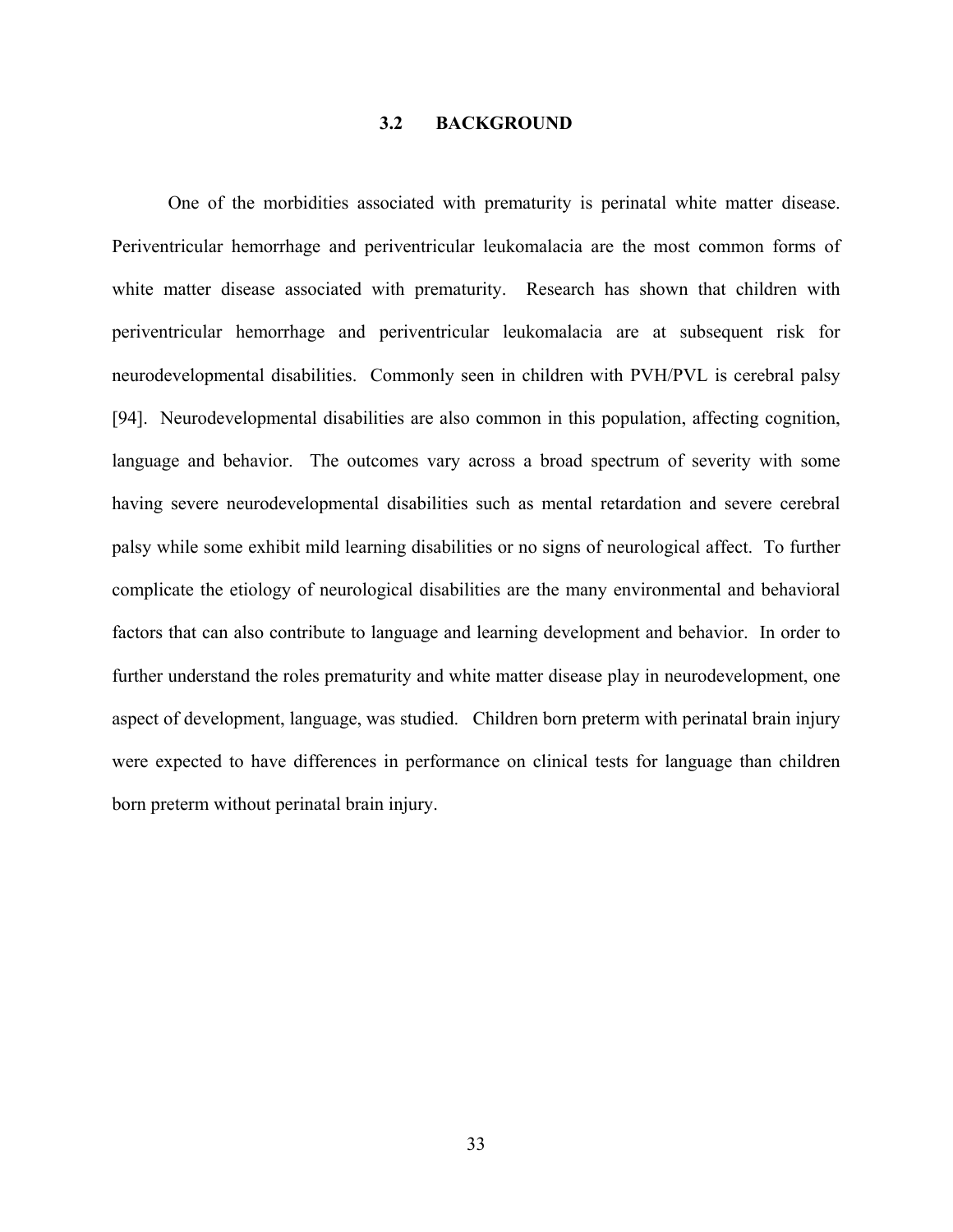# **3.3 METHODS**

#### **3.3.1 Subjects**

In total, approximately 2000 families whose children received early intervention services between 1993 and 2003 were notified by mail regarding the study. The letters provided telephone and e-mail address contact information for interested families. Eight hundred letters were returned due to insufficient or outdated contact information. Almost 100 families expressed interest in participation. Sixty-five children 9 to 16 years of age were successfully screened for eligibility. Families interested in participating that had children younger than age 9 and therefore ineligible were asked to participate in a research registry for participation future studies.

In total, 16 children initiated participation. All participants were born at less than 37 weeks gestation; eight children were born at 29 weeks gestation or earlier. Ten were reported to have white matter damage at birth and six children had no reported white matter damage. Overall, six children were both born prior to 29 weeks and having white matter disease (Table 10).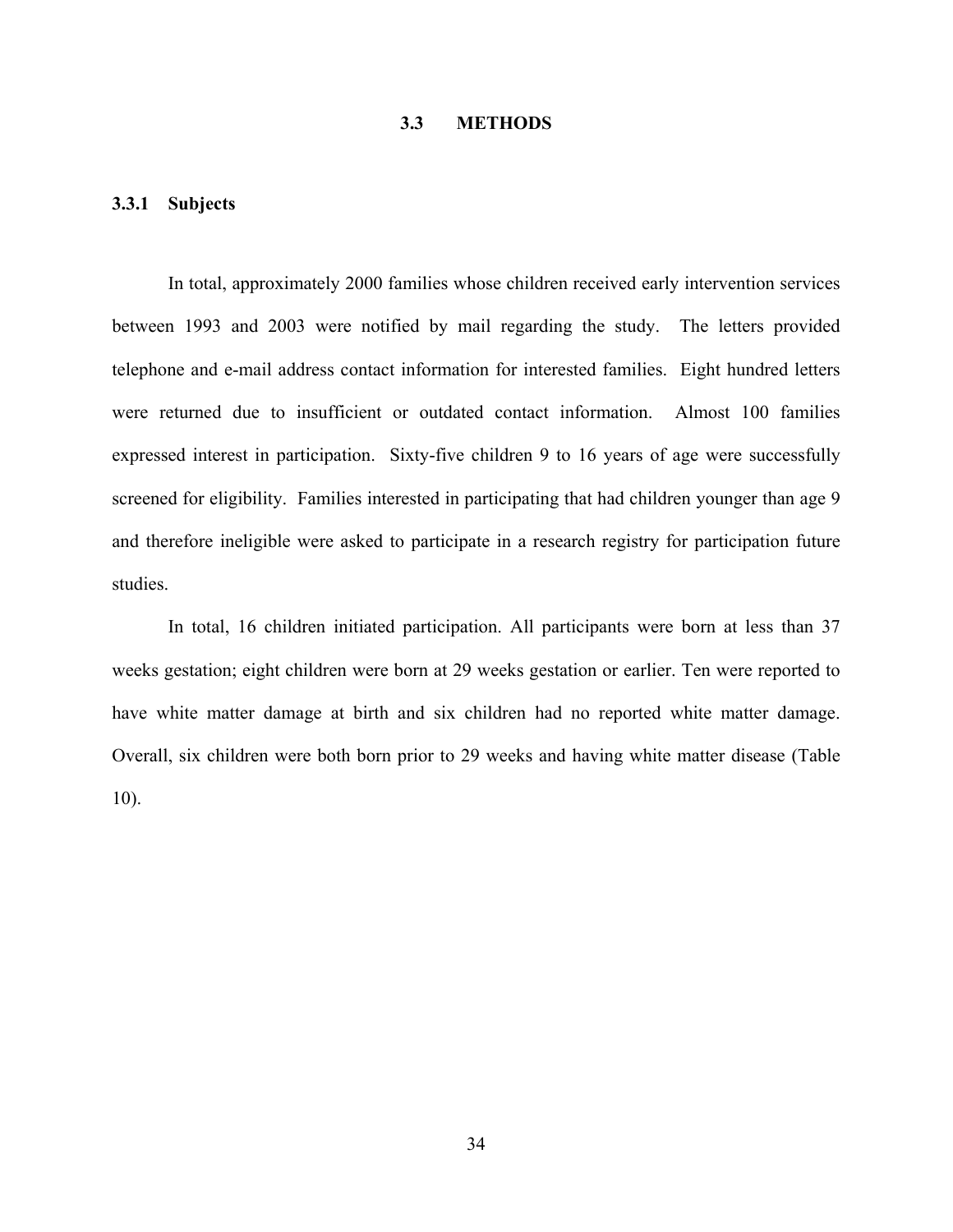| ID#   | Age | <b>Sex</b>     | <b>GA</b> | <b>Reported WMD</b> |
|-------|-----|----------------|-----------|---------------------|
| 10003 | 13  | M              | 24        | Yes                 |
| 10013 | 11  | F              | 24        | Yes                 |
| 10029 | 14  | F              | 26        | Yes                 |
| 10030 | 14  | F              | 26        | Yes                 |
| 10034 | 13  | M              | 27        | Yes                 |
| 10037 | 11  | M              | 27        | Yes                 |
| 10002 | 15  | F              | 28        | N <sub>o</sub>      |
| 10005 | 10  | M              | 28        | N <sub>0</sub>      |
| 10016 | 13  | M              | 29        | N <sub>o</sub>      |
| 10017 | 12  | M              | 29        | N <sub>o</sub>      |
| 10018 | 12  | M              | 30        | N <sub>o</sub>      |
| 10021 | 11  | M              | 30        | N <sub>o</sub>      |
| 10027 | 14  | $\overline{F}$ | 32        | N <sub>o</sub>      |
| 10049 | 11  | M              | 34        | N <sub>o</sub>      |
| 10057 | 14  | M              | 34        | N <sub>o</sub>      |
| 10058 | 11  | F              | 36        | N <sub>0</sub>      |

**Table 10. Summary of subjects** 

#### **3.3.2 Procedures**

A questionnaire was administered to interested parents over the telephone to establish eligibility for their children. The domains questioned included birth, medical, developmental and behavioral history. If determined to be eligible, identifying information was collected and an assessment was scheduled. Informed consent was obtained from an accompanying parent or guardian and informed assent was obtained from participating children. Testing was administered individually and over the time course of two hours. Table 11 lists the clinical tests for language administered, the score that the test generates, and the domains assessed. Parents were asked to complete 3 questionnaires about their child's social maturity and behavioral and emotional problems [95, 96]. All of the clinical tests for language and parent questionnaires were administered and scored according to published instructions.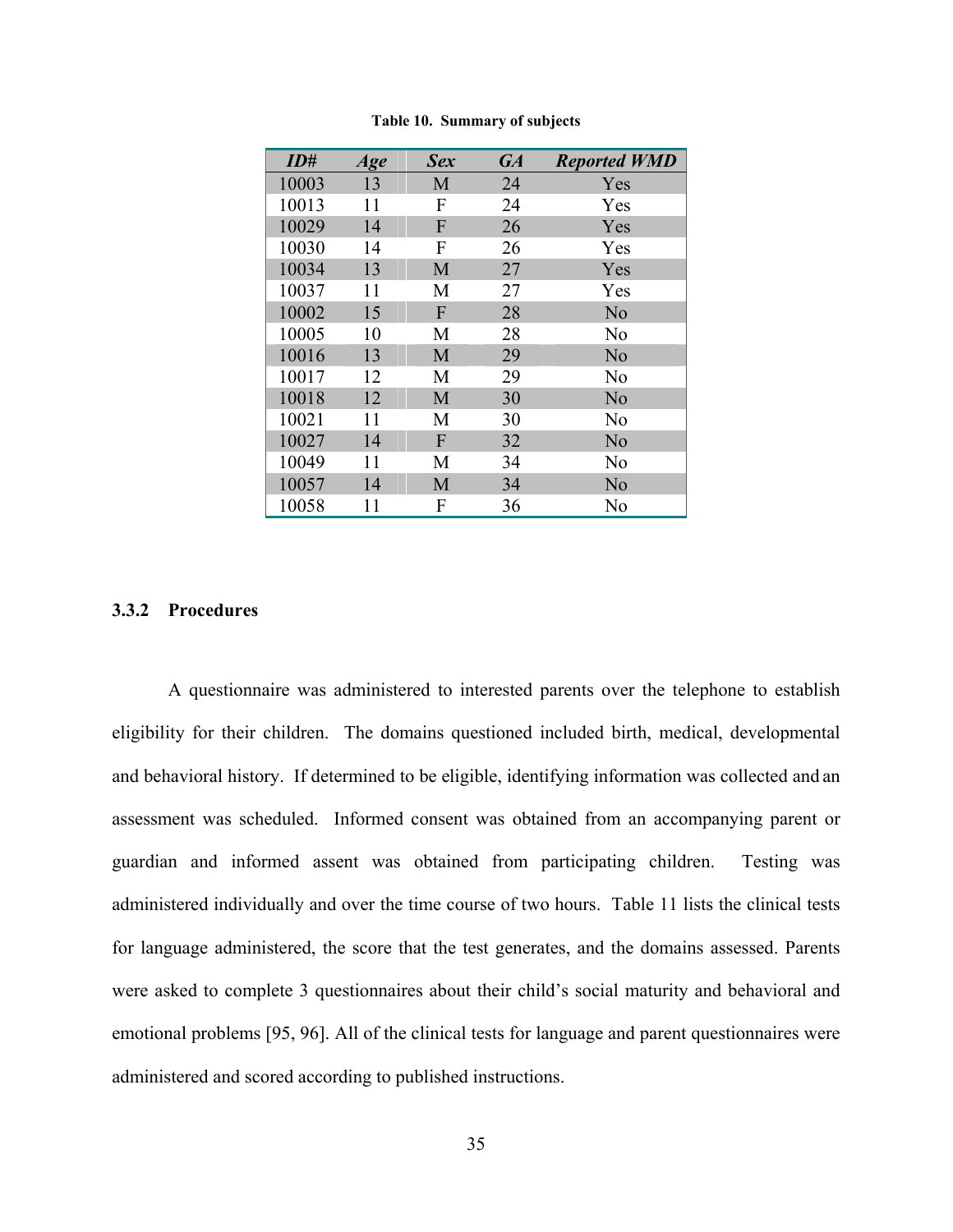#### **Table 11. Clinical tests for language**

| <b>Test</b>                                     | <b>Scores</b>         | <b>Domain assessed</b>                 |
|-------------------------------------------------|-----------------------|----------------------------------------|
| <b>Peabody Picture Vocabulary Test-III [97]</b> | <b>Standard Score</b> | Receptive vocabulary                   |
| <b>Clinical Evaluation of Language</b>          | <b>Standard Score</b> | Global measure of language             |
| <b>Fundamentals 4 (CELF-IV) [98]</b>            |                       | function                               |
| <b>Woodcock-Johnson III Tests of</b>            | <b>Standard Score</b> | Reading                                |
| <b>Achievement</b> [99]                         |                       |                                        |
| <b>Test of Receptive Grammar (TROG)-</b>        | Number correct;       | Grammar                                |
| computer                                        | Reaction time         |                                        |
| <b>Sentence Comprehension Protocol Part 1</b>   |                       | Number correct; Sentence Comprehension |
| and Part 2-computer                             | Reaction time         |                                        |

# **3.3.3 Statistic Analysis**

Two-tailed tests were used for all analyses. Independent t-tests were used to evaluate differences in performance on tests of linguistics among children with and without PBI and among children born prior to 29 weeks gestation and children born 29 weeks or later.<sup>11</sup> Statistical analyses were done using SPSS Software [100].

# **3.4 RESULTS**

# **3.4.1 Group Analysis**

 $\overline{a}$ 

Table 12 summarizes the means and frequencies for all 16 participants (all born preterm).

<span id="page-45-0"></span> $11$  The groups were split at the median gestational age (29 weeks).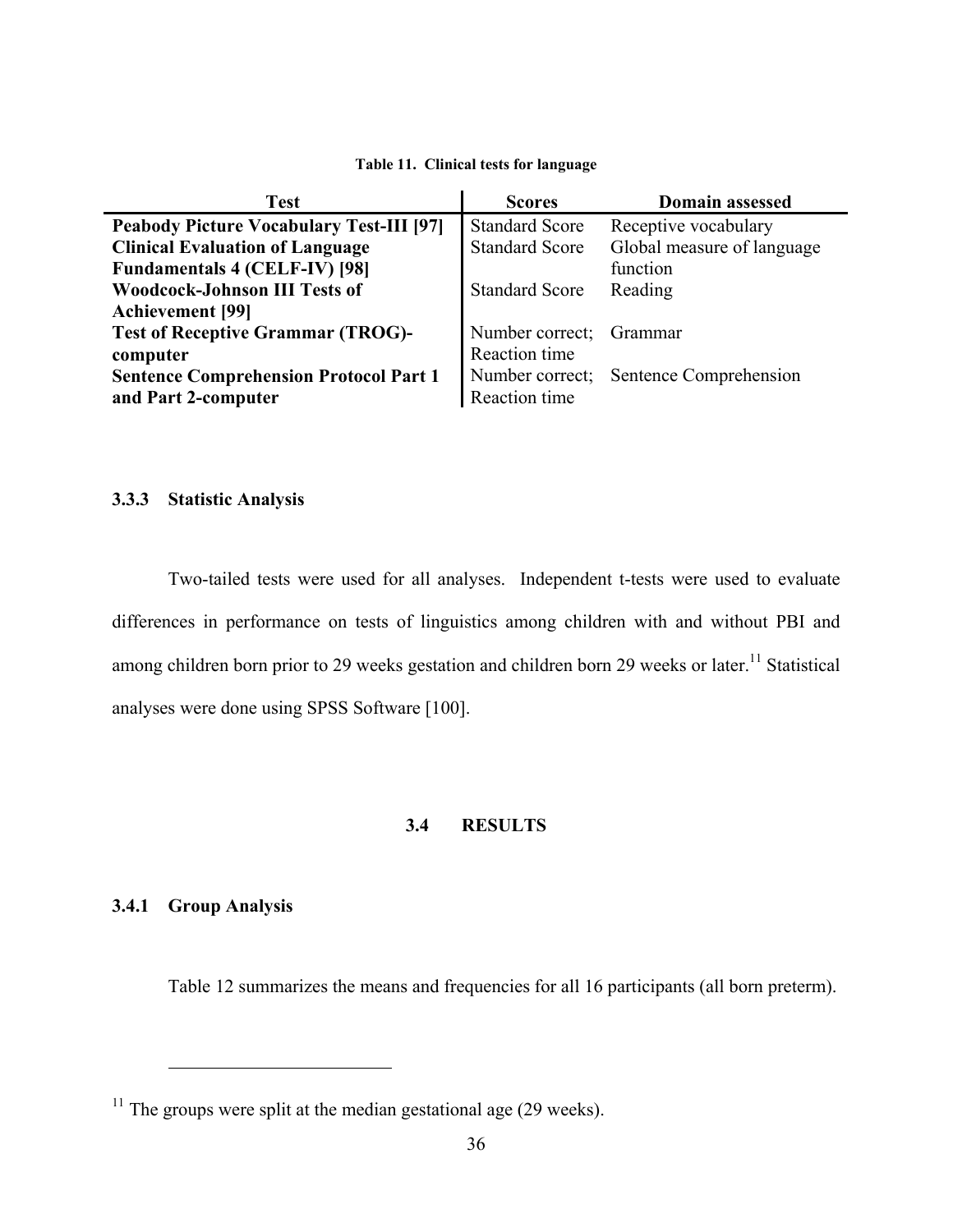|       | GA   | BW      | <b>PPVT</b> | <b>CELF</b><br>Core | <b>CELF</b><br>Rec | <b>CELF</b><br>Exp | <b>CELF</b><br>L<br>Mem | WJ<br>W<br>ID | WJ<br>Pass<br>Comp | W.J<br>Word | WJ<br><b>Basic</b><br><b>Attack Reading</b><br><b>Skills</b> | WASI<br><b>SS</b> |
|-------|------|---------|-------------|---------------------|--------------------|--------------------|-------------------------|---------------|--------------------|-------------|--------------------------------------------------------------|-------------------|
| N     | 16   | 16      | 16          | $8*$                | $8*$               | 16                 | $8*$                    | 16            | 16                 | 16          | 16                                                           | $11**$            |
| Mean  | 29   | 1213.69 | 105.15      | 107.0               | 98.88              | 99.5               | 100.75                  | 98.25         | 98.19              | 97.25       | 97.81                                                        | 94.45             |
| Std.  | 0.89 | 115.43  | 3.3         | 4.52                | 3.24               | 4.07               | 5.18                    | 2.09          | 2.63               | 2.9         | 2.5                                                          | 4.91              |
| Error |      |         |             |                     |                    |                    |                         |               |                    |             |                                                              |                   |

**Table 12. Total group (N=16) performance means and statistics** 

 *\*This test was not available for children older than 13 years.* 

*\*\*This assessment had not yet been administered to 5 of the 16 total participants.* 

The groups' performances on tests of linguistics were compared using standard scores based on a normal curve (Figure 5).



Figure 5. Normal curve and standard scores<sup>12</sup>

<span id="page-46-0"></span> $\overline{a}$ 

<sup>&</sup>lt;sup>12</sup> Figure from *Standard score*. (2007, March 17). In Wikipedia, The Free Encyclopedia. Retrieved 13:39, March 23, 2007, from

http://en.wikipedia.org/w/index.php?title=Standard\_score&oldid=115714140.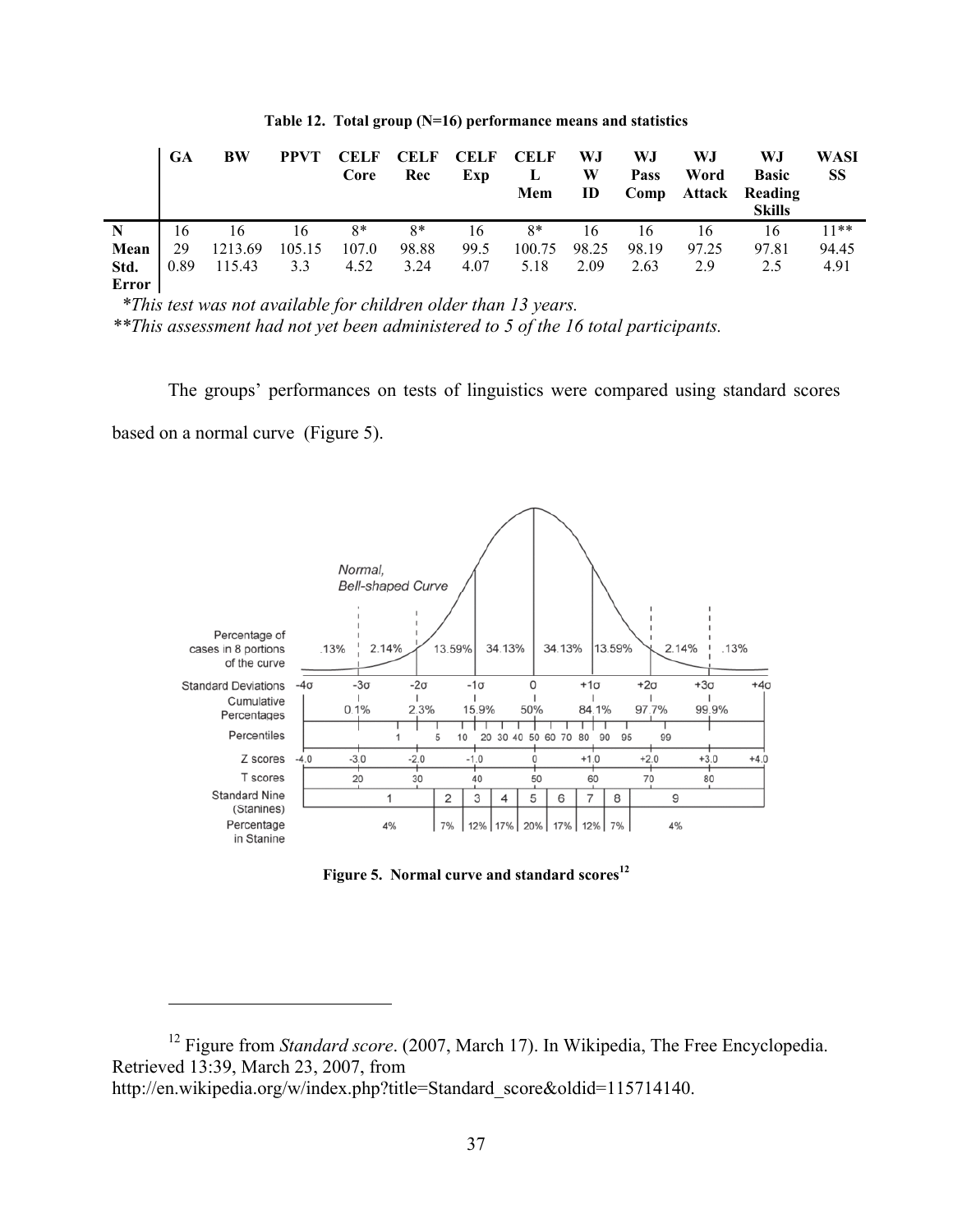The standard scores reflect performance in the general population and correlate to clinical domains of functioning (Table 13).

| <b>Standard Score</b> | <b>Functional assessment of performance</b> |
|-----------------------|---------------------------------------------|
| $70$                  | <b>Extremely low</b>                        |
| $70 - 85$             | Moderately low                              |
| 86-99                 | Average-low                                 |
| 100                   | Average                                     |
| 101-115               | Average-high                                |
| 116-130               | Moderately high                             |
| >130                  | Extremely high                              |

**Table 13. Standard scores and clinical assessment of function** 

There was no difference in performance on any of the assessments by sex. A significant relationship was found between perinatal brain injury and birth before 29 weeks gestation (Fisher's Exact, p=0.007). Figure 6 summarizes the scores on the tests above for children with and without perinatal brain injury. The mean scores of the children reported to have no white matter damage were significantly higher for the expressive language and passage comprehension tests than the children with reported white matter damage. The children with no reported white matter damage had higher mean scores than those with reported damage on the receptive vocabulary test and all but one of the remaining language and reading tests (CELF subtest for receptive language), though the differences were not significant. There were no significant differences between the two groups with regard to behavior, including assessments for hyperactivity and impulsivity, inattention, anxiety, depression and conduct and oppositiondefiant behaviors.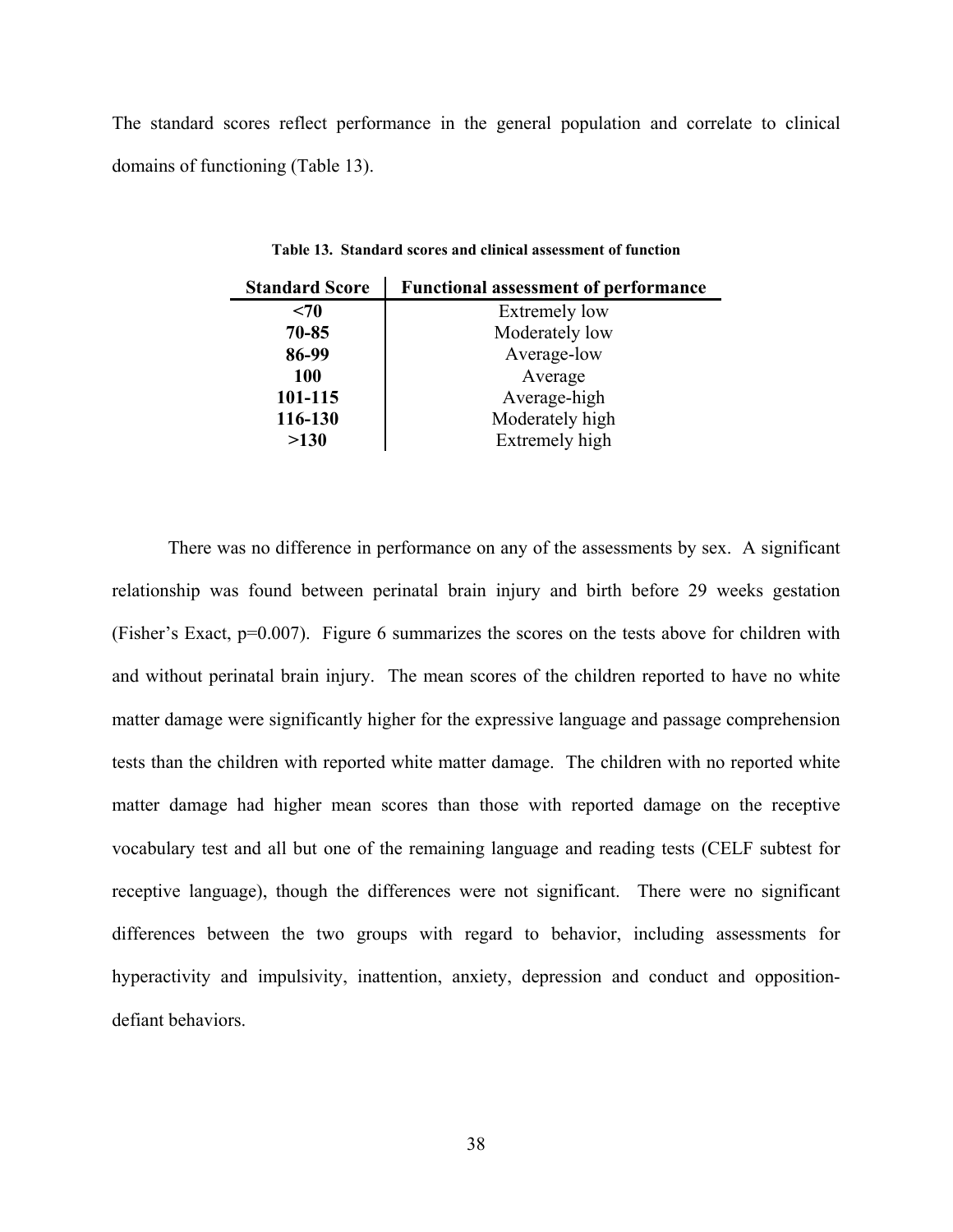

**Figure 6. Language performance and perinatal white matter damage** 

Figure 7 reorganizes the data, contrasting the children with regard to gestational age at birth. Children born after 29 weeks of age scored significantly higher on tests for receptive vocabulary, language memory, reading and comprehension than children born at less than 30 weeks gestation (p≤0.05). Additional trends suggest that the children born after 29 weeks gestation also performed better on the tests for receptive and expressive language. Behaviorally, the frequency of anxiety and depression symptoms reported for the children born before 30 weeks was also statistically significant.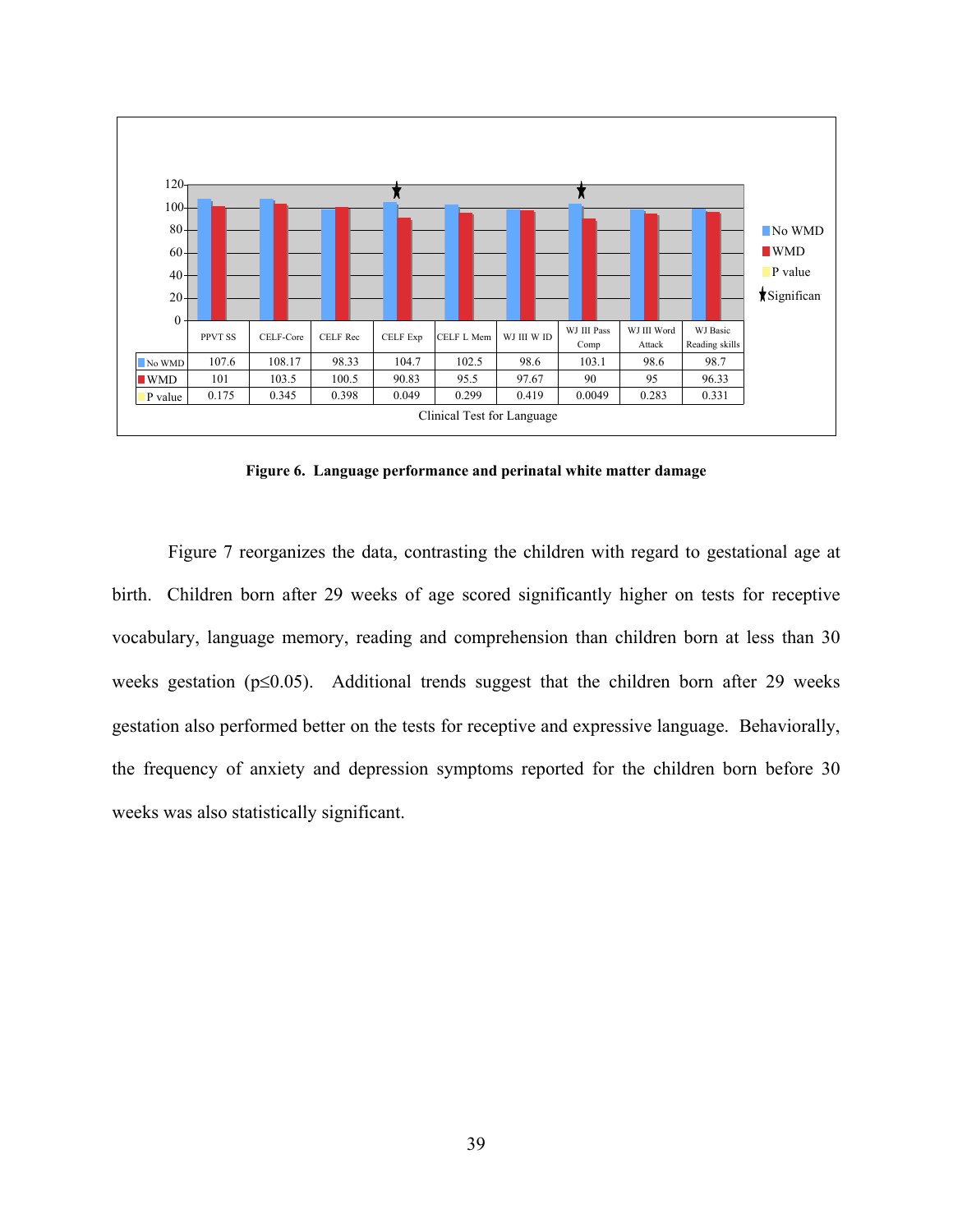

**Figure 7. Language test performance by gestational age**

All other behavioral indices were similar between the two groups. There were no differences measured between groups, by perinatal white matter disease or gestational age, for tests of grammar and sentence comprehension, accuracy and reaction time.

# **3.5 RESULTS- CASE STUDIES**

Three pairs of subjects were matched for age and sex and one or more of the following: gestational age at birth, birthweight, and reported perinatal brain injury. Parent questionnaires and report and tester observations were used to perform a qualitative assessment of function of each matched pair. The purpose of the qualitative assessment was to supplement preliminary data analysis with a general estimate of how function might vary by gestational age at birth, birthweight or perinatal brain injury.

The International Classification of Functioning, Disability and Health (ICF) rubric was used for qualitatively assessing function. The World Health Organization developed the ICF in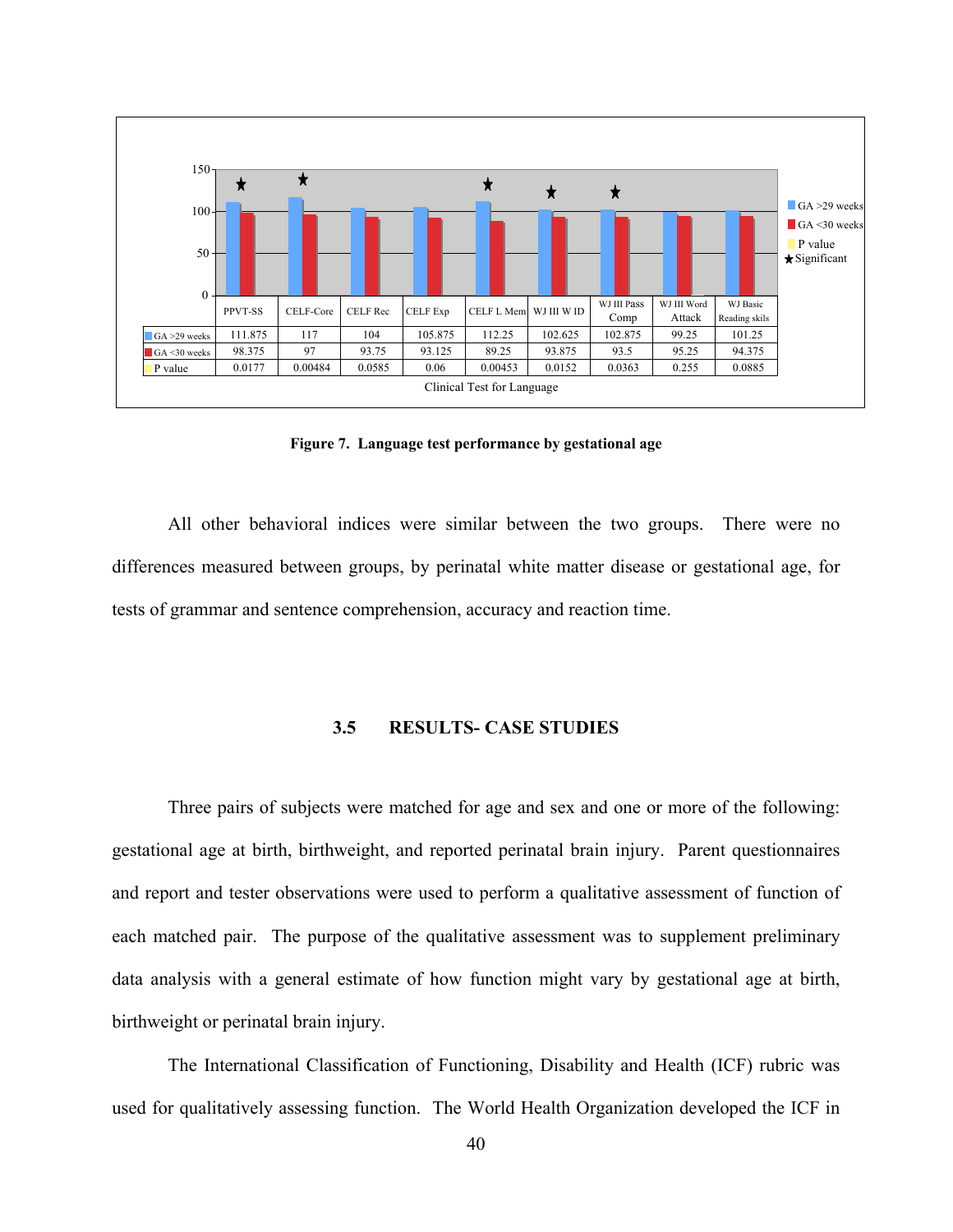2001 as a tool to assess how individuals live with a disability or health condition. Physical, individual and societal functioning are organized into domains that include learning and applying knowledge, general tasks and demands, communication, mobility, self care, domestic life, interpersonal interactions and relationships and community, social and civic life. Table # summarized the functional analysis [101, 102].

#### **3.5.1 Pair 1 case study**

This pair was selected for qualitative comparison because they are of same sex, similar ages and birthweight and could be contrasted by gestational age at birth and perinatal brain injury. Table 14 summarizes demographic information and performance and functional assessments for each subject in Pair 1.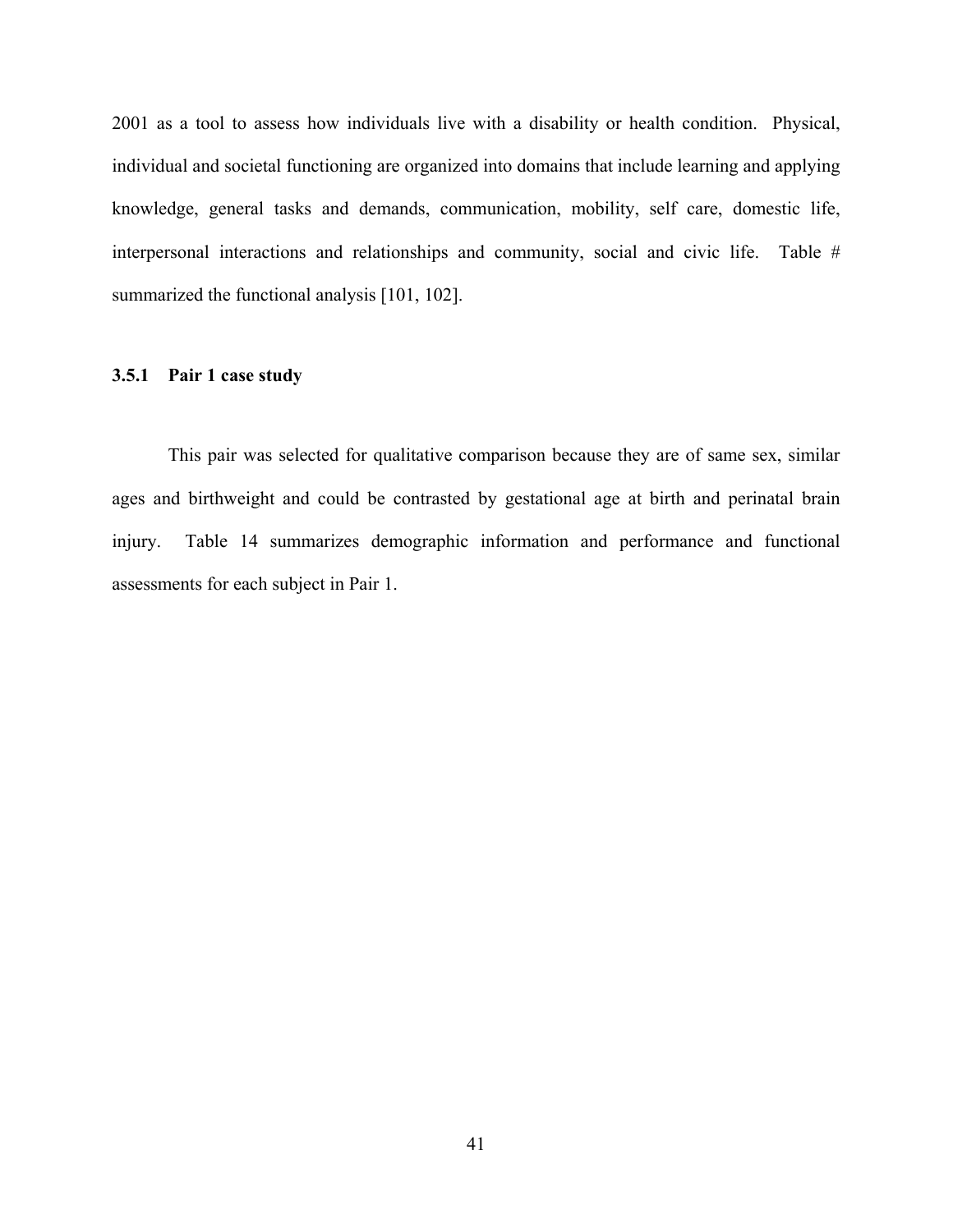# **Table 14. Functional assessment of Pair 1 case study using the ICF**

**Pair 1** 

| <b>Subject</b> | Sеx | Age | <b>Gestational age (wk)</b> | Birthweight (g) | <b>Reported PBI</b>      |
|----------------|-----|-----|-----------------------------|-----------------|--------------------------|
|                |     |     |                             | 360.78          | $\overline{\phantom{0}}$ |
|                |     |     | 28                          | 360.78          |                          |

# **Performance on tests of linguistics**

|   | Receptive<br>vocabulary | Core<br>language | Word<br>ID | Passage<br>Comp | Word<br>Attack/reading | <b>Overall</b><br>reading<br>skills | Intelligence |
|---|-------------------------|------------------|------------|-----------------|------------------------|-------------------------------------|--------------|
| А | 10                      | 87               | 96         | 103             | 89                     | 92                                  | 94           |
| Β | 89                      | 67               | 100        | 78              | 99                     | 100                                 | 67           |

| <b>ICF Domain</b>                | <b>Functional Description</b>                                                                                                       |
|----------------------------------|-------------------------------------------------------------------------------------------------------------------------------------|
| Learning and Applying Knowledge  | A: Not reported.                                                                                                                    |
|                                  | B: Special Education-reading                                                                                                        |
| <b>General Tasks and Demands</b> | A: Some problems in social relationships; some thought and attention<br>problems; special education in school for emotional support |
|                                  | B: Has a diagnosis of ADHD; question of Aspergers autism diagnosis                                                                  |
| Communication                    | A: Not reported.                                                                                                                    |
|                                  | B: Speech and language support in school                                                                                            |
| Mobility                         | A: Did not appear to have mobility issues; has a diagnosis of Cerebral<br>palsy and receives physical and occupational therapy      |
|                                  | B: Severe cerebral palsy diagnosis and uses a wheelchair most of the<br>time                                                        |
| Self Care                        | A: Not reported.                                                                                                                    |
|                                  |                                                                                                                                     |
|                                  | B: Not reported.                                                                                                                    |
| Domestic Life                    | A: Does three chores and has two hobbies                                                                                            |
|                                  | B: Does one chore and has three hobbies                                                                                             |
| Interpersonal Interactions and   | A: Has at least three close friends and sees friends three or more times                                                            |
| Relationships                    | a week                                                                                                                              |
|                                  | B: Has no close friends and sees friends less than once a week                                                                      |
| Community, Social and Civic Life | A: Belongs to two social organizations, clubs or teams and participates                                                             |
|                                  | in two sports                                                                                                                       |
|                                  | B: Belongs to one club or team and participates in three sports                                                                     |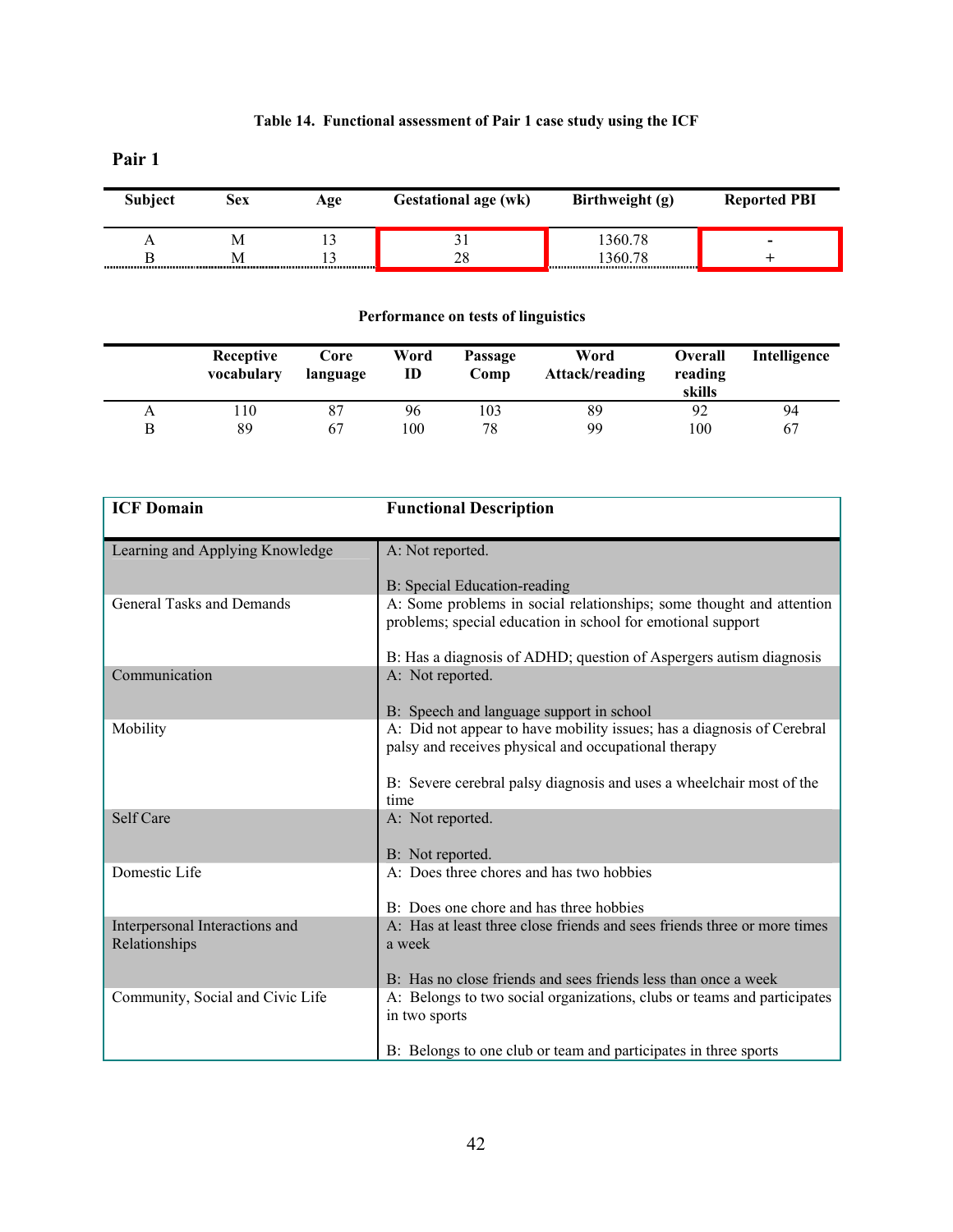#### **3.5.1.1 Pair 1 discussion**

Pair 1 were two boys, both 13 years old. Subject 1A was born at a later gestational age (31 weeks) and without perinatal brain injury than 1B, born at 28 weeks with periventricular leukomalacia. The pair were similar in domains for domestic life, self care, and community, social and civic life. The pair both had some problems in the general tasks and demands domain. Subject 1B had some problems with communication and 1A received learning supports for reading. The pair differed with regard to interpersonal interactions and relationship. Subject 1B has no friends and subject 1A has several close friends that he sees often. Both boys in Pair 1 had cerebral palsy, though varied degrees of severity. Subject 1B was more severely affected and used a wheelchair for the majority of his activities and mobility and 1A had no obvious physical features of cerebral palsy and did not need assistance with mobility.

Pair 1 differed in performance scores on expressive language. Both had performance scores in the average-low range for the reading and word identification tests. Subject 1A, however, performed in the average-high range for passage comprehension, unlike the group of children with PBI and 1B. Notice that 1B's WASI score falls in the range of mental retardation on formal testing, even though his receptive vocabulary, word identification, word attack and overall reading skills are within the normal range. This demonstrates an unevenness in cognitive abilities between types of language function and supports a threshold of functioning in which liability, such as perinatal brain injury or being very preterm, has an effect on functional ability to complete higher-level language tasks such as comprehension. It should be noted that these tests were not exhaustive and inconsistent scores could also be due to something unrelated to linguistic function.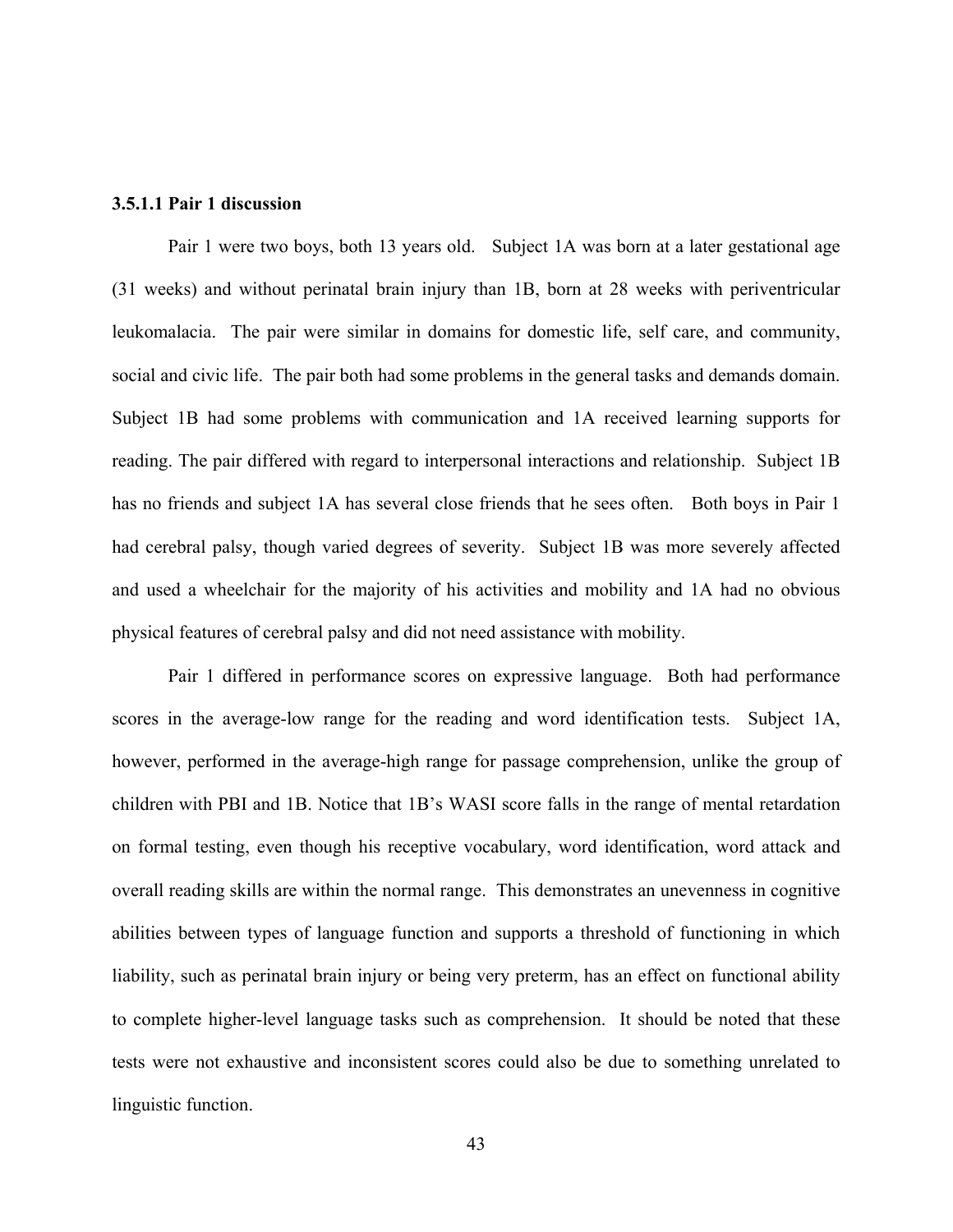# **3.5.2 Pair 2 case study**

This pair was selected for qualitative comparison because they are of same sex, similar ages and both have reported perinatal brain injury. They were contrasted by gestational age at birth and birthweight. Table 15 summarizes demographic information and performance and functional assessments for each subject in Pair 2.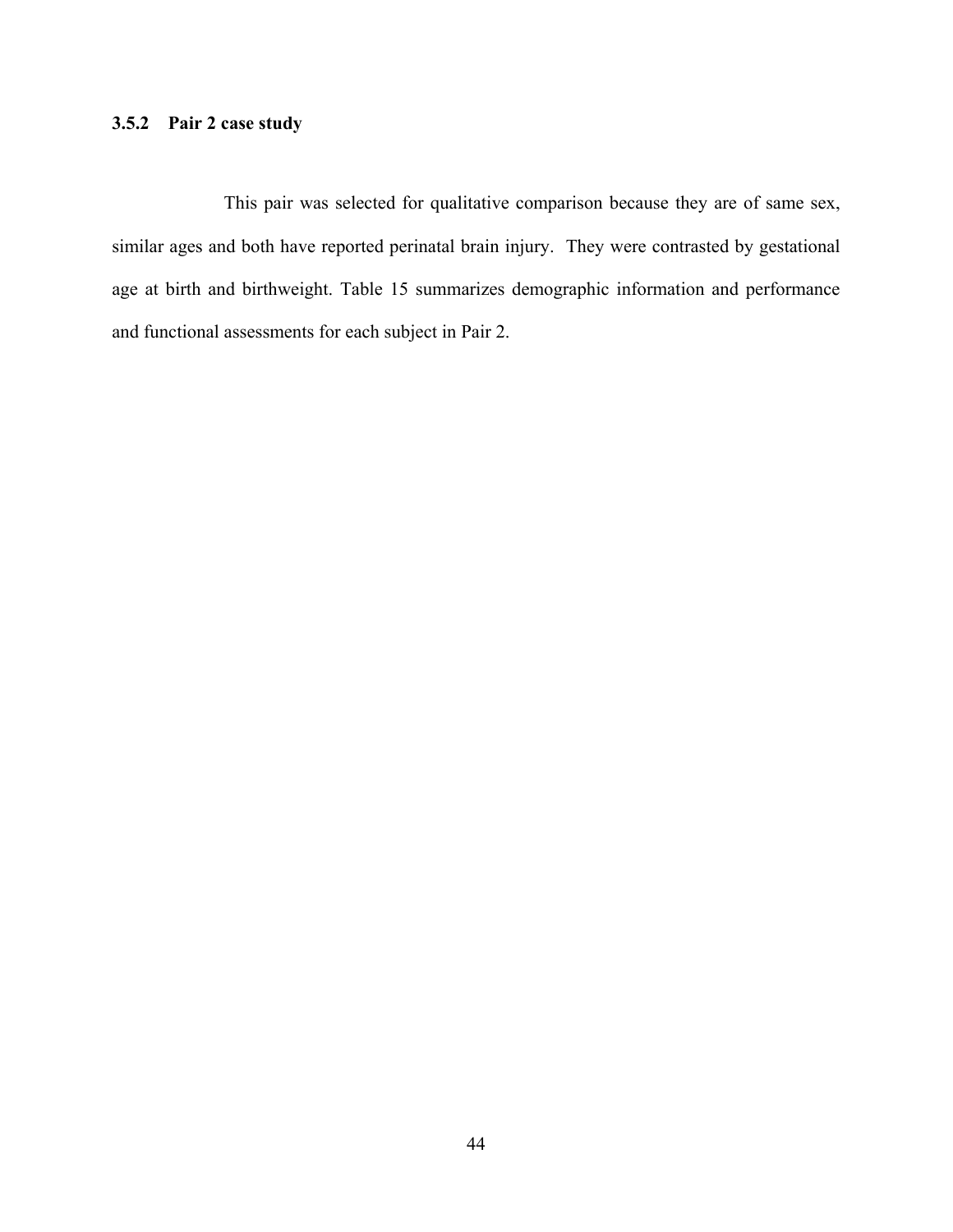# **Table 15. Functional assessment of Pair 2 case study using the ICF**

**Pair 2** 

| Subject | Sex | Age | <b>Gestational age (wk)</b> | Birthweight (g) | <b>Reported PBI</b> |
|---------|-----|-----|-----------------------------|-----------------|---------------------|
|         |     |     | ن ک                         |                 |                     |
|         |     |     | 29                          | 162.33          |                     |

# **Performance on tests of linguistics**

|   | Receptive<br>vocabulary | Core<br>language | Word<br>ID | Passage<br>Comp | Word<br>Attack/reading | <b>Overall</b><br>reading<br>skills | Intelligence |
|---|-------------------------|------------------|------------|-----------------|------------------------|-------------------------------------|--------------|
| А | 104                     | 109              | 90         | 81              | 94                     | 92                                  | 103          |
| В | 13                      |                  | 103        | 103             | Q <sub>1</sub>         | 96                                  | $NA*$        |

\* The WASI had not yet been administered for this subject at the time of data analysis

| <b>ICF Domain</b>                | <b>Functional Description</b>                                                                           |
|----------------------------------|---------------------------------------------------------------------------------------------------------|
| Learning and Applying Knowledge  | A: Receives learning support in school; in $5th$ grade he is at a $2nd$ -3 <sup>rd</sup><br>grade level |
|                                  | B: Not reported.                                                                                        |
| <b>General Tasks and Demands</b> | A: Questions of ADHD, depression and anxiety; counseled for<br>compulsivity                             |
|                                  | B: Special education in school for social skills support                                                |
| Communication                    | A: Not reported.                                                                                        |
|                                  | B: Not reported.                                                                                        |
| Mobility                         | A: Mild unilateral cerebral palsy                                                                       |
|                                  | B: Not reported.                                                                                        |
| Self Care                        | A: Not reported.                                                                                        |
|                                  | B: Not reported.                                                                                        |
| Domestic Life                    | A: Does two chores and has at least three hobbies                                                       |
|                                  | B: Does three chores and has at least three hobbies                                                     |
| Interpersonal Interactions and   | A: Has two or three close friends and sees friends less than once a                                     |
| Relationships                    | week                                                                                                    |
|                                  | B: Has four or more close friends and sees friends one or two times a<br>week                           |
| Community, Social and Civic Life | A: Belongs to one social organization, team or club and participates in<br>three sports                 |
|                                  | B: Belongs to one social organization, team or club and participates in<br>two sports                   |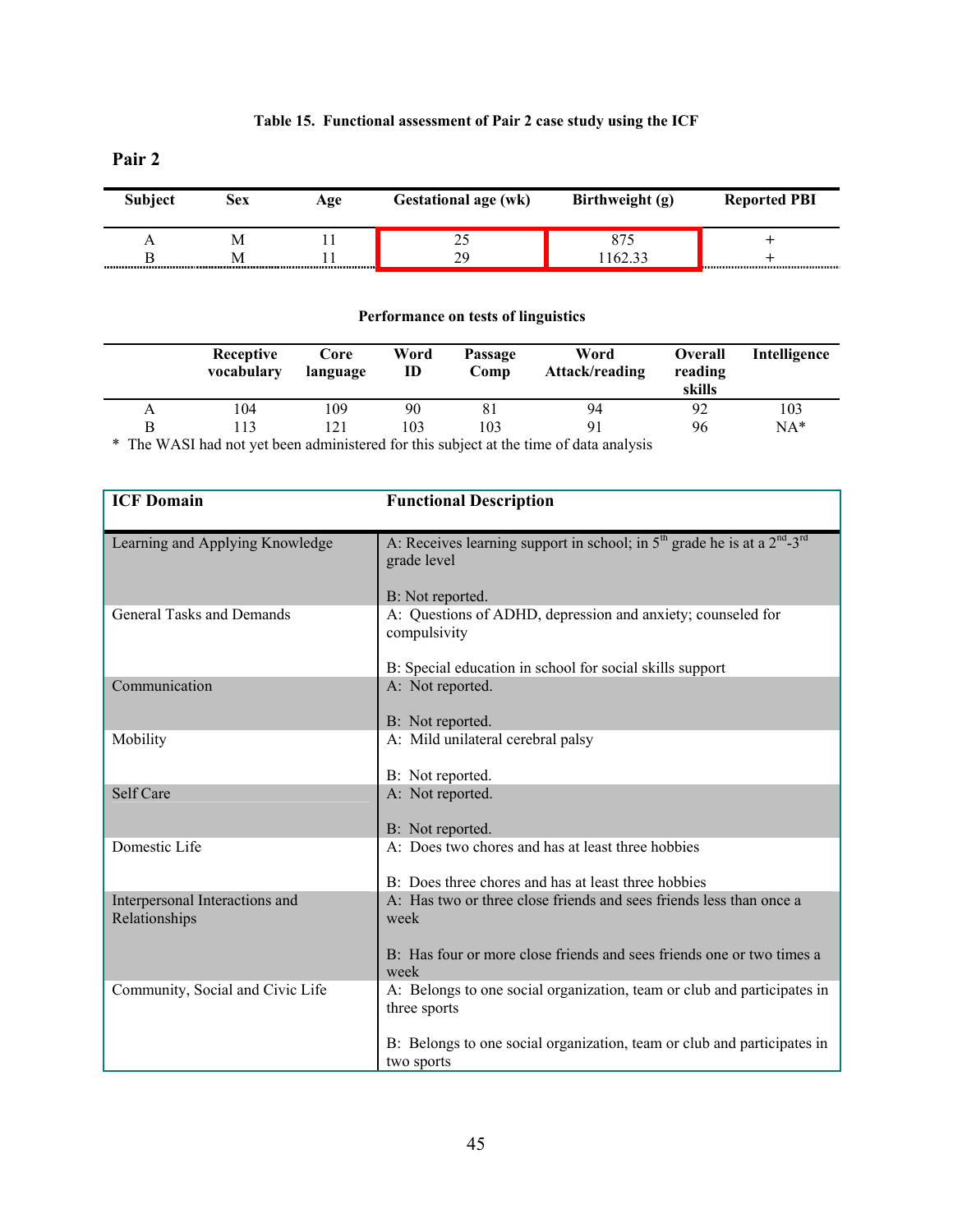#### **3.5.2.1 Pair 2 discussion**

Pair 2 were two boys, both 11 years old. Subject 2A was born at an earlier gestational age (25 weeks) and lower birthweight (623.69 grams) than 2B, born at 28 weeks and weighing 1162.33 grams. One factor in addition to gestational age and birthweight that differentiate Pair 2 is that 2A has several medical conditions persisting from birth and into adolescence whereas 2B has had few heath conditions. The pairs are similar in most domains and neither boy were reported to have problems with communication, self care, domestic life, interpersonal interactions and relationships and community, social and civic life. Both boys have some reported problems in general tasks and demand though the specific issues are different. Subject 2A has some difficulty with behavior and emotional and 2B has some trouble with social skills. The boys differ slightly with mobility. The biggest functional contrast between Pair 2 is that 2A has learning and academic performance needs and 2B does not.

Similar to the group of children having reported PBI, Pair 1 scored average-low and average-high on tests of language. Subject 2B performed in the average-high range for passage comprehension while 2A had the most difficulty on passage comprehension, scoring averagelow. Interesting is that Pair 2 both scored in the average-high range on several tests whereas the group scores for children born at fewer than 30 weeks were all average-low. Both boys also had little difficulty with the testing protocol, demonstrated focus and consideration of the presented tasks and were calm without evidence of inattention or hyperactivity. This may demonstrate the role environmental factors play in addition to gestational age and perinatal brain injury on performance for tests of language.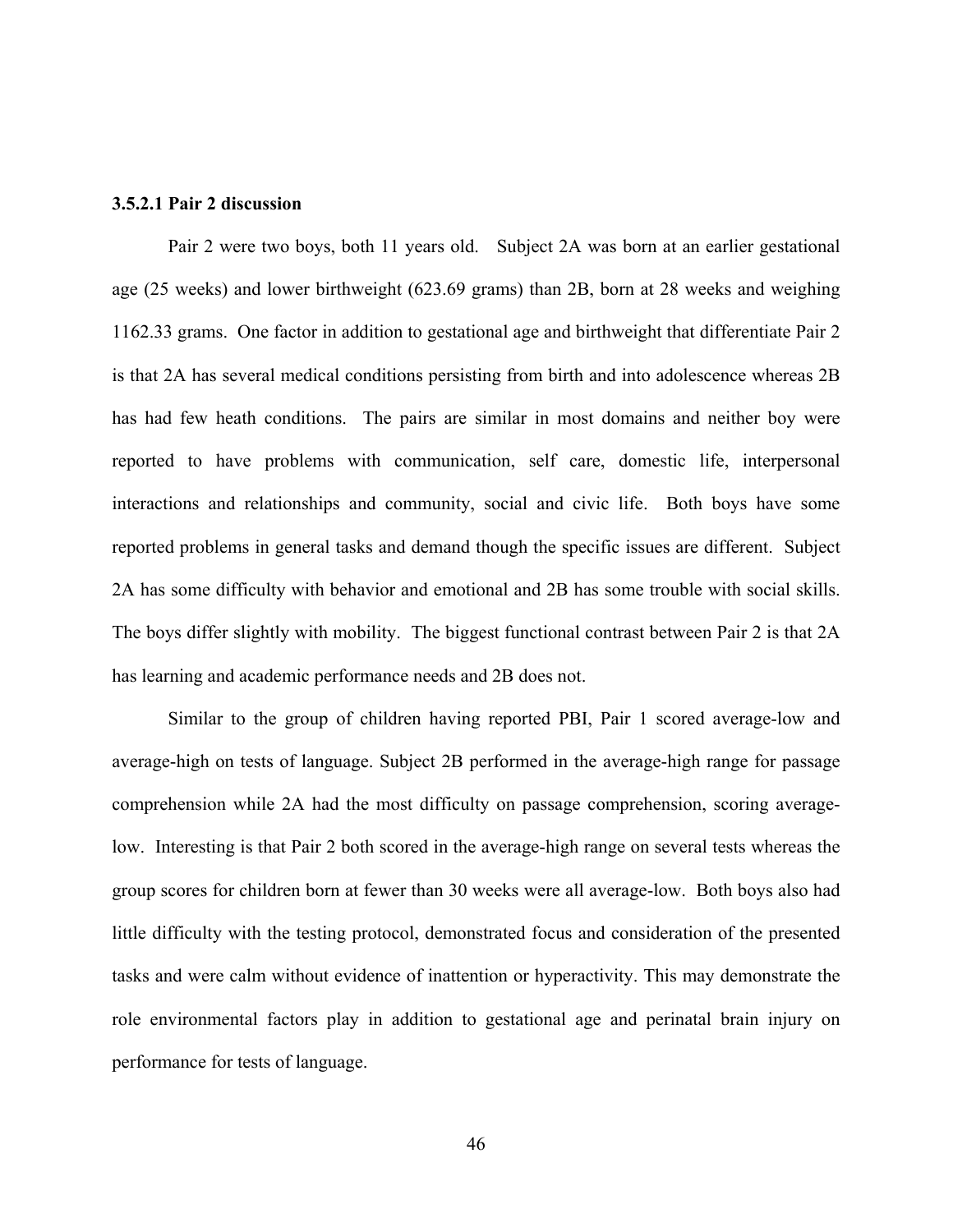# **3.5.3 Pair 3 (Dizygotic Twins) case study**

As with many genetic research studies, twins are used because they share common genetic and environment factors and are matched for age and gender (often). These fraternal twins were assessed at age 12 having no history of perinatal brain injury but having significantly discordant birthweights. Table 16 summarizes demographic information and performance and functional assessments for each subject in Pair 3 (Dizygotic Twins).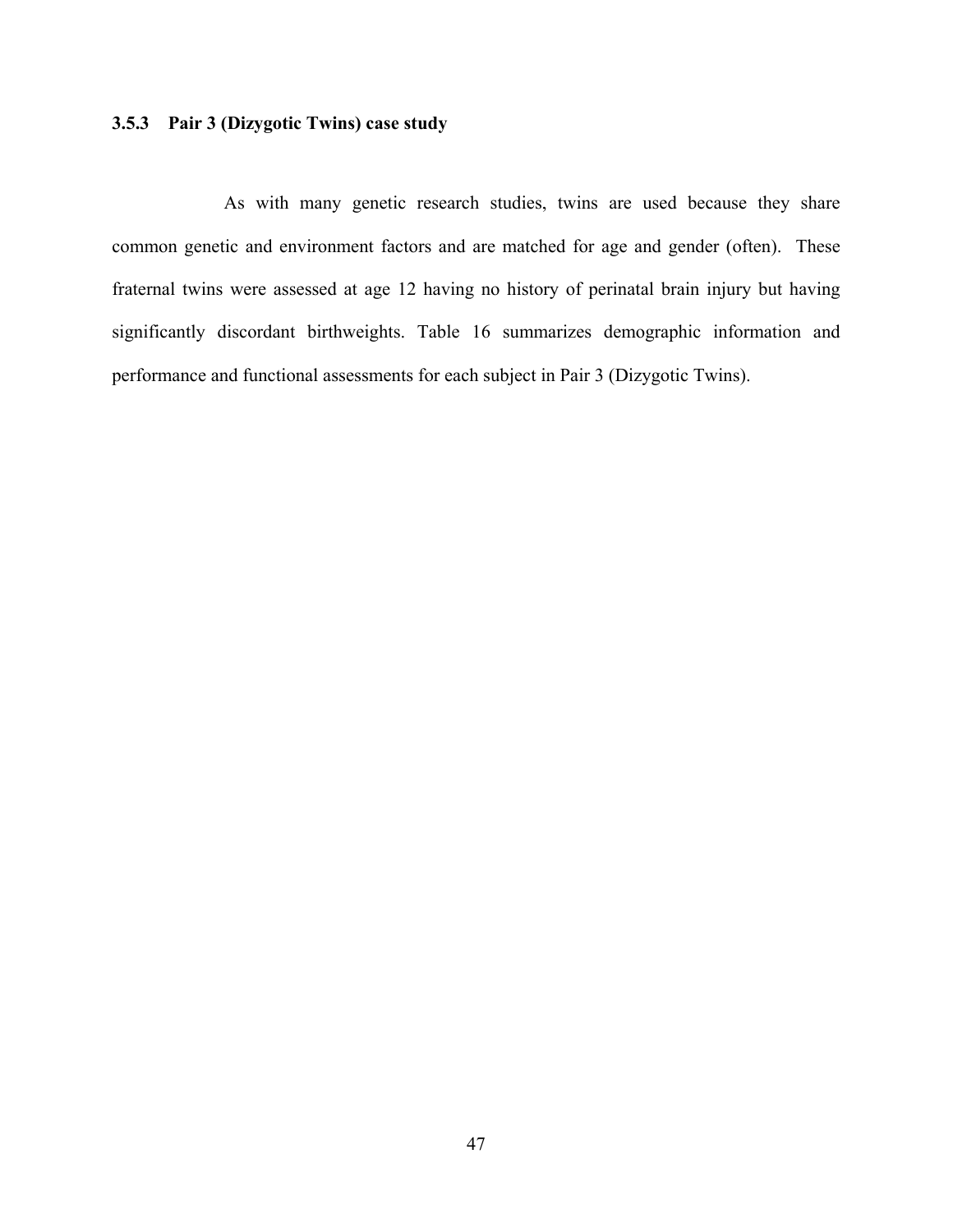# **Table 16. Functional assessment of Pair 3 (Dizygotic Twins) case study using the ICF**

# **Subject Sex Age Gestational age (wk) Birthweight (g) Reported PBI** A M 12 34 2381 **-**  B M 12 34 1400 **-**

# **Pair 3 (Dizygotic Twins)**

# **Performance on tests of linguistics**

|   | Receptive<br>vocabulary | Core<br>language | Word<br>ID | Passage<br>Comp | Word<br>Attack/reading | <b>Overall</b><br>reading<br>skills | Intelligence |
|---|-------------------------|------------------|------------|-----------------|------------------------|-------------------------------------|--------------|
| A | 126                     | .18              | 101        | 110             | 124                    | 115                                 | 98           |
| B | 109                     | 20               | 14         | 106             | 105                    |                                     | 108          |

| <b>ICF Domain</b>                               | <b>Functional Description</b>                                                                         |
|-------------------------------------------------|-------------------------------------------------------------------------------------------------------|
| Learning and Applying Knowledge                 | A: Above average academic performance                                                                 |
|                                                 | B: Below average academic performance; no learning supports                                           |
| <b>General Tasks and Demands</b>                | A: Some problems with social relationships; received counseling for<br>emotional problems in the past |
|                                                 | B: Some social skills problems                                                                        |
| Communication                                   | A: Not reported.                                                                                      |
|                                                 | B: Not reported.                                                                                      |
| Mobility                                        | A: Not reported.                                                                                      |
|                                                 | B: Not reported.                                                                                      |
| Self Care                                       | A: Not reported.                                                                                      |
|                                                 | B: Not reported.                                                                                      |
| Domestic Life                                   | A: Does three chores and has three hobbies                                                            |
|                                                 | B: Does three chores and has three hobbies                                                            |
| Interpersonal Interactions and<br>Relationships | A: Has no close friends and sees friends less than once a week                                        |
|                                                 | B: Has one close friend and sees friends less than once a week                                        |
| Community, Social and Civic Life                | A: Belongs to one social organization, team or club and participates in<br>three sports               |
|                                                 | B: Belongs to one social organization, team or club and participates in<br>two sports                 |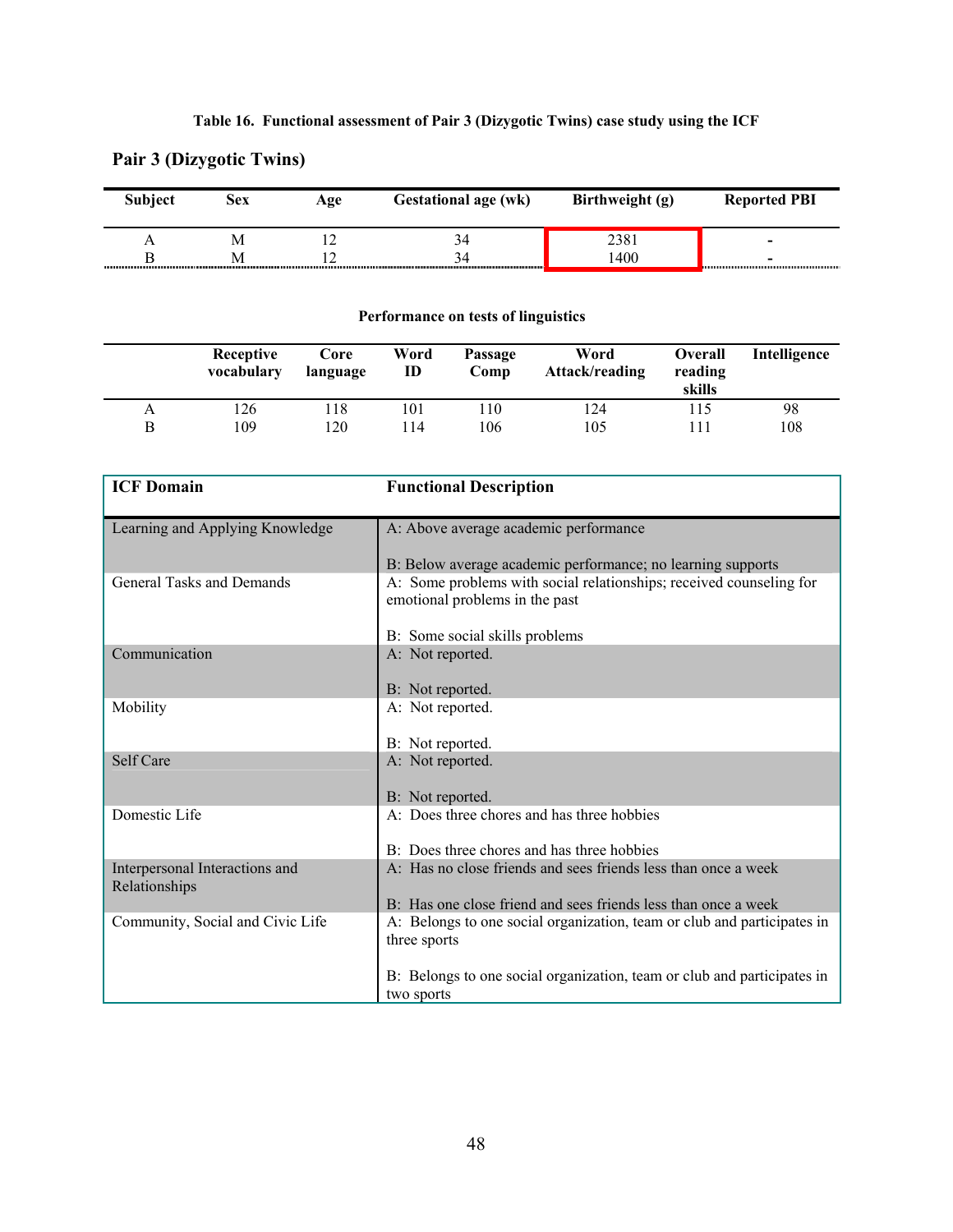#### **3.5.3.1 Pair 3 (Dizygotic Twins) discussion**

The twins were a very interesting case study. Despite the difference in birthweight, both twin 3A and twin 3B had similar function in most domains including communication, mobility, self care, domestic life and community, social and civic life. They were most different in the domains for learning and applying knowledge and general tasks and demands. Twin 3B does very well in school and Twin 3A reportedly performs below average in school. Inconsistent with this report, the twins performed similarly on tests for linguistics. Socially, the twins differed in how many friends they had and both boys had some degree of difficulty with social skills. The social differences were observed during the testing session and were most impressive for approach to testing, motivation and attitude. Twin 3A seemed motivated by obligation to participate and appeared uninterested and indifferent to performance. In contrast, his brother, Twin 3B, was excited to participate and motivated by achievement. These differences were most apparent during the computer tasks, though overall, performances on the computer tasks were similar. Twin 3A spent less time completing each computer task (on average) than 3B but made more total errors.

Overall, the similar strengths of both twins' performance are interesting for several reasons. They are siblings sharing similar environments growing up. Both had the same prenatal exposures, delivery complications and premature birth. Both had no evidence of perinatal brain injury. With these aspects shared between the twins we can look more closely at the effects birthweight has on long-term language development and behavior. Twin 3B was small for gestational age, a risk factor for neurdevelopmental delays. However, despite his low birthweight, 3B performed similarly to his twin brother who was not small for gestational age.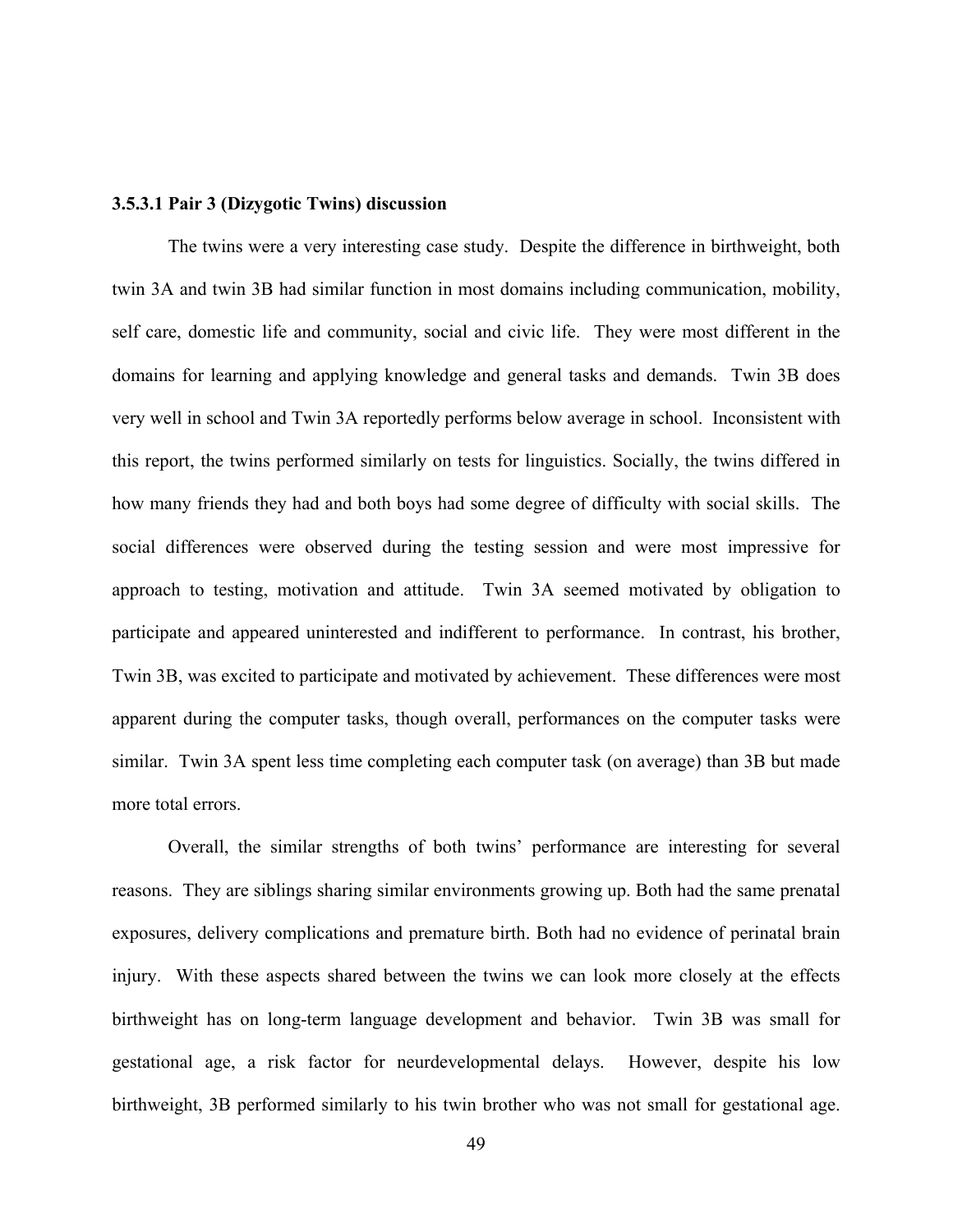This suggests that birthweight contributed less to the twins' long-term outcomes than may be expected.

#### **3.6 DISCUSSION**

Children with PBI performed similarly to children with no PBI on tests for language, reading and grammar. The two exceptions (reading comprehension and expressive language) suggest that children with PBI may have more difficulty with certain aspects of language and reading. Reading comprehension is a task that requires incorporating several aspects of language to complete successfully. Single words must be recognized (reading), sentences must be decoded (grammar) and independent pieces must be understood and organized (processing) to achieve comprehension. Expressive language also builds on more than one language skill. First, words must be received (listening or reading). Meaning must be decoded and processed (comprehension). Finally, an appropriate response must be synthesized and returned to the environment (expression). Tests indicating no significant differences in performance between groups according to perinatal brain injury required fewer steps to complete than reading comprehension and expressive language.

One possible explanation for the significantly lower scores on complex language tests for children with perinatal brain injury is that white matter plays a role in executing complex tasks. White matter tracts are the highways that information travels along throughout the brain and between brain regions involved in language and cognition. If the fiber tracts are disrupted at birth as a result of prematurity the ability to perform multiple, simultaneous complex language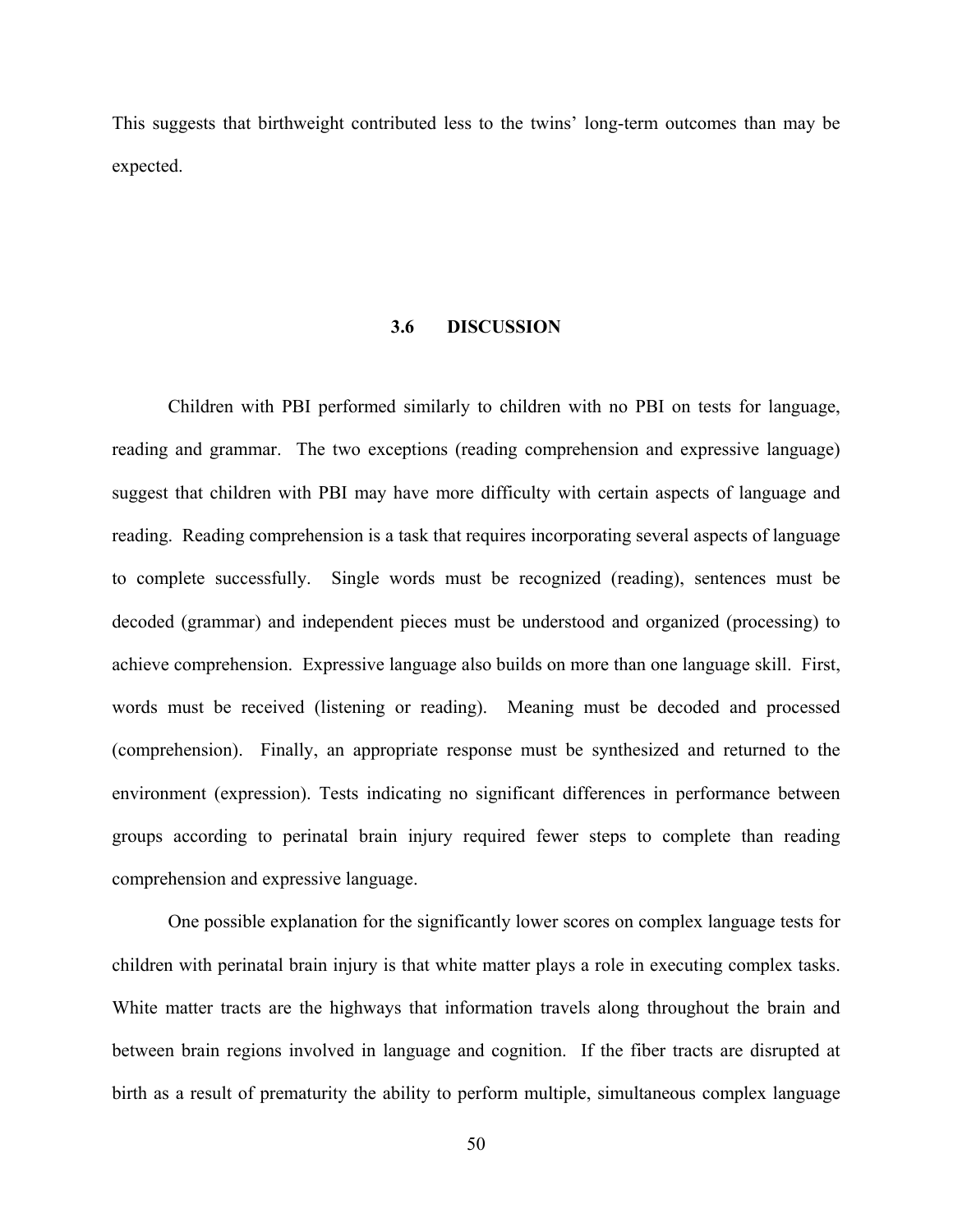tasks may exceed a higher-function processing threshold and be compromised while the capacity to perform less complicated, basic language tasks is unaffected.



**Figure 8. Threshold model for complex language tasks** 

Based on the threshold model (Figure 8) white matter disease would impact ability to complete complex language tasks but not basic language function. When considering this model, it is important to incorporate the seemingly limitless environmental, behavioral and genetic factors that modify "liability" and the effects of white matter disease. Hoekstra et al. identified several factors that have an affect on neurodevelopment (Figure 9) [103].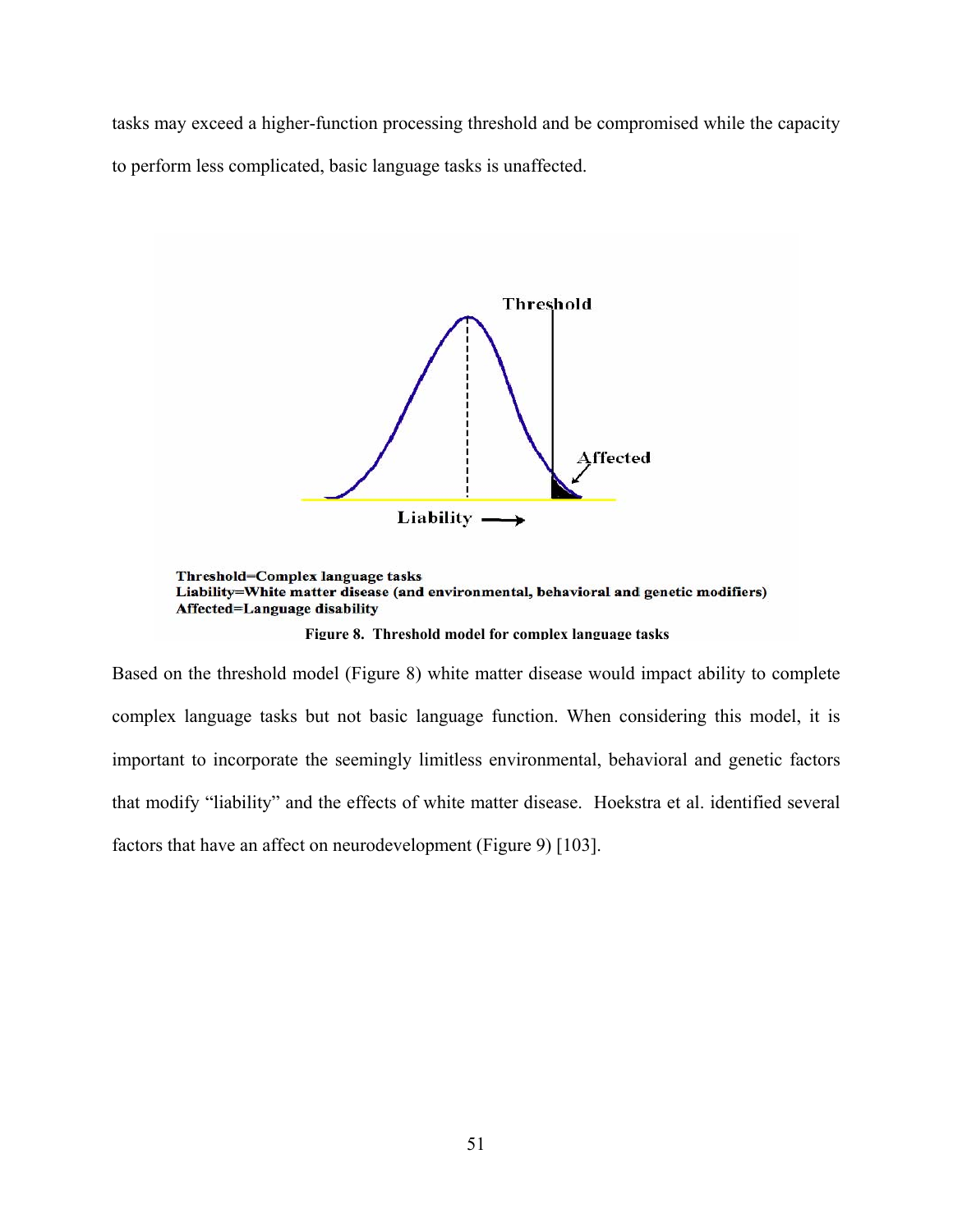

**Figure 9. Factors that affect neurodevelopmental outcome 13**

More robust were the differences in performance between the children born at different gestational ages. Children born after 30 weeks had higher scores than the children born before 29 weeks on nearly every linguistic test, as well as having higher levels of depression and anxiety. This indicates that gestational age and not PBI specifically, may have a greater effect on linguistics and behavior. A study by Huppi et al. used MRI to demonstrate that healthy preterm infants had less white and gray matter differentiation and white matter myelination than fullterm infants and also had worse performance on neurobehavioral parameters of function [104]. Studies have also demonstrated an inverse relationship between gestational age and neurodevelopmental disabilities [103].

Overall, the group as a whole  $(N=16)$  performed well on tests for linguistics despite the conferred risk for neurodevelopmental disabilities associated with prematurity. Performance

1

<sup>13</sup> Image from Hoekstra, R.E., et al., *Survival and long-term neurodevelopmental outcome of extremely premature infants born at 23-26 weeks' gestational age at a tertiary center.* Pediatrics, 2004. **113**(1 Pt 1): p. e1-6.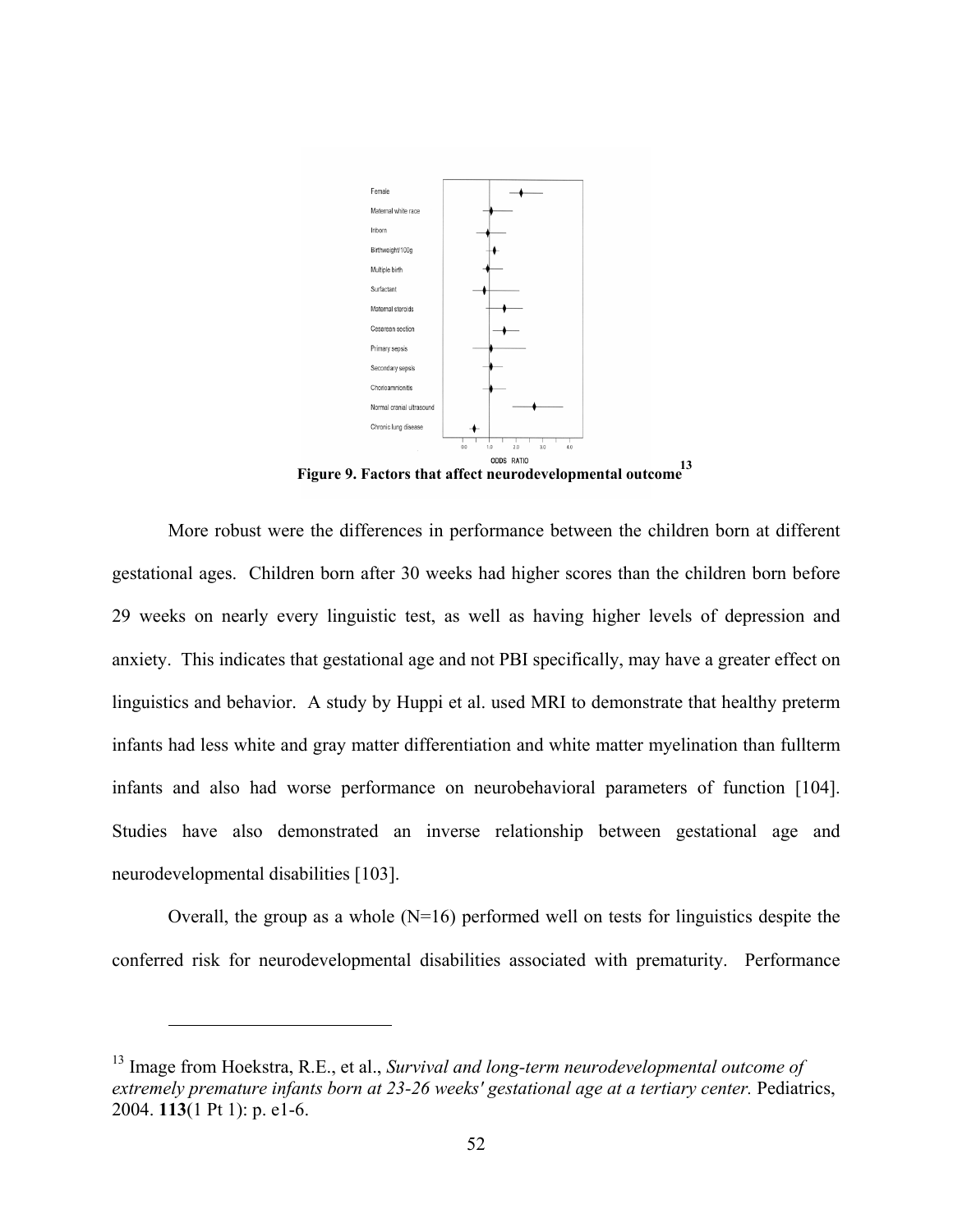score means fell in the average-low to average-high range. This may suggest that prematurity, with our without perinatal brain injury, may not play as significant a role in language as originally thought.

These data are preliminary and it is expected that a larger sample size may reveal differences in scores as a function of brain injury. It is also important to consider that the majority of children identified as having perinatal brain injury 1) had a diagnosis made based on MRI or cranial ultrasound, techniques less sensitive to subtle white matter changes and 2) were reported verbally by parents and not corroborated with medical records. The work presented here, *Linguistic and Behavioral Outcomes of Children Born Prematurely With and Without Perinatal Brain Injury* is the first part in a larger, five-year study consisting of three total parts. Following the initial assessment described above is a second session of assessment using clinical tests for cognition, language and executive function. The third session will use fMRI and DTI to assess brain function and white matter structure and disease, respectively.

Using DTI to better define white matter changes in children born prematurely will identify children without white matter disease that were incorrectly reported. It is expected to also identify children with white matter disease not previously diagnosed with other forms of imaging. Improved phenotypic parameters for white matter disease will increase power to measure differences between groups of children born preterm with and without white matter disease. The larger study is also expected to have more power due to a larger sample size  $(n=80)$ .

53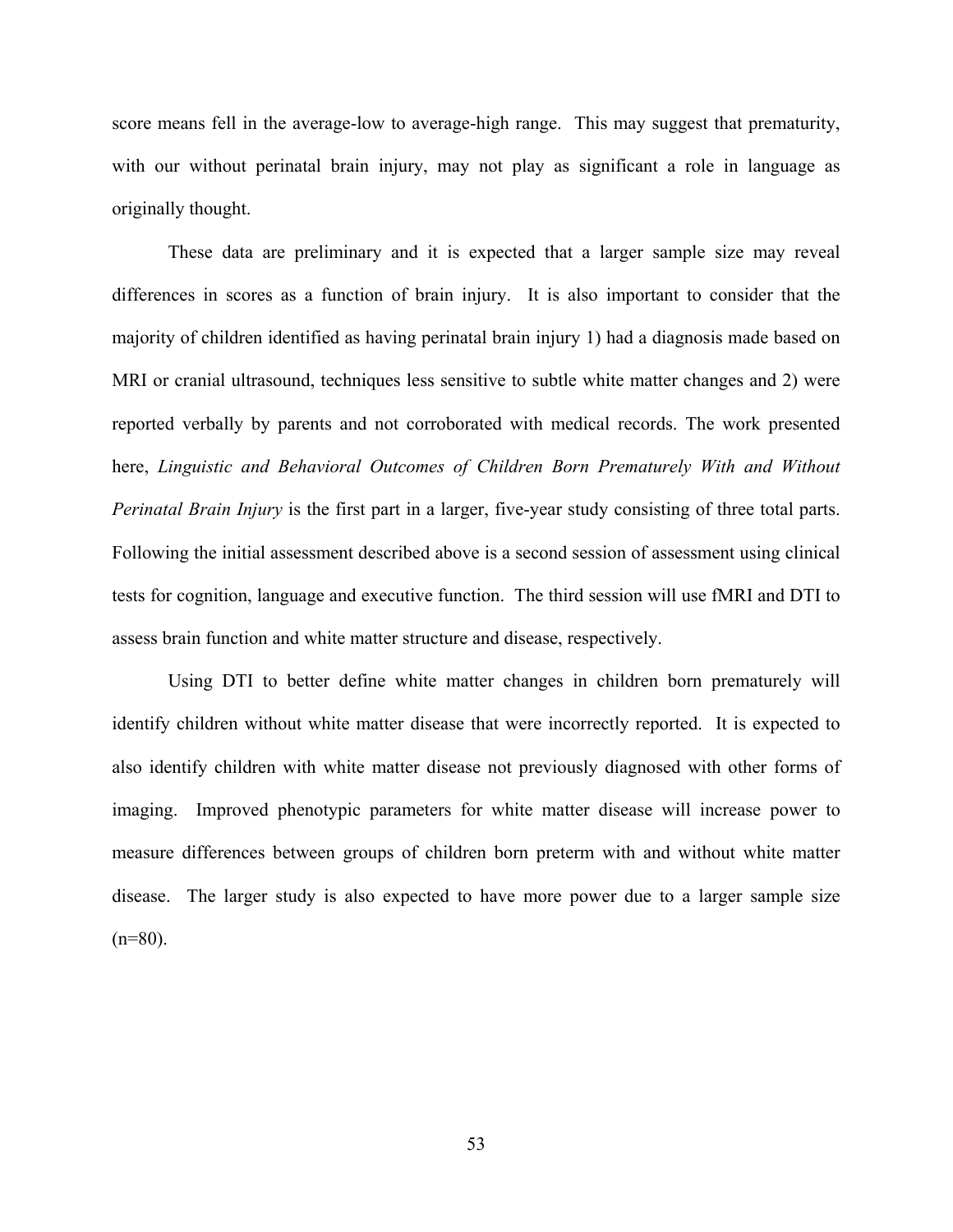#### **4.0 PREMATURITY AND GENETIC COUNSELING: A REFLECTION**

In the past eighteen months I have lost count of the number of times someone has asked me what prematurity has to do with genetic counseling. That the question arises seems to imply that many people (at least more than I have been able to keep count of) believe that prematurity and genetic counseling are unrelated. Having become accustomed to explaining what genetic counseling is to nearly every person asking about my studies, to explain further a relationship between genetic counseling and prematurity seems hardly a huge undertaking.

I will begin with the most direct answer. Preterm birth is a multifactorial condition. Reviewed exhaustively in the previous pages, environment, behavior and genetics all contribute to prematurity. Multifactorial diseases such are currently, and will continue to be, a huge focus of genetics research. These are the conditions that have the largest impact on the greatest number of people. And, because prematurity affects so many people, it is likely to affect a significant proportion of my future patient population, particularly in prenatal settings. Understanding preterm birth within and outside the context of genetics will better prepare me as a professional in healthcare.

The morbidities associated with preterm birth include acute and chronic medical conditions, problems with growth and nutrition and a broad spectrum of neurodevelopmental disabilities that include learning and behavior. I just described many of my future clients. Learning about these complicated medical and developmental conditions provided an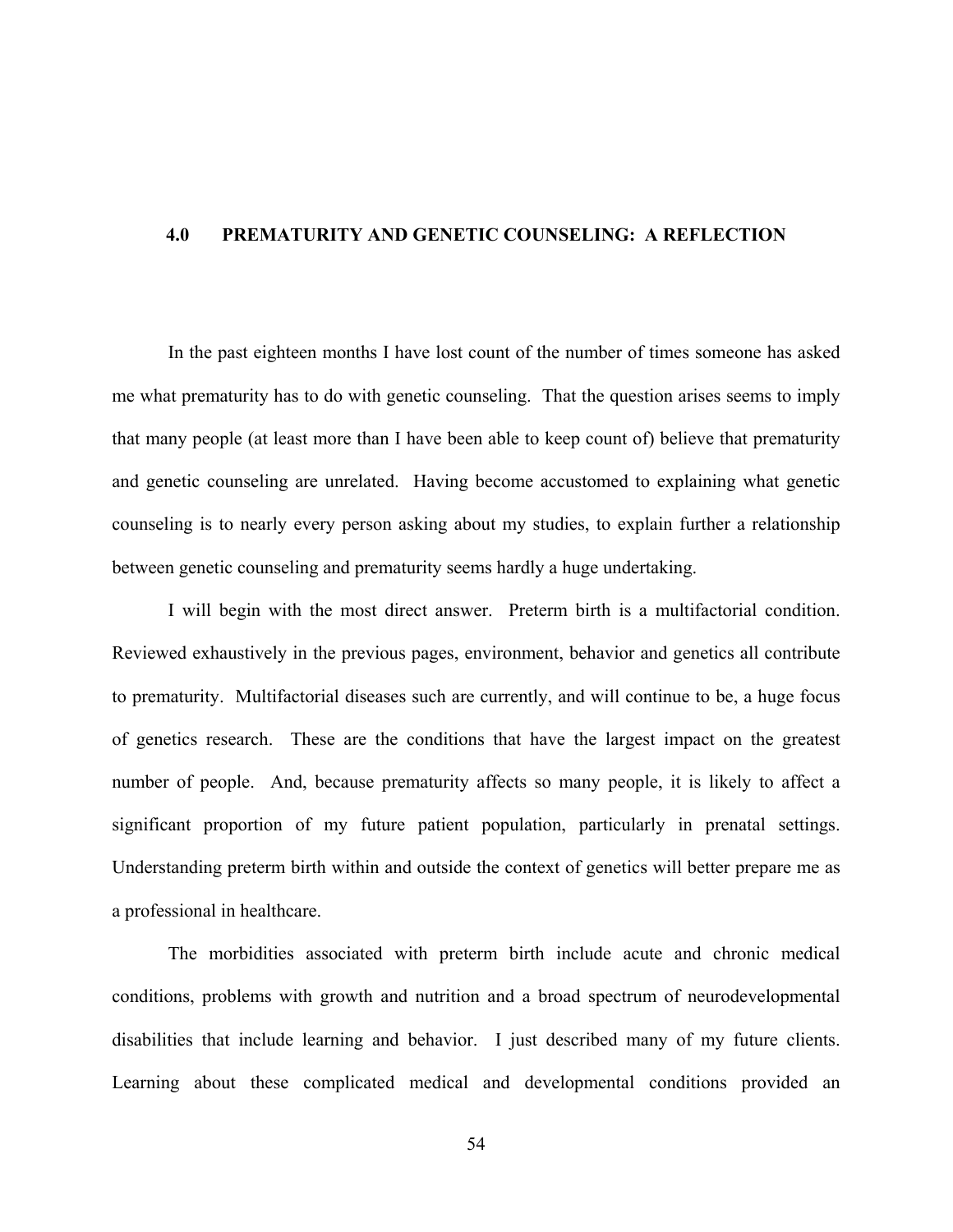opportunity to enrich my understanding of a wide variety of phenotypes likely to reoccur frequently in genetics clinic.

Working on this project, I have practiced a variety of skills are used by genetic counselors on a regular basis. Participation in the clinical aspect of this research granted me the opportunity to interact with families directly and over the phone. I developed skills in administering clinical tests for language, practiced qualitative assessment of complex behaviors and learned about typically developing children in early intervention and public education settings. I performed data analyses, prepared submission for IRB approval and adhered to strict practices of confidentiality. Assuming administrative duties such as scheduling clinical assessments and communicating and coordinating research between collaborators were some of the practical skills I acquired (more valuable to genetic counseling than one may think). Fortunate to be encouraged, I developed skills for working independently and nurtured professional and personal leadership goals.

The biggest impact this work had on my development as a genetic counselor and health care provider was the result of my participation in UCLID, an interdisciplinary leadership training program centered on individuals and families of individuals with disabilities. Focused on function and family-centered care (a principle that nicely complements non-directiveness and autonomy), UCLID clinic was a rich experience that allowed me the opportunity to learn about the intricate framework of medical, educational and therapeutic services clients often access (or need assistance accessing) after they visit genetics clinic. Most importantly, I grew as an advocate for individuals with special health care needs.

"…And so you see, genetic counseling has quite a bit to do with prematurity."

55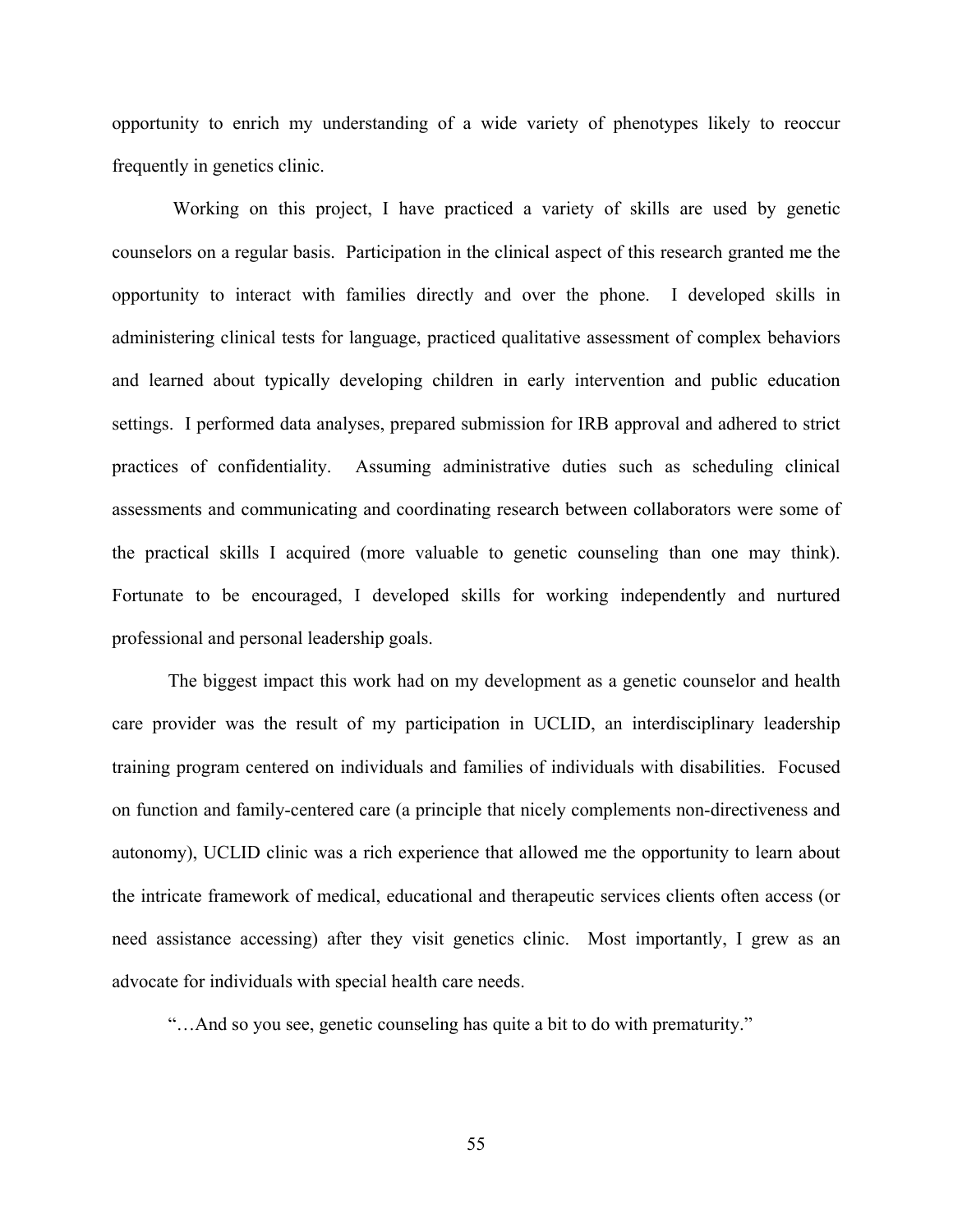# **BIBLIOGRAPHY**

- 1. Callaghan, W.M., et al., *The contribution of preterm birth to infant mortality rates in the United States.* Pediatrics, 2006. **118**(4): p. 1566-73.
- 2. Behrman RE, B.A., *Preterm Birth: Causes, Consequences, and Prevention*, I.o. Medicine, Editor. 2006, Institute of Medicine. The National Academies Press.
- 3. Martin JA, H.B., Sutton PD, Ventura SJ, Menacker F, Munson ML, *Births: Final data for 2002.* National vital statistics reports, 2003. **52**(10).
- 4. Statistics, N.C.f.H., *Linked birth/infant death data*. 1999-2001.
- 5. Cuevas, K.D., et al., *The cost of prematurity: hospital charges at birth and frequency of rehospitalizations and acute care visits over the first year of life: a comparison by gestational age and birth weight.* Am J Nurs, 2005. **105**(7): p. 56-64; quiz 65.
- 6. Outcomes, C.o.U.P.B.a.A.H. *Preterm Birth: Causes Consequences and Prevention*. 2006. Washington D.C.: The National Academies Press.
- 7. Green, N.S., et al., *Research agenda for preterm birth: recommendations from the March of Dimes.* Am J Obstet Gynecol, 2005. **193**(3 Pt 1): p. 626-35.
- 8. Congress, G.u.S.-.-t., *PREEMIE Act, GovTrack.us (database of federal legislation)*. 2005.
- 9. Center, M.o.D.P.D., *National Center for Health Statistics, 2003 natality file*, N.C.f.H. Statistics, Editor. 2006, March of Dimes Perinatal Data Center.
- 10. Lockwood, C.J., *Predicting premature delivery--no easy task.* N Engl J Med, 2002. **346**(4): p. 282-4.
- 11. Lockwood, C.J. and E. Kuczynski, *Markers of risk for preterm delivery.* J Perinat Med, 1999. **27**(1): p. 5-20.
- 12. Lockwood, C.J. and E. Kuczynski, *Risk stratification and pathological mechanisms in preterm delivery.* Paediatr Perinat Epidemiol, 2001. **15 Suppl 2**: p. 78-89.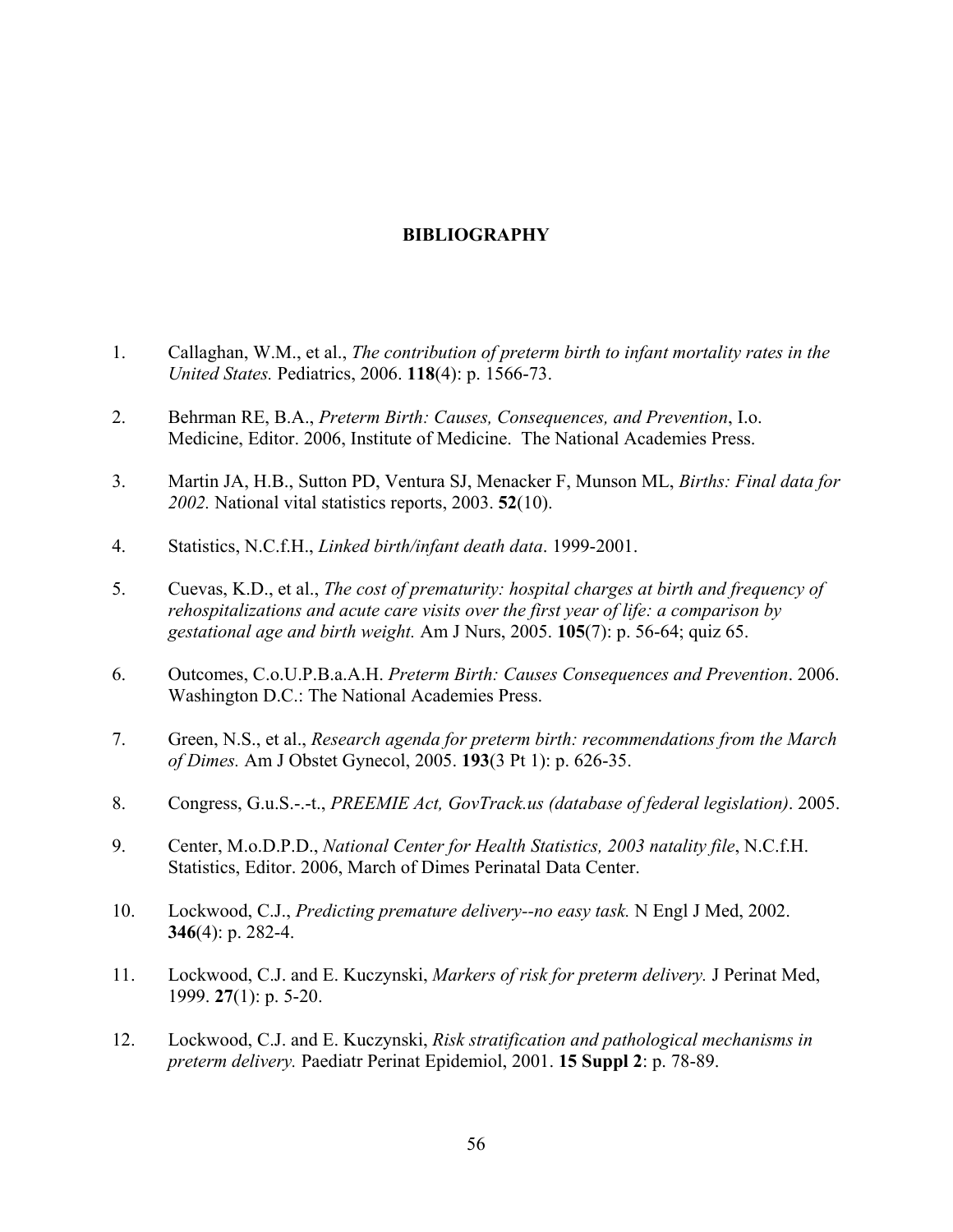- 13. Romero, R., et al., *The role of inflammation and infection in preterm birth.* Semin Reprod Med, 2007. **25**(1): p. 21-39.
- 14. Lockwood, C.J., *Stress-associated preterm delivery: the role of corticotropin-releasing hormone.* Am J Obstet Gynecol, 1999. **180**(1 Pt 3): p. S264-6.
- 15. Beshay, V.E., B.R. Carr, and W.E. Rainey, *The human fetal adrenal gland, corticotropinreleasing hormone, and parturition.* Semin Reprod Med, 2007. **25**(1): p. 14-20.
- 16. Naylor, C.S., K. Gregory, and C. Hobel, *Premature rupture of the membranes: an evidence-based approach to clinical care.* Am J Perinatol, 2001. **18**(7): p. 397-413.
- 17. *Assessment of risk factors for preterm birth. ACOG Practice Bulletin No. 31. American College of Obsetrics and Gynecologists.* Obsetetrics and Gynecology, 2001. **98**: p. 709- 16.
- 18. Cherian, S., et al., *The pathogenesis of neonatal post-hemorrhagic hydrocephalus.* Brain Pathol, 2004. **14**(3): p. 305-11.
- 19. Hedderson, M.M., A. Ferrara, and D.A. Sacks, *Gestational diabetes mellitus and lesser degrees of pregnancy hyperglycemia: association with increased risk of spontaneous preterm birth.* Obstet Gynecol, 2003. **102**(4): p. 850-6.
- 20. Rosenberg, T.J., et al., *Maternal obesity and diabetes as risk factors for adverse pregnancy outcomes: differences among 4 racial/ethnic groups.* Am J Public Health, 2005. **95**(9): p. 1545-51.
- 21. Smith, G.C., J.P. Pell, and R. Dobbie, *Interpregnancy interval and risk of preterm birth and neonatal death: retrospective cohort study.* Bmj, 2003. **327**(7410): p. 313.
- 22. Zhu, B.P., *Effect of interpregnancy interval on birth outcomes: findings from three recent US studies.* Int J Gynaecol Obstet, 2005. **89 Suppl 1**: p. S25-33.
- 23. Zhu, B.P., et al., *Effect of the interval between pregnancies on perinatal outcomes among white and black women.* Am J Obstet Gynecol, 2001. **185**(6): p. 1403-10.
- 24. Basso, O., J. Olsen, and K. Christensen, *Risk of preterm delivery, low birthweight and growth retardation following spontaneous abortion: a registry-based study in Denmark.* Int J Epidemiol, 1998. **27**(4): p. 642-6.
- 25. Shaw, G.M., et al., *Role of structural birth defects in preterm delivery.* Paediatr Perinat Epidemiol, 2001. **15**(2): p. 106-9.
- 26. Malamitsi-Puchner, A. and T. Boutsikou, *Adolescent pregnancy and perinatal outcome.* Pediatr Endocrinol Rev, 2006. **3 Suppl 1**: p. 170-1.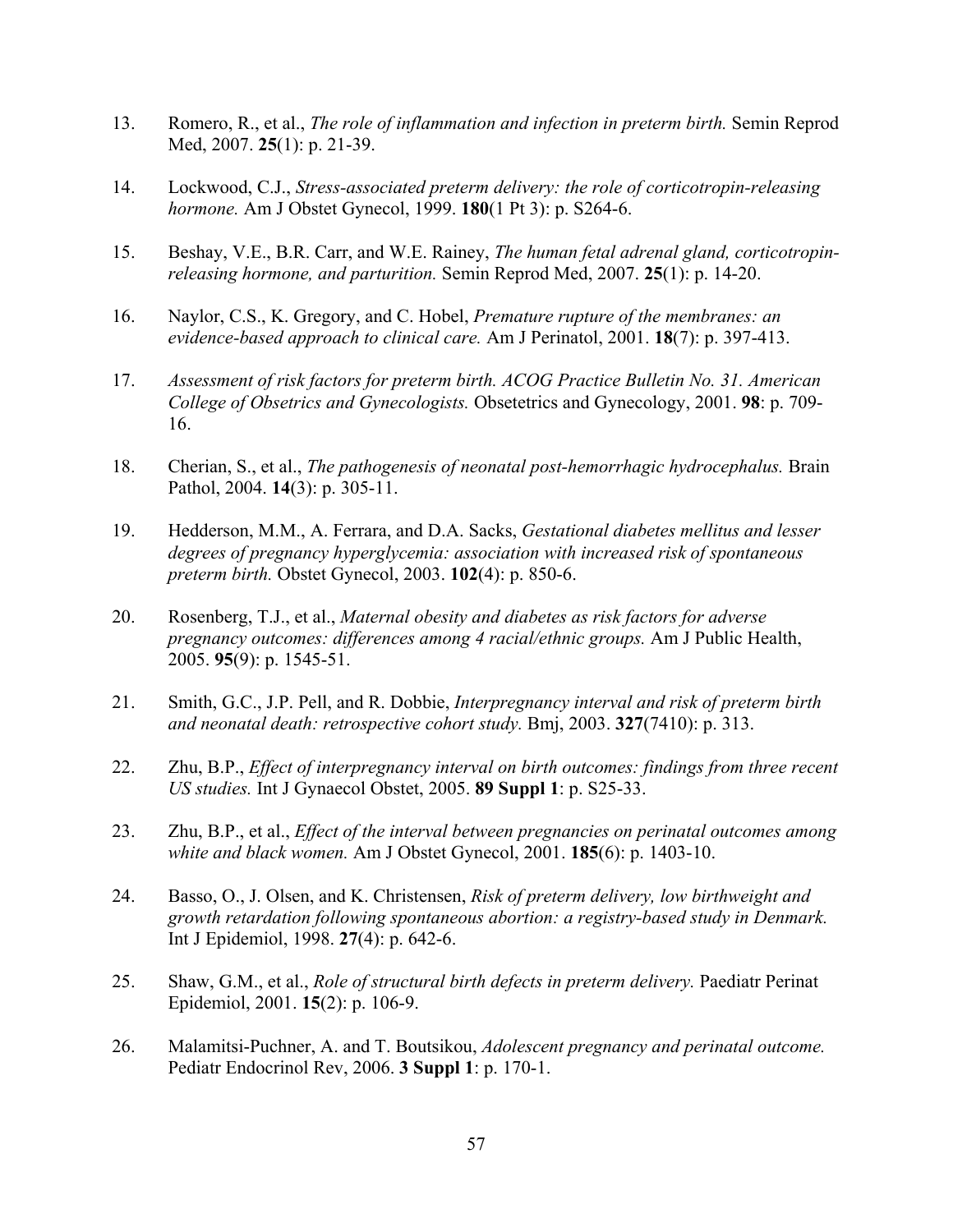- 27. Kuehn, B.M., *Groups take aim at US preterm birth rate.* Jama, 2006. **296**(24): p. 2907-8.
- 28. Moore, M.L. and D.J. Zaccaro, *Cigarette smoking, low birth weight, and preterm births in low-income African American women.* J Perinatol, 2000. **20**(3): p. 176-80.
- 29. Vitoratos, N., et al., *Smoking and preterm labor.* Clin Exp Obstet Gynecol, 1997. **24**(4): p. 220-2.
- 30. Lundsberg, L.S., M.B. Bracken, and A.F. Saftlas, *Low-to-moderate gestational alcohol use and intrauterine growth retardation, low birthweight, and preterm delivery.* Ann Epidemiol, 1997. **7**(7): p. 498-508.
- 31. Tough, S.C., et al., *Characteristics of preterm delivery and low birthweight among 113,994 infants in Alberta: 1994-1996.* Can J Public Health, 2001. **92**(4): p. 276-80.
- 32. McFarlane, J., B. Parker, and K. Soeken, *Abuse during pregnancy: associations with maternal health and infant birth weight.* Nurs Res, 1996. **45**(1): p. 37-42.
- 33. McFarlane, J., B. Parker, and K. Soeken, *Physical abuse, smoking, and substance use during pregnancy: prevalence, interrelationships, and effects on birth weight.* J Obstet Gynecol Neonatal Nurs, 1996. **25**(4): p. 313-20.
- 34. Moore, M.L., et al., *A randomized trial of nurse intervention to reduce preterm and low birth weight births.* Obstet Gynecol, 1998. **91**(5 Pt 1): p. 656-61.
- 35. Vintzileos, A.M., et al., *The impact of prenatal care in the United States on preterm births in the presence and absence of antenatal high-risk conditions.* Am J Obstet Gynecol, 2002. **187**(5): p. 1254-7.
- 36. Copper, R.L., et al., *The preterm prediction study: maternal stress is associated with spontaneous preterm birth at less than thirty-five weeks' gestation. National Institute of Child Health and Human Development Maternal-Fetal Medicine Units Network.* Am J Obstet Gynecol, 1996. **175**(5): p. 1286-92.
- 37. Hobel, C.J., et al., *Maternal plasma corticotropin-releasing hormone associated with stress at 20 weeks' gestation in pregnancies ending in preterm delivery.* Am J Obstet Gynecol, 1999. **180**(1 Pt 3): p. S257-63.
- 38. Madan, A., et al., *Sociocultural factors that affect pregnancy outcomes in two dissimilar immigrant groups in the United States.* J Pediatr, 2006. **148**(3): p. 341-6.
- 39. Wright, V.C., et al., *Assisted reproductive technology surveillance--United States, 2003.* MMWR Surveill Summ, 2006. **55**(4): p. 1-22.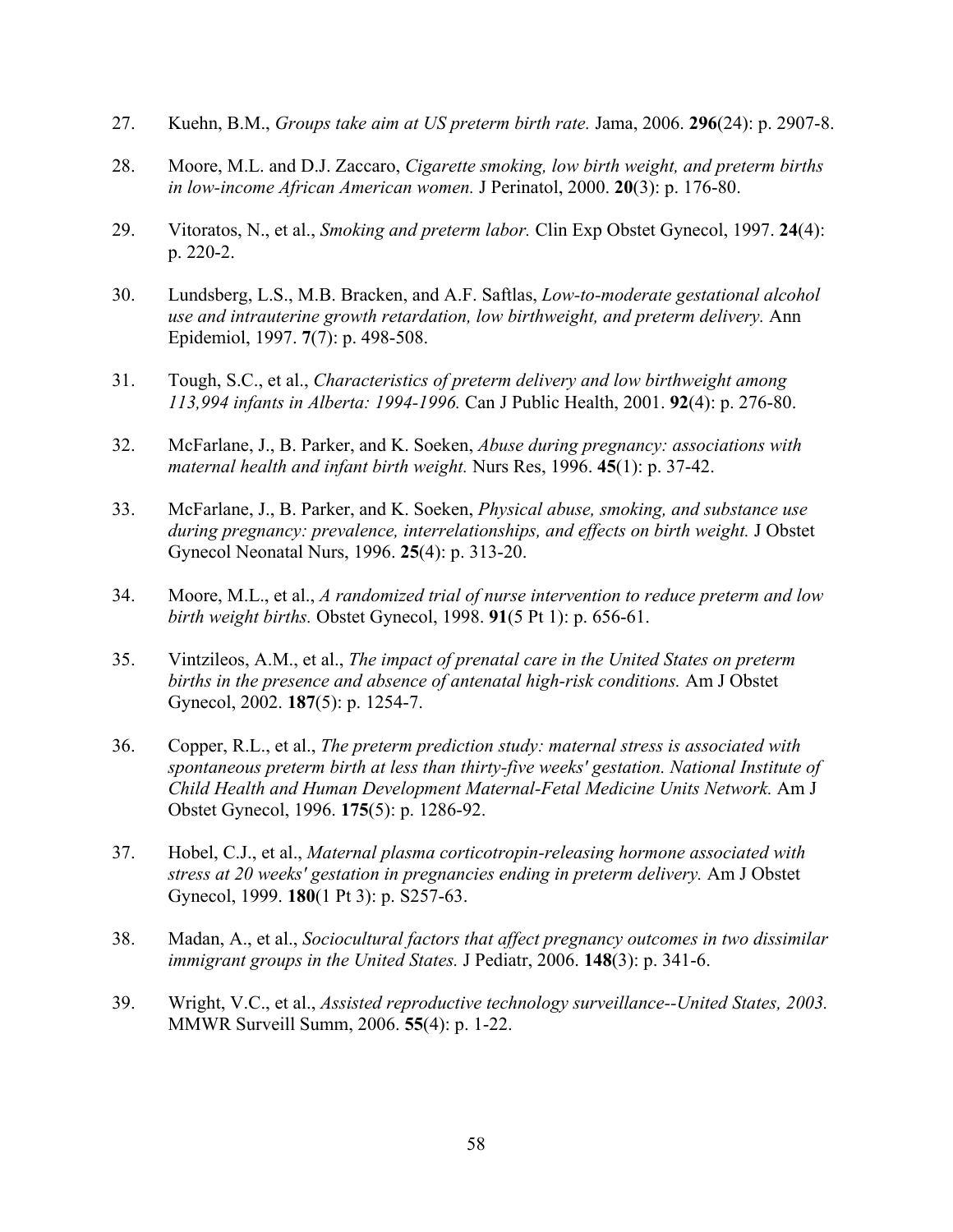- 40. *Contribution of assisted reproductive technology and ovulation-inducing drugs to triplet and higher-order multiple births--United States, 1980-1997.* MMWR Morb Mortal Wkly Rep, 2000. **49**(24): p. 535-8.
- 41. Adams, M.M., et al., *Rates of and factors associated with recurrence of preterm delivery.* Jama, 2000. **283**(12): p. 1591-6.
- 42. Carlini, L., et al., *Risk factors for spontaneous preterm birth: a Northern Italian multicenter case-control study.* Gynecol Obstet Invest, 2002. **53**(3): p. 174-80.
- 43. Carr-Hill, R.A. and M.H. Hall, *The repetition of spontaneous preterm labour.* Br J Obstet Gynaecol, 1985. **92**(9): p. 921-8.
- 44. Porter, T.F., et al., *The risk of preterm birth across generations.* Obstet Gynecol, 1997. **90**(1): p. 63-7.
- 45. Johnstone, F. and L. Inglis, *Familial trends in low birth weight.* Br Med J, 1974. **3**(5932): p. 659-61.
- 46. Clausson, B., P. Lichtenstein, and S. Cnattingius, *Genetic influence on birthweight and gestational length determined by studies in offspring of twins.* Bjog, 2000. **107**(3): p. 375- 81.
- 47. Magnus, P., L.S. Bakketeig, and R. Skjaerven, *Correlations of birth weight and gestational age across generations.* Ann Hum Biol, 1993. **20**(3): p. 231-8.
- 48. Treloar, S.A., et al., *Genetic influences on premature parturition in an Australian twin sample.* Twin Res, 2000. **3**(2): p. 80-2.
- 49. Adams, M.M., et al., *Preterm delivery among black and white enlisted women in the United States Army.* Obstet Gynecol, 1993. **81**(1): p. 65-71.
- 50. Collins, J.W., Jr. and N.A. Hammond, *Relation of maternal race to the risk of preterm, non-low birth weight infants: a population study.* Am J Epidemiol, 1996. **143**(4): p. 333- 7.
- 51. Kistka, Z.A., et al., *Racial disparity in the frequency of recurrence of preterm birth.* Am J Obstet Gynecol, 2007. **196**(2): p. 131 e1-131 e6.
- 52. Shiono, P.H. and M.A. Klebanoff, *Ethnic differences in preterm and very preterm delivery.* Am J Public Health, 1986. **76**(11): p. 1317-21.
- 53. Foster, H.W., et al., *Intergenerational effects of high socioeconomic status on low birthweight and preterm birth in African Americans.* J Natl Med Assoc, 2000. **92**(5): p. 213-21.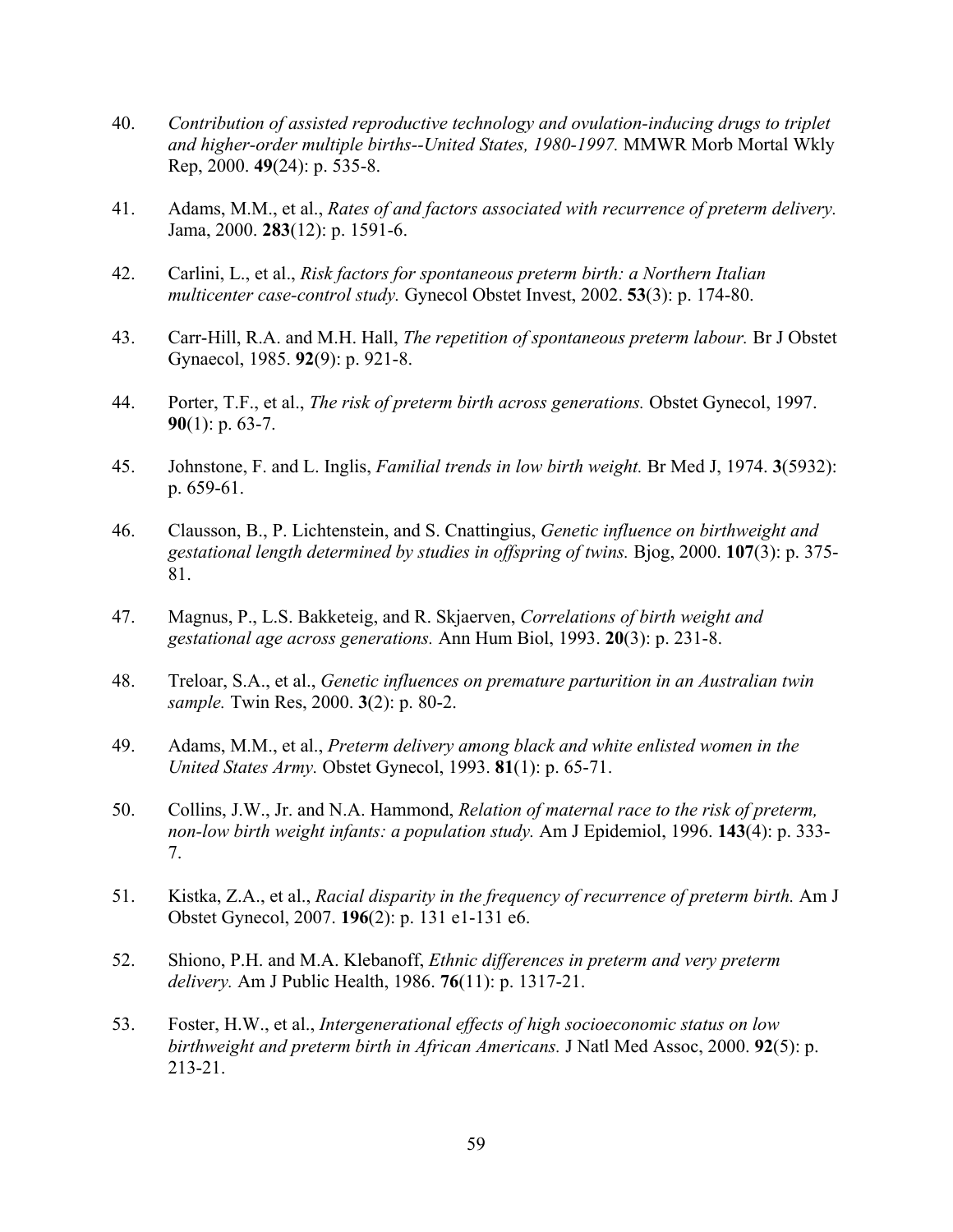- 54. Park, J.S., et al., *Role of cytokines in preterm labor and birth.* Minerva Ginecol, 2005. **57**(4): p. 349-66.
- 55. Wang, X., et al., *Molecular epidemiology of preterm delivery: methodology and challenges.* Paediatr Perinat Epidemiol, 2001. **15 Suppl 2**: p. 63-77.
- 56. Menon, R., et al., *Differences in the placental membrane cytokine response: a possible explanation for the racial disparity in preterm birth.* Am J Reprod Immunol, 2006. **56**(2): p. 112-8.
- 57. Moore, S., et al., *An investigation into the association among preterm birth, cytokine gene polymorphisms and periodontal disease.* Bjog, 2004. **111**(2): p. 125-32.
- 58. Engel, S.A., et al., *Risk of spontaneous preterm birth is associated with common proinflammatory cytokine polymorphisms.* Epidemiology, 2005. **16**(4): p. 469-77.
- 59. Crider, K.S., N. Whitehead, and R.M. Buus, *Genetic variation associated with preterm birth: a HuGE review.* Genet Med, 2005. **7**(9): p. 593-604.
- 60. Maymon, E., et al., *The tumor necrosis factor alpha and its soluble receptor profile in term and preterm parturition.* Am J Obstet Gynecol, 1999. **181**(5 Pt 1): p. 1142-8.
- 61. Monzon-Bordonaba, F., F. Vadillo-Ortega, and R.F. Feinberg, *Modulation of trophoblast function by tumor necrosis factor-alpha: a role in pregnancy establishment and maintenance?* Am J Obstet Gynecol, 2002. **187**(6): p. 1574-80.
- 62. Raghupathy, R., *Th1-type immunity is incompatible with successful pregnancy.* Immunol Today, 1997. **18**(10): p. 478-82.
- 63. Watari, M., et al., *Pro-inflammatory cytokines induce expression of matrix-metabolizing enzymes in human cervical smooth muscle cells.* Am J Pathol, 1999. **154**(6): p. 1755-62.
- 64. DeFranco, E., K. Teramo, and L. Muglia, *Genetic influences on preterm birth.* Semin Reprod Med, 2007. **25**(1): p. 40-51.
- 65. Roberts, A.K., et al., *Association of polymorphism within the promoter of the tumor necrosis factor alpha gene with increased risk of preterm premature rupture of the fetal membranes.* Am J Obstet Gynecol, 1999. **180**(5): p. 1297-302.
- 66. Aidoo, M., et al., *Tumor necrosis factor-alpha promoter variant 2 (TNF2) is associated with pre-term delivery, infant mortality, and malaria morbidity in western Kenya: Asembo Bay Cohort Project IX.* Genet Epidemiol, 2001. **21**(3): p. 201-11.
- 67. Kalish, R.B., et al., *Interleukin-1 receptor antagonist gene polymorphism and multifetal pregnancy outcome.* Am J Obstet Gynecol, 2003. **189**(4): p. 911-4.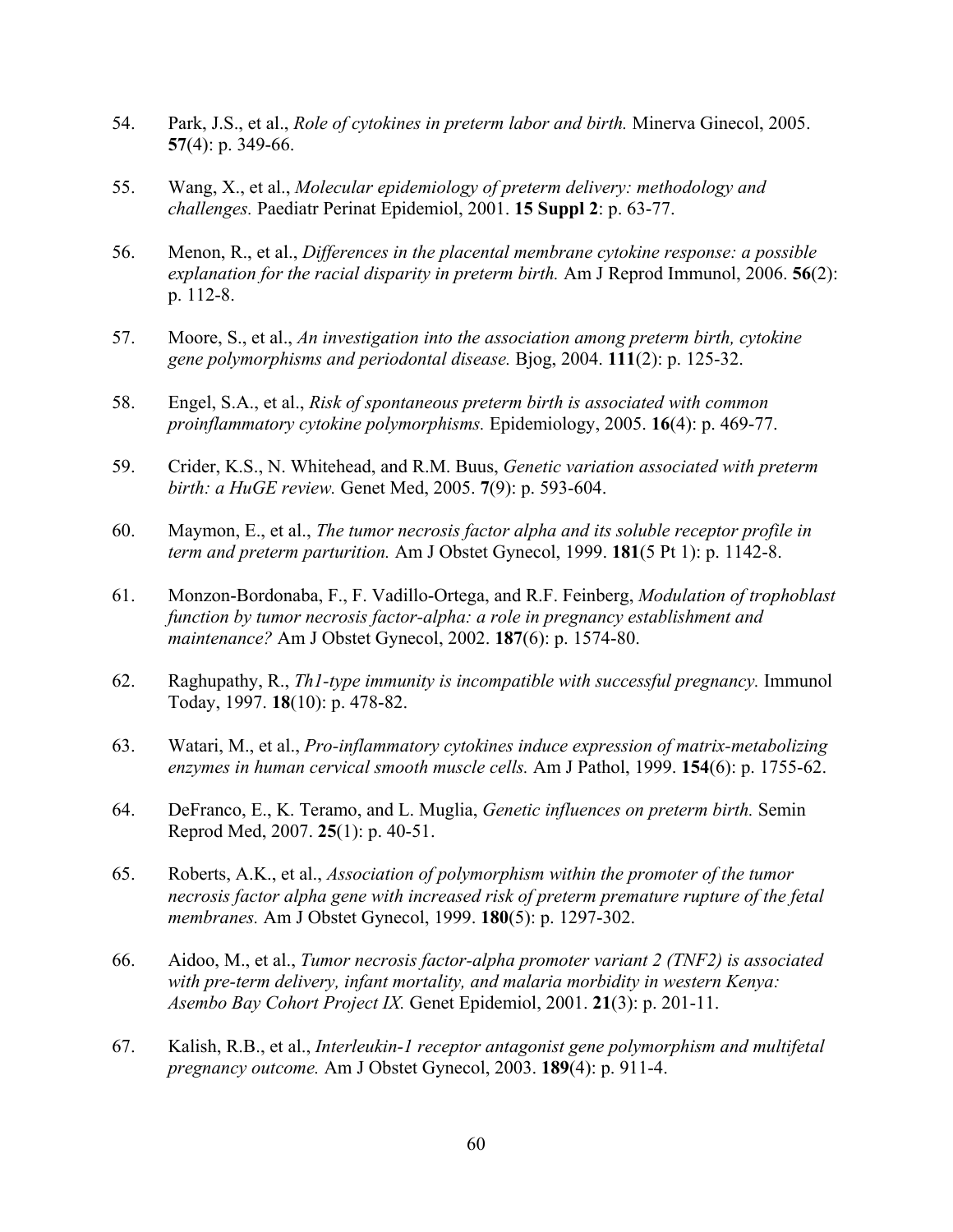- 68. Witkin, S.S., et al., *Polymorphism in intron 2 of the fetal interleukin-1 receptor antagonist genotype influences midtrimester amniotic fluid concentrations of interleukin-1beta and interleukin-1 receptor antagonist and pregnancy outcome.* Am J Obstet Gynecol, 2003. **189**(5): p. 1413-7.
- 69. Kalish, R.B., et al., *Interleukin-4 and -10 gene polymorphisms and spontaneous preterm birth in multifetal gestations.* Am J Obstet Gynecol, 2004. **190**(3): p. 702-6.
- 70. Simhan, H.N., et al., *Interleukin-6 promoter -174 polymorphism and spontaneous preterm birth.* Am J Obstet Gynecol, 2003. **189**(4): p. 915-8.
- 71. Papazoglou, D., et al., *Association of -634G/C and 936C/T polymorphisms of the vascular endothelial growth factor with spontaneous preterm delivery.* Acta Obstet Gynecol Scand, 2004. **83**(5): p. 461-5.
- 72. Lorenz, E., et al., *Association between the Asp299Gly polymorphisms in the Toll-like receptor 4 and premature births in the Finnish population.* Pediatr Res, 2002. **52**(3): p. 373-6.
- 73. Ferrand, P.E., et al., *A polymorphism in the matrix metalloproteinase-9 promoter is associated with increased risk of preterm premature rupture of membranes in African Americans.* Mol Hum Reprod, 2002. **8**(5): p. 494-501.
- 74. Fortunato, S.J., S.J. Lombardi, and R. Menon, *Racial disparity in membrane response to infectious stimuli: a possible explanation for observed differences in the incidence of prematurity. Community Award Paper.* Am J Obstet Gynecol, 2004. **190**(6): p. 1557-62; discussion 1562-3.
- 75. Romero, R., et al., *Fetal plasma MMP-9 concentrations are elevated in preterm premature rupture of the membranes.* Am J Obstet Gynecol, 2002. **187**(5): p. 1125-30.
- 76. Wang, H., et al., *Functionally significant SNP MMP8 promoter haplotypes and preterm premature rupture of membranes (PPROM).* Hum Mol Genet, 2004. **13**(21): p. 2659-69.
- 77. Gibson, C.S., et al., *Associations between fetal inherited thrombophilia and adverse pregnancy outcomes.* Am J Obstet Gynecol, 2006. **194**(4): p. 947 e1-10.
- 78. Hao, K., et al., *A candidate gene association study on preterm delivery: application of high-throughput genotyping technology and advanced statistical methods.* Hum Mol Genet, 2004. **13**(7): p. 683-91.
- 79. Hartel, C., et al., *Polymorphisms of haemostasis genes as risk factors for preterm delivery.* Thromb Haemost, 2005. **94**(1): p. 88-92.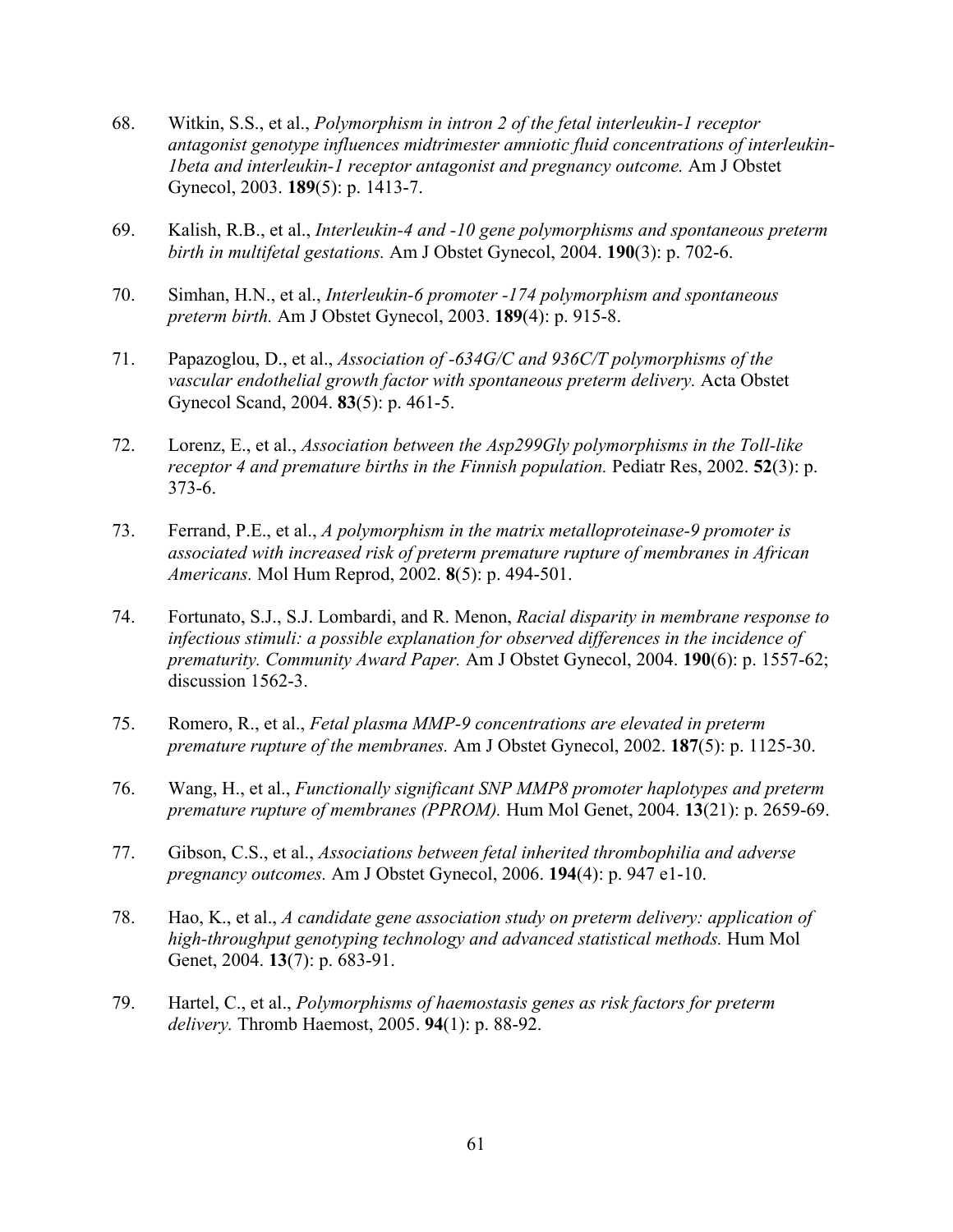- 80. Landau, R., et al., *Disproportionate decrease in alpha- compared with beta-adrenergic sensitivity in the dorsal hand vein in pregnancy favors vasodilation.* Circulation, 2002. **106**(9): p. 1116-20.
- 81. Chen, D., et al., *Polymorphisms of the paraoxonase gene and risk of preterm delivery.* Epidemiology, 2004. **15**(4): p. 466-70.
- 82. Kistka, Z.A., et al., *Risk for postterm delivery after previous postterm delivery.* Am J Obstet Gynecol, 2007. **196**(3): p. 241 e1-6.
- 83. Pennell, C.E., et al., *Genetic epidemiologic studies of preterm birth: guidelines for research.* Am J Obstet Gynecol, 2007. **196**(2): p. 107-118.
- 84. Volpe, J.J., *Neurology of the Newborn*. Fourth ed. 2001, Philadelphia: W.B. Saunders Company.
- 85. Larsen, W.J., et al., *Human embryology*. 3rd ed. 2001, New York: Churchill Livingstone. xix, 548.
- 86. Moore, K.L. and T.V.N. Persaud, *The developing human: clinically oriented embryology*. 7th ed. 2003, Philadelphia, Pa.: Saunders. xv, 560.
- 87. Sadler, T.W. and J. Langman, *Langman's medical embryology*. 9th / ed. 2004, Philadelphia, Pa.: Lippincott Williams & Wilkins. x, 534.
- 88. Ballesteros, M.C., P.E. Hansen, and K. Soila, *MR imaging of the developing human brain. Part 2. Postnatal development.* Radiographics, 1993. **13**(3): p. 611-22.
- 89. Gilmore, J.H., W. Lin, and G. Gerig, *Fetal and neonatal brain development.* Am J Psychiatry, 2006. **163**(12): p. 2046.
- 90. Hansen, P.E., et al., *MR imaging of the developing human brain. Part 1. Prenatal development.* Radiographics, 1993. **13**(1): p. 21-36.
- 91. Brody, B.A., et al., *Sequence of central nervous system myelination in human infancy. I. An autopsy study of myelination.* J Neuropathol Exp Neurol, 1987. **46**(3): p. 283-301.
- 92. Huang, H., et al., *White and gray matter development in human fetal, newborn and pediatric brains.* Neuroimage, 2006. **33**(1): p. 27-38.
- 93. Feldman, H.M., Luna, B., *fMRI and DTI in Children with PVH/PVL*. 2005, University of Pittsburgh, School of Medicine and Stanford University School of Medicine.
- 94. de Vries, L.S., et al., *Correlation between the degree of periventricular leukomalacia diagnosed using cranial ultrasound and MRI later in infancy in children with cerebral palsy.* Neuropediatrics, 1993. **24**(5): p. 263-8.